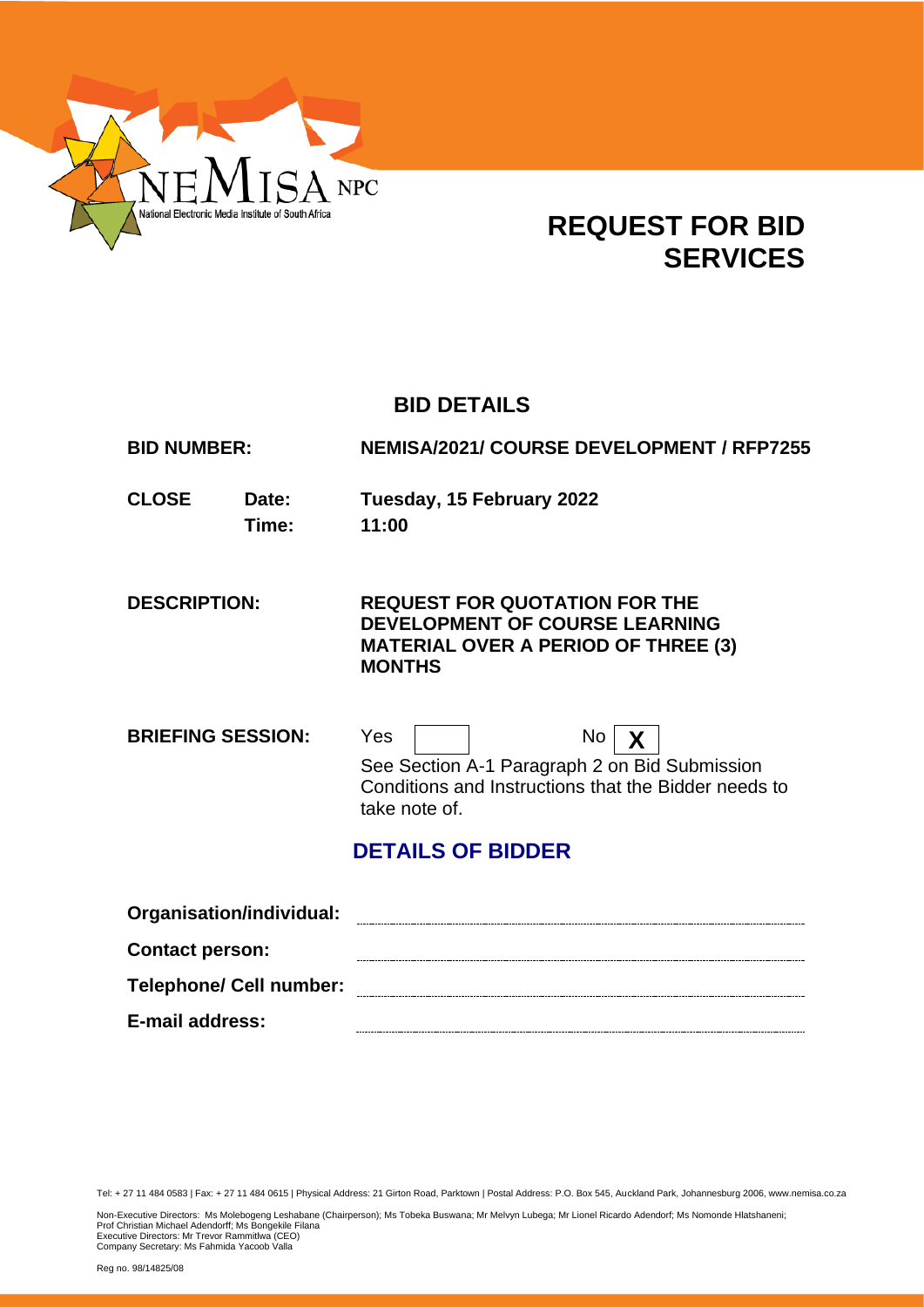Glossary

## **GLOSSARY**

| <b>Award</b>        | Conclusion of the procurement process and              |
|---------------------|--------------------------------------------------------|
|                     | final notification to the effect to the successful     |
|                     | bidder                                                 |
| <b>B-BBEE</b>       | <b>Broad-based Black Economic Empowerment in</b>       |
|                     | terms of the Broad-based Black Economic                |
|                     | Empowerment Act, 2003 (Act No. 53 of 2003) and         |
|                     | the Codes of Good Practice issued thereunder           |
|                     | by the Department of Trade and Industry                |
| <b>Bid</b>          | Written offer in a prescribed or stipulated form       |
|                     | in response to an invitation by NEMISA for the         |
|                     | provision of goods, works or services                  |
| <b>Contractor</b>   | Organisation with whom NEMISA will conclude a          |
|                     | contract and potential service level agreement         |
|                     | subsequent to the final award of the contract          |
|                     | based on this Request for Bid                          |
| <b>Core Team</b>    | The core team are those members who fill the           |
|                     | non-administrative positions against which the         |
|                     | experience will be measured.                           |
| dti                 | <b>Department of Trade and Industry</b>                |
| <b>EME</b>          | <b>Exempted Micro Enterprise in terms of the</b>       |
|                     | <b>Codes of Good Practice</b>                          |
| GCC                 | <b>General Conditions of Contract</b>                  |
| IP                  | <b>Intellectual Property</b>                           |
| <b>NEMISA</b>       | <b>National Electronic Media Institute of South</b>    |
|                     | Africa (SOC) Ltd                                       |
| <b>Original Bid</b> | Original document signed in ink, or                    |
|                     | Copy of original document signed in ink, or            |
|                     | Submitted Facsimile of original document signed in ink |
| <b>Originally</b>   | To comply with the principle of originally             |
| certified           | certified, a document must be both stamped and         |
|                     | signed in original ink by a commissioner of            |
|                     | oaths.                                                 |
| <b>SCM</b>          | <b>Supply Chain Management</b>                         |
| <b>SLA</b>          | <b>Service Level Agreement</b>                         |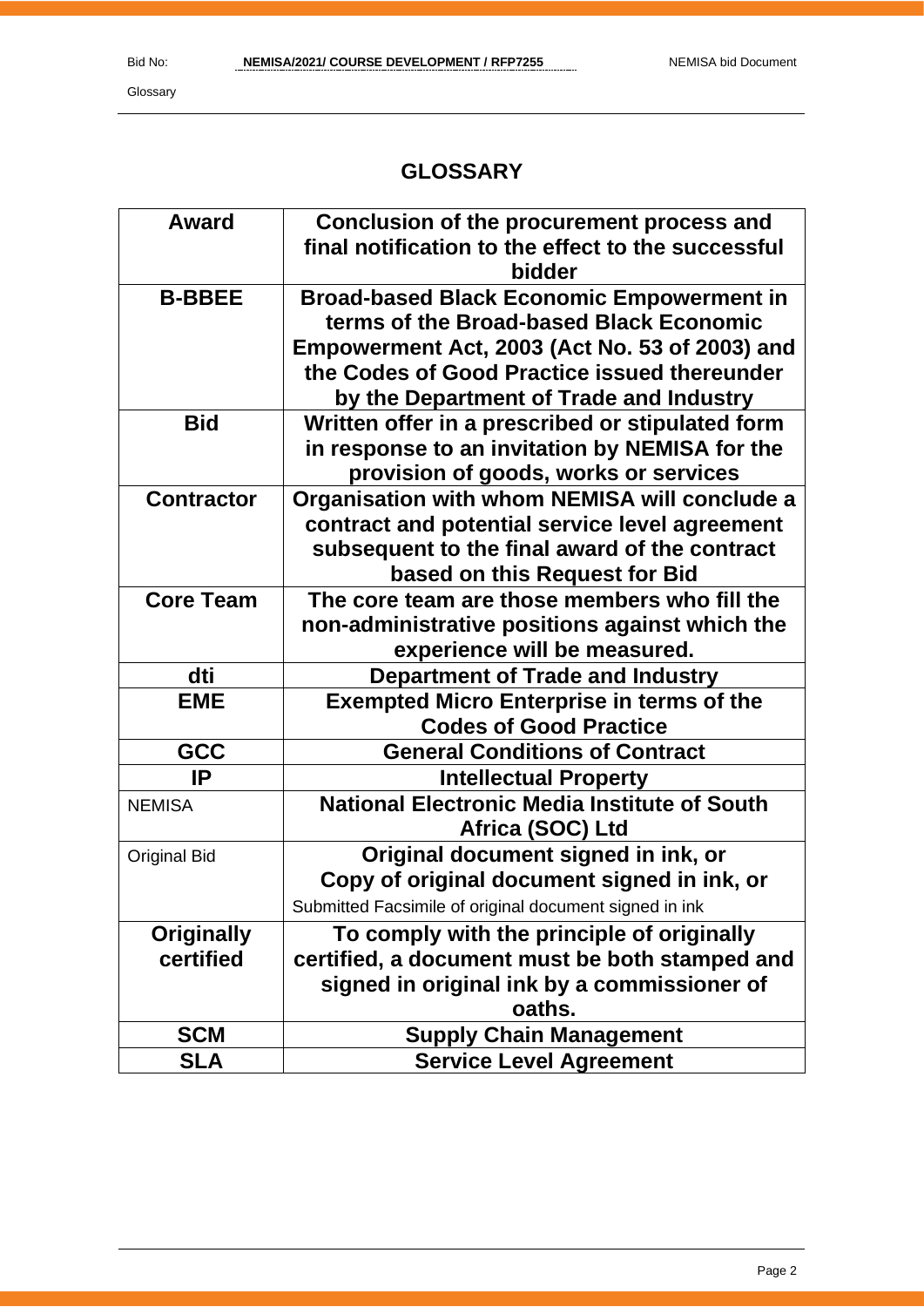Content Page

## **DOCUMENTS IN THIS BID DOCUMENT PACK**

Bidders are to ensure that they have received all pages (44) of this document, which consist of the following sections:

### **SECTION A**

**Note: Documents in this section are for information to/instruction of bidders and must not be returned with bids.**

- □ Section A 1: Bid Submission Conditions and Instructions
- Section A 2: Terms of Reference
- □ Section A 3: Evaluation Process/Criteria
- □ Section A 4: Contract Form (Rendering of Services) (Parts 1 & 2)/Letter of Acceptance/Formal Contract (The pro forma contract is only included for Bidders to take note of the contents of the contract that will be entered into with the successful contractor)

#### **SECTION B**

#### **Note: Documents in this section must be completed and returned or supplied with bids.**

- $\Box$  Section B 1: Special Conditions of Bid and Contract: Special conditions that the Bidder needs to accept
- $\Box$  Section B 2: Declaration of Interest
- □ Section B 3: Declaration of Bidder's past SCM practices
- □ Section B 4: Certificate of Independent Bid Determination
- Section B 5: Preference Points Claim Form in terms of the Preferential Procurement Regulations, 2011
- □ Section B 6: Invitation to Bid
- □ Section B 7: Pricing Schedule (Professional Services)
- □ Section B 8: CV Template Guideline/Compulsory CV template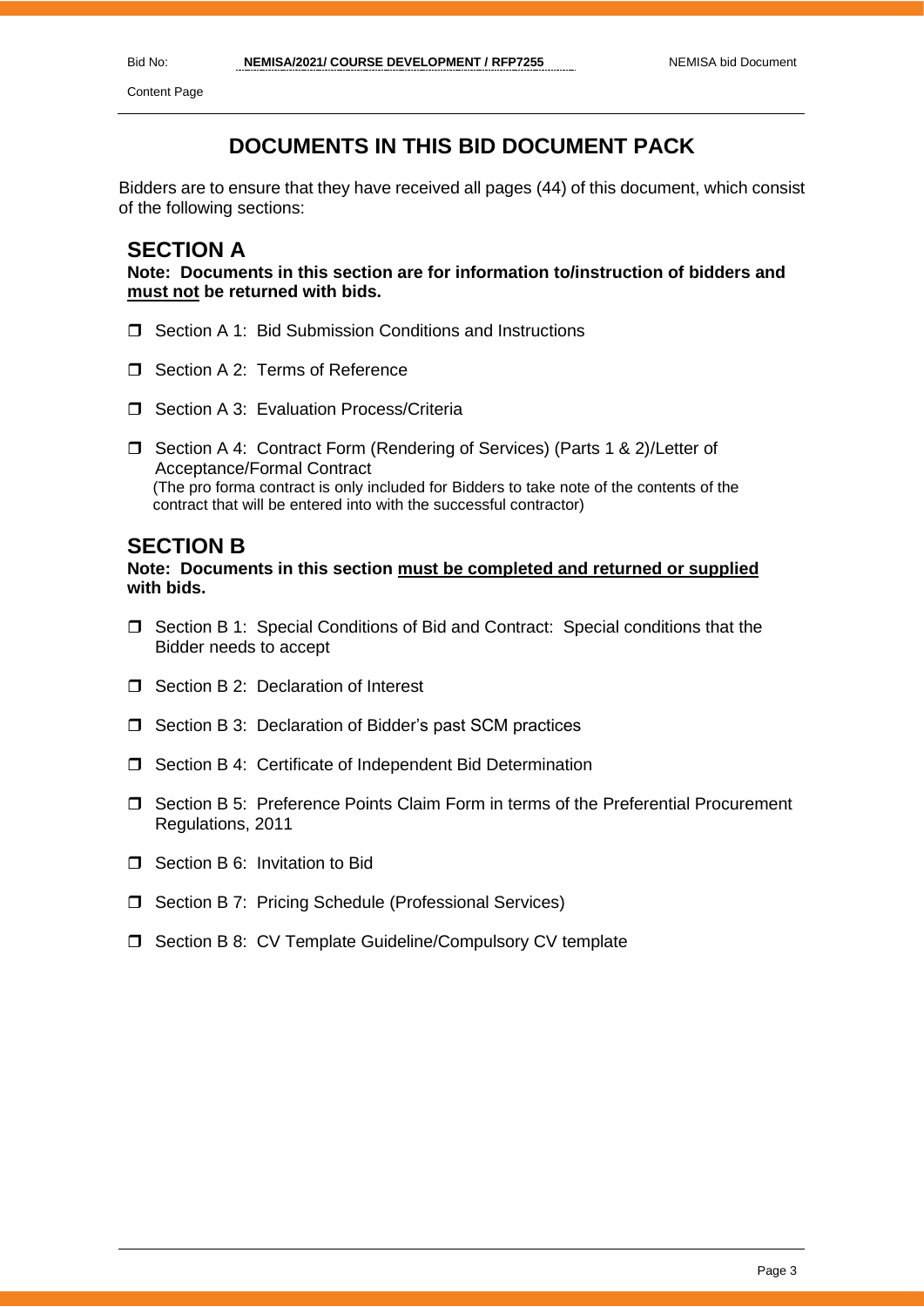Section A

# **SECTION A**

## (This section must not be returned as part of the bid document)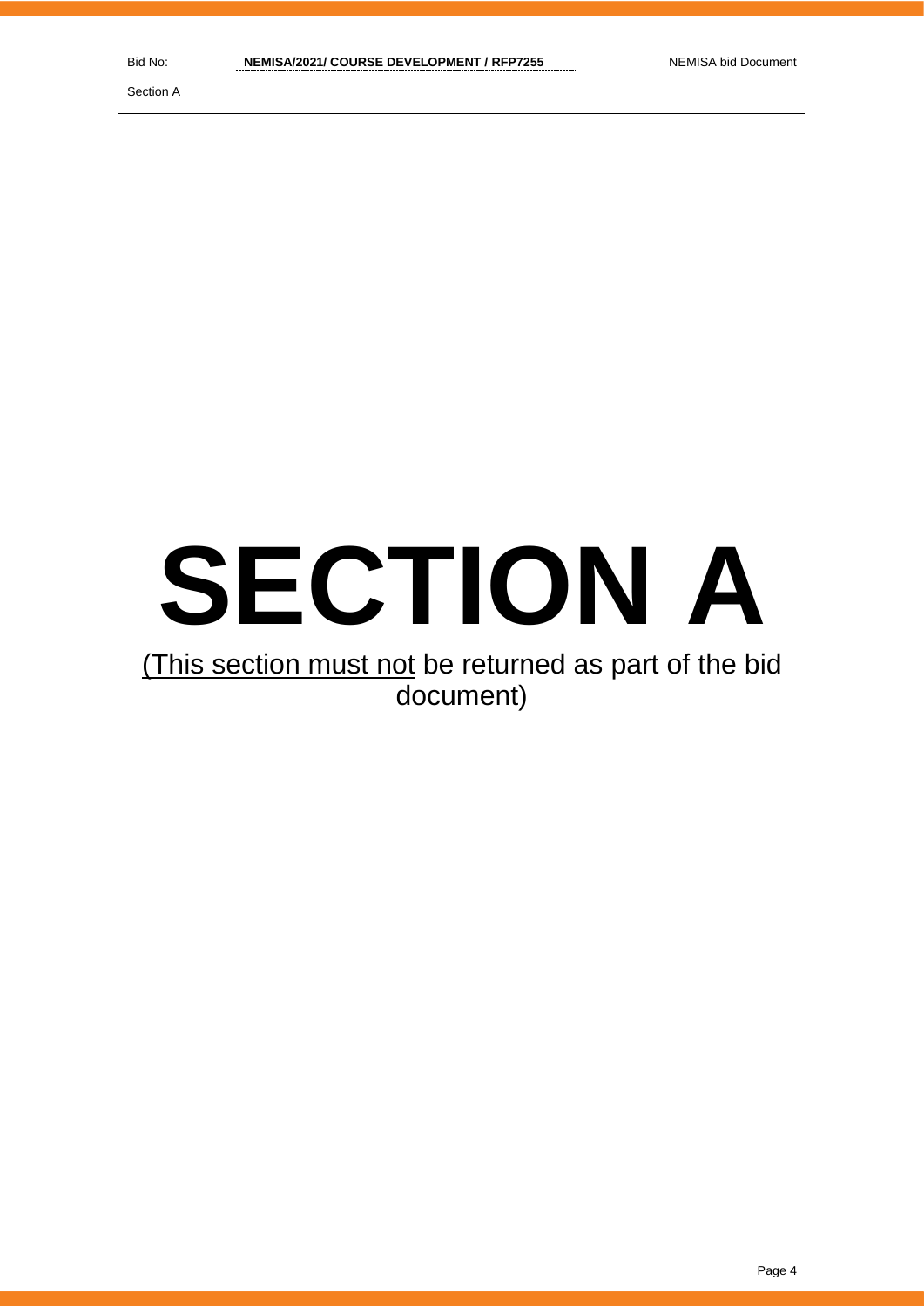Section A 1: Bid Submission Conditions and Instructions

## **BID SUBMISSION CONDITIONS AND INSTRUCTIONS**

#### **CONDITIONS AND INSTRUCTIONS THAT BIDDERS NEED TO TAKE NOTE OF**

#### **1 FRAUD AND CORRUPTION**

1.1 All providers are to take note of the implications of contravening the Prevention and Combating of Corrupt Activities Act, Act No 12 of 2004 and any other Act applicable.

#### **2 BRIEFING SESSION**

2.1 No briefing session will be held.

#### **BID SUBMISSION CONDITIONS AND INSTRUCTIONS**

#### **CONDITIONS AND INSTRUCTIONS THAT BIDDERS NEED TO TAKE NOTE OF**

#### **3 FRAUD AND CORRUPTION**

3.1 All providers are to take note of the implications of contravening the Prevention and Combating of Corrupt Activities Act, Act No 12 of 2004 and any other Act applicable.

#### 4 **BRIEFING SESSION**

4.1 No briefing session will be held.

#### **5 CLARIFICATIONS/ QUERIES**

5.1 Any clarification required by a bidder regarding the meaning or interpretation of the Terms of Reference, or any other aspect concerning the bid, is to be requested in writing (letter, facsimile or e-mail) from SCM Manager by not later than Friday, 11 February 2022. A reply will be forwarded within three (3) working days. Telephonic requests for clarification will not be accepted. If appropriate, the clarifying information will be made available to all Bidders by e-mail only. The bid number should be mentioned in all correspondence.

> Contact details for SCM Manager: Facsimilee: 011 484 0615 Telephone: 011 484 0583 E-Mail: [Hensonm@nemisa.co.za](mailto:Hensonm@nemisa.co.za)

#### **6 SUBMITTING BIDS**

6.1 One (1) original document must be emailed to:

EMAIL ADDRESS: Scm@nemisa.co.za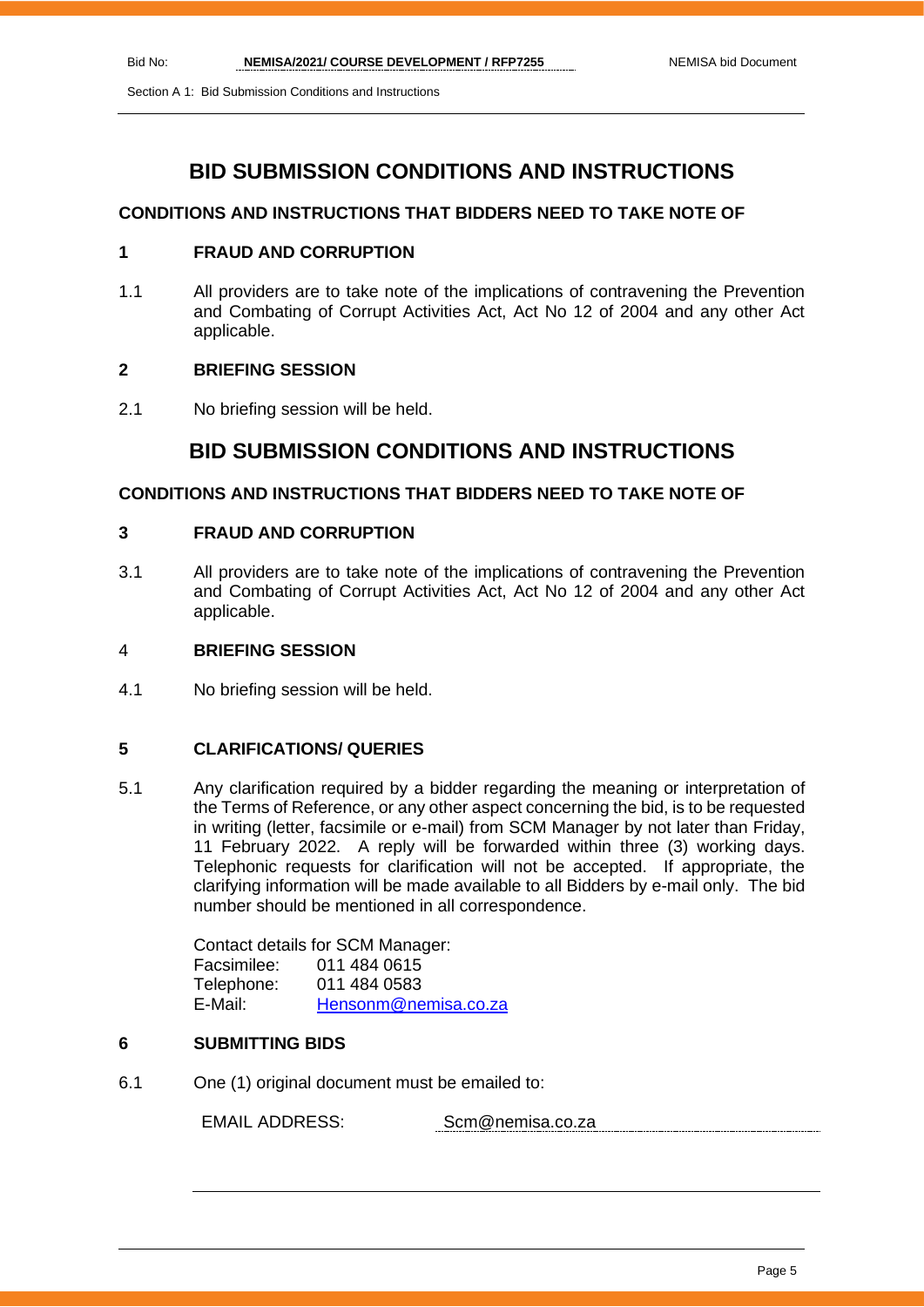Section A 1: Bid Submission Conditions and Instructions

- $\Box$  All bids must be submitted on the official forms (not to be re-typed).
- 6.2 Documents submitted on time by bidders shall not be returned.

#### **7 LATE BIDS**

- 7.1 Bids received late shall not be considered. A bid will be considered late if it arrived even one second after 11:00 or any time thereafter.
- 7.2 The official Telkom time, which can be observed by dialling 1026 from any phone, will be used to verify the exact closing time.

#### **8 PAYMENTS**

- 8.1 NEMISA will pay the Contractor the fees set out in the final contract according to the table of deliverables. No additional amounts will be payable by the NEMISA to the Contractor.
- 8.1.1 The Contractor shall from time to time during the duration of the contract, invoice NEMISA for the services rendered.
- 8.1.2 The invoice must be accompanied by supporting source document(s) containing detailed information, as NEMISA may reasonably require, for the purposes of establishing the specific nature, extent and quality of the services which were undertaken by the Contractor.
- 8.1.3 No payment will be made to the Contractor unless an original tax invoice complying with section 20 of the VAT Act No 89 of 1991, as amended, has been submitted to NEMISA.
- 8.1.4 Payment shall be made by bank transfer into the Contractor's back account normally 30 days after receipt of an acceptable, original, valid tax invoice. Money will only be transferred into a South African bank account. (Banking details must be submitted as soon as the bid is awarded).
- 8.2 The Contractor shall be responsible for accounting to the appropriate authorities for its income tax, VAT or other moneys required to be paid in terms of the applicable law.

#### **9 GENERAL CONDITIONS OF CONTRACT**

9.1 The General Conditions of Contract must be accepted. The GCC can be downloaded from the Treasury Website. Please refer to the link below:

> [http://www.treasury.gov.za/divisions/ocpo/sc/GeneralConditions/General%20Conditions%20of%20](http://www.treasury.gov.za/divisions/ocpo/sc/GeneralConditions/General%20Conditions%20of%20Contract.pdf) [Contract.pdf](http://www.treasury.gov.za/divisions/ocpo/sc/GeneralConditions/General%20Conditions%20of%20Contract.pdf)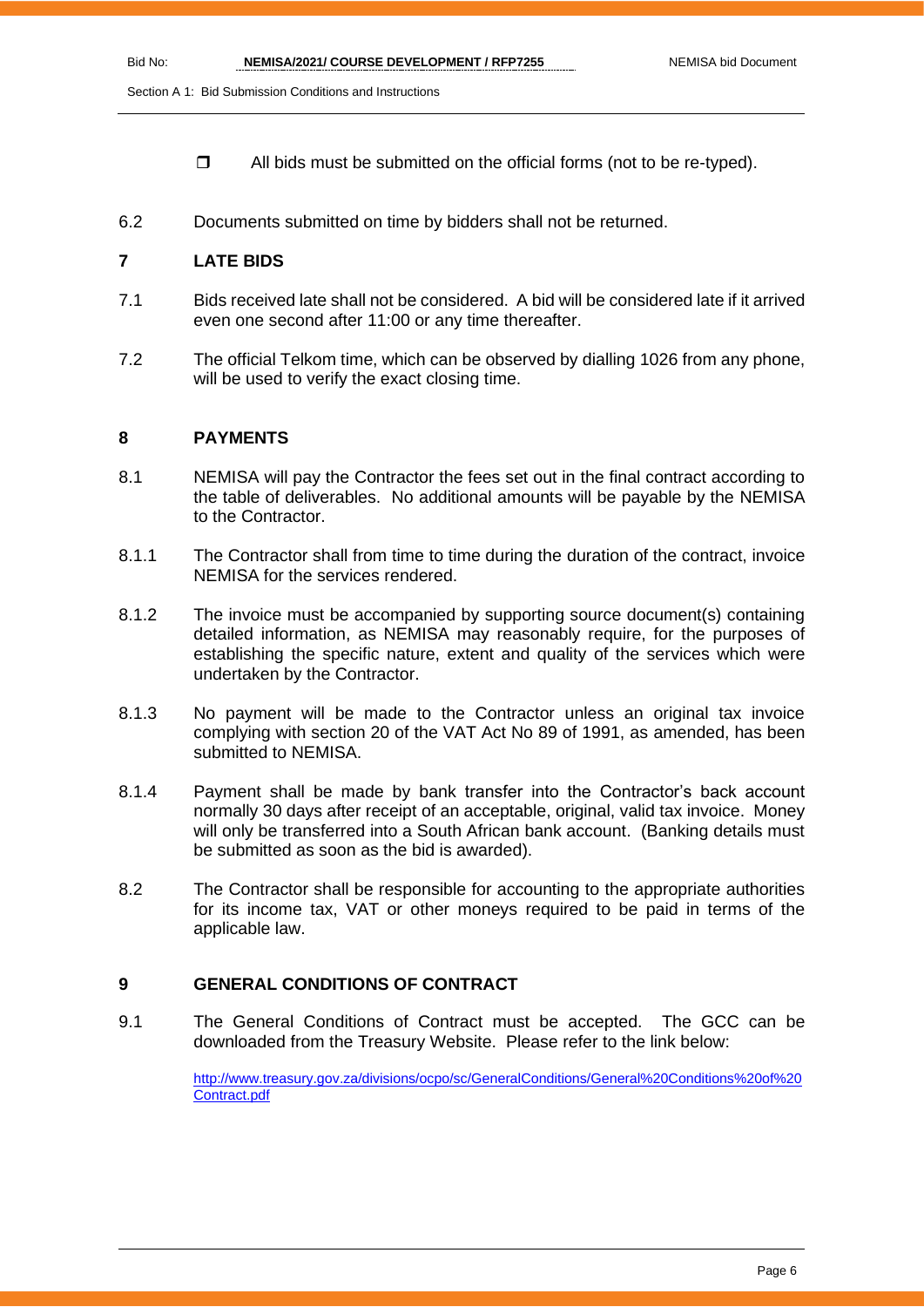## **TERMS OF REFERENCE (TOR)**

#### **REQUEST FOR PROPOSAL (RFP)**

## **REQUEST FOR PROPOSAL FROM SERVICE PROVIDERS FOR THE DEVELOPMENT OF COURSE LEARNING MATERIAL FOR OVER A PERIOD OF THREE (3) MONTHS**

#### **1. BACKGROUND**

The National Electronic Media Institute of South Africa was established as a non-profit institute for education in terms of the Companies Act (1973) and is listed as a schedule 3A public entity in terms of the Public Finance Management Act (1999). NEMISA derives its mandate from the Department of Communications and Digital Technology (DCDT), and DCDT's constitutional function is e-skilling the nation for equitable prosperity and global competitiveness.

NEMISA is an accredited training provider with the Media, Information and Communication Technologies Sector Education and Training Authority (MICT SETA) in creative media and digital skills. Recently, NEMISA's mandate was expanded to include Digital skills for South African citizens. The organisation seeks to source new course learning material that will remain as property of NEMISA to improve its offerings and remain relevant while delivering on its mandate.

#### **2. PURPOSE**

The National Electronic Media Institute of South Africa wishes to invite proposals from service providers to develop SIX skills programmes (Digital Entrepreneur skills programme; Broadband infrastructure and commissioning, Cell phone Repair Technician and Digital Terrestrial Television: Installation and maintenance Technicians), Facilitator Programme, Assessor training learning material for quality provisioning. *NEMISA reserves the right to distribute the work (different programmes) to various appointed service providers.* 

#### **3. SCOPE OF WORK**

The National Electronic Media Institute of South Africa (NEMISA) is poised to play an important role in contributing towards digital skills development. The overall objective of the project is to assist NEMISA in the development of learning materials for quality provisioning.

The expected deliverables for this project are depicted in Table 1 below with the following additions:

- 3.1 Fully developed learning material for the following programmes:
	- a) Digital Entrepreneur skills programme
	- b) Cell phone Repair Technician skills programme
	- c) Digital Terrestrial Television: Installation and maintenance Technicians
	- d) Broadband infrastructure and commissioning
	- e) NEMISA Master Facilitator Programme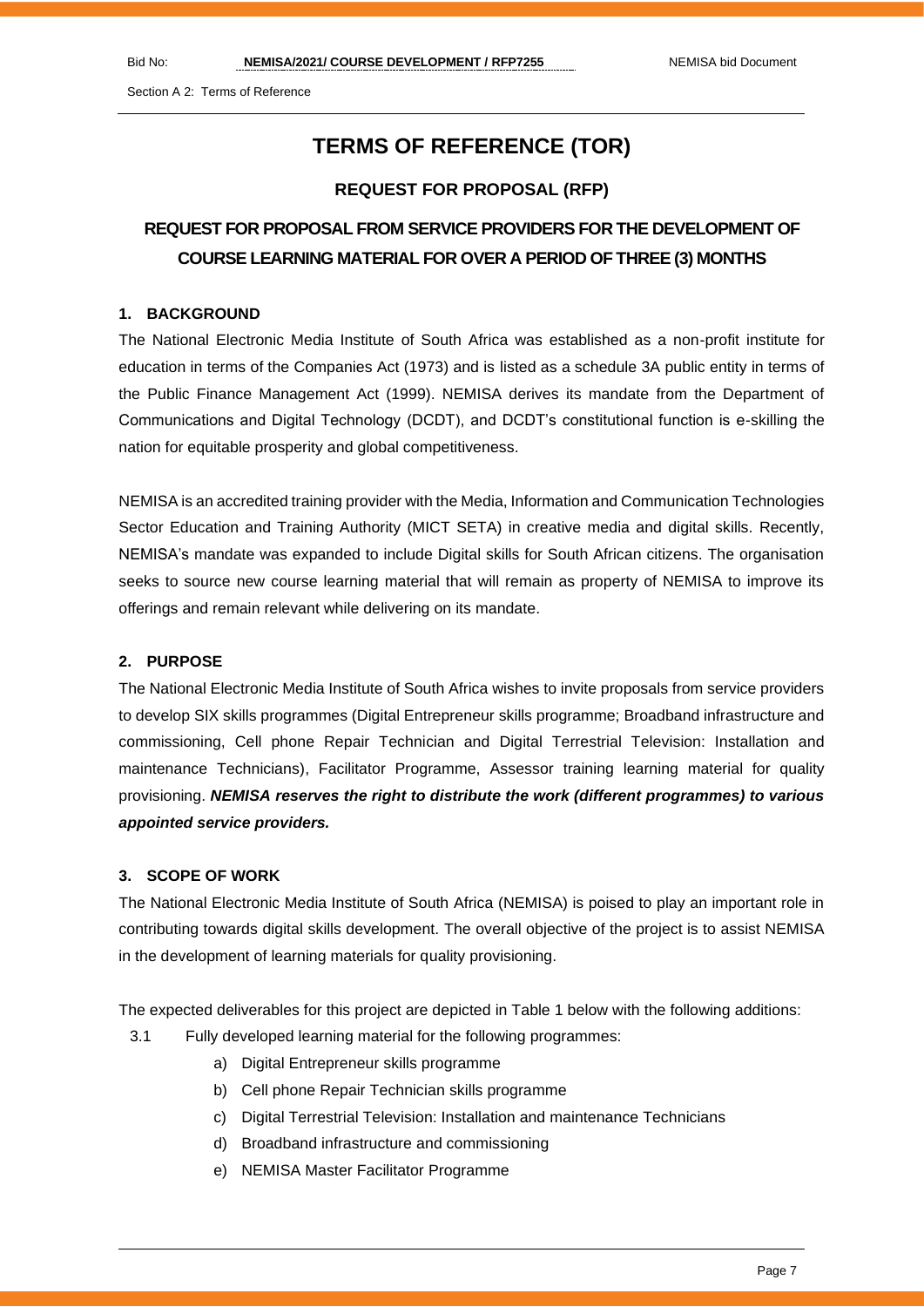#### f) NEMISA Master Assessor Programme

#### 3.2 The material must include:

- a) Learner Induction Guide
- b) Learner Guide
- c) Workbook
- d) Workplace Guide
- e) POE Guide
- f) Logbook
- g) Facilitator Guide
- h) Assessor Guide
- i) Moderator Guide
- j) Alignment Matrix
- *3.3 Apply on behalf of NEMISA for an extension of scope to the MICT SETA and ETDP SETA for the listed programmes*
- 3.4 Approval from the MICT SETA that the learning material, as developed, meets the standards and outcomes of the qualification
- 3.5 Submission of approved learning material (knowledge, practical and workplace experience modules) in soft and hard copy to NEMISA Training Department within three months of the award of this bid.

|    | <b>PROGRAMME</b>           |    | <b>TYPE OF PROGRAMME</b>                     |    | <b>SERVICE</b>      |  |
|----|----------------------------|----|----------------------------------------------|----|---------------------|--|
|    | <b>NAME</b>                |    |                                              |    | <b>PROVIDER</b>     |  |
|    |                            |    |                                              |    | <b>EXPECTED TO:</b> |  |
| 1. | <b>Digital</b>             |    | The skills programme is to be designed       | a) | Develop             |  |
|    | <b>Entrepreneur skills</b> |    | from National Certificate: Film and          |    | learning            |  |
|    | programme                  |    | Television Production (SAQA ID: 58394,       |    | $material -$        |  |
|    |                            |    | <b>NQF Level 5 - Quality Assured by MICT</b> |    | Contextualise       |  |
|    |                            | 1. | Apply innovative thinking to the             |    | for NEMISA          |  |
|    |                            |    | development of a small business, (US         |    | use                 |  |
|    |                            |    | 114600, 4 Credits)                           | b) | Apply for           |  |
|    |                            | 2. | Demonstrate an understanding of the          |    | <b>NEMISA</b>       |  |
|    |                            |    | function of the market mechanisms in a       |    | extension of        |  |
|    |                            |    | new venture, (US 114595, 5 Credits)          |    | scope with          |  |
|    |                            | 3. | Mobilise resources for a new venture,        |    | relevant SETA       |  |
|    |                            |    | (US 114590, 4 Credits)                       | C) | Ensure              |  |
|    |                            | 4. | Research the viability of new venture        |    | <b>NEMISA</b>       |  |
|    |                            |    | ideas/opportunities (US 114590, 4            |    | accreditation       |  |
|    |                            |    | Credits)                                     |    |                     |  |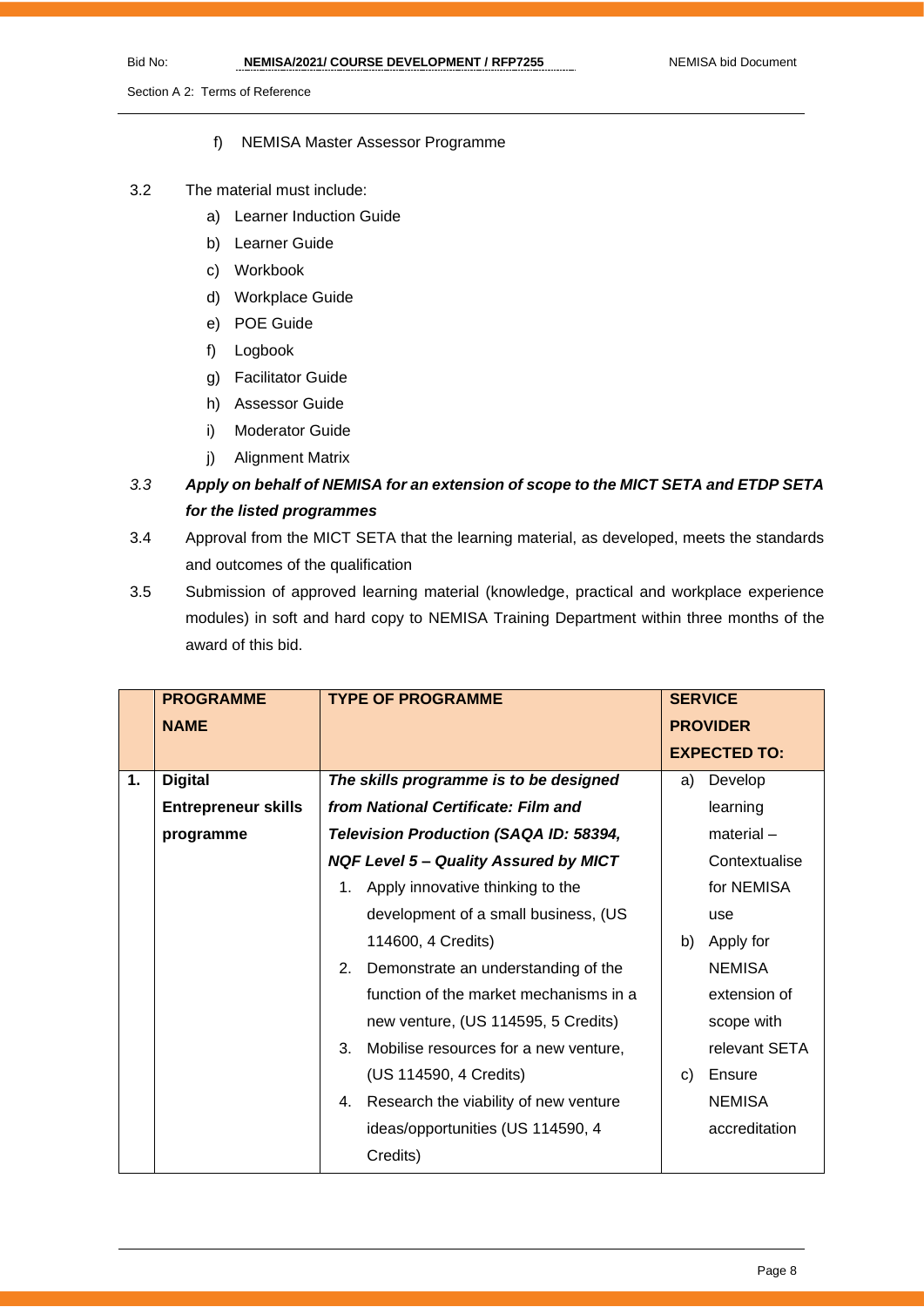|    |                            | Develop a business plan for a small<br>5.         | with relevant |
|----|----------------------------|---------------------------------------------------|---------------|
|    |                            | business<br>(US 117241, 5 Credits)                | <b>SETA</b>   |
|    |                            | Introduction to e-commerce and<br>6.              |               |
|    |                            | transaction platforms - (NO unit standard         |               |
|    |                            | identified)                                       |               |
|    |                            | Digital marketing - (NO unit standard<br>7.       |               |
|    |                            | identified)                                       |               |
| 2. | <b>Cell phone Repair</b>   | The skills programme is to be designed            |               |
|    | <b>Technician skills</b>   | from National Certificate: Electronics            |               |
|    | programme                  | (SAQA ID: 59569, NQF Level 3) - Quality           |               |
|    |                            | <b>Assured by MICT.</b>                           |               |
|    |                            |                                                   |               |
|    |                            | <b>Topics and Unit Standards to be clustered:</b> |               |
|    |                            | Demonstrate knowledge of electrical and           |               |
|    |                            | electronic components (US 115230, 3               |               |
|    |                            | Credits)                                          |               |
|    |                            | Demonstrate an understanding of basic<br>2.       |               |
|    |                            | digital circuits (US 253074, 6 Credits)           |               |
|    |                            | 3. Perform electronic fault-finding (US           |               |
|    |                            | 253094, 3 Credits)                                |               |
|    |                            | Test and replace electronic components<br>4.      |               |
|    |                            | on mobile devices (US 253334, 15                  |               |
|    |                            | Credits)                                          |               |
|    |                            | Understand basic electronic theory and<br>5.      |               |
|    |                            | components (US 114406, 4 Credits)                 |               |
|    |                            | <b>GSM Networking</b><br>6.                       |               |
| 3. | <b>Digital Terrestrial</b> | The skills programme is to be designed            |               |
|    | <b>Television:</b>         | from Certificate: Broadcast Engineering           |               |
|    | <b>Installation and</b>    | (SAQA ID: 48792, NQF Level 5) - Quality           |               |
|    | maintenance                | <b>Assured by MICT.</b>                           |               |
|    | <b>Technicians</b>         |                                                   |               |
|    |                            | <b>Topics and Unit Standards to be clustered:</b> |               |
|    |                            | Full qualification<br>1.                          |               |
|    |                            | Install Broadcast Equipment (US 115044,<br>2.     |               |
|    |                            | 9 credits)                                        |               |
|    |                            | Manage the health and safety of the<br>3.         |               |
|    |                            | production environment (US 115056, 6              |               |
|    |                            | credits)                                          |               |
|    |                            |                                                   |               |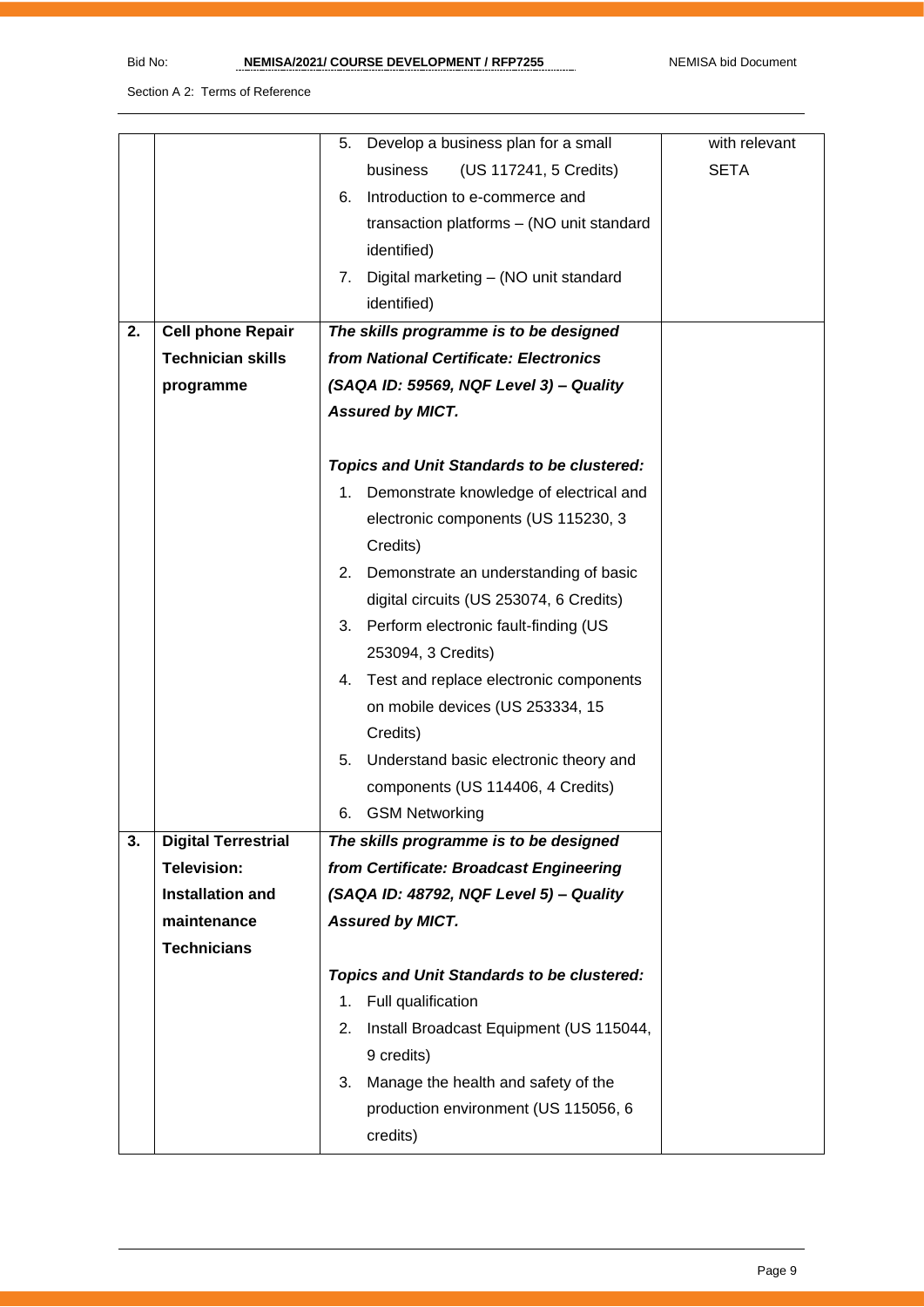|    |                      | Investigate the possibilities of<br>4.            |  |  |
|----|----------------------|---------------------------------------------------|--|--|
|    |                      | establishing and running a small                  |  |  |
|    |                      | business enterprise (SMME) (US                    |  |  |
|    |                      | 117244, 3 credits)                                |  |  |
|    |                      | Develop a business plan for a small<br>5.         |  |  |
|    |                      | business (US 117241, 5 credits)                   |  |  |
| 4. | <b>Broadband</b>     | The skills programme is to be designed from a     |  |  |
|    | infrastructure and   | National Certificate at NQF Level 5 - Quality     |  |  |
|    | commissioning        | Assured by MICT.                                  |  |  |
|    |                      | Bidder is to suggest the qualification and        |  |  |
|    |                      | unit standards best suited for the                |  |  |
|    |                      | programme.                                        |  |  |
|    |                      |                                                   |  |  |
| 5. | <b>NEMISA Master</b> | The skills programme is to be designed            |  |  |
|    | <b>Facilitator</b>   | from National Certificate: Occupationally         |  |  |
|    | Programme            | <b>Directed Education, Training and</b>           |  |  |
|    |                      | <b>Development Practices - Quality Assured</b>    |  |  |
|    |                      | by ETQA SETA, Level 5, ID 50334, Level 5          |  |  |
|    |                      | Facilitate Learning Using a Variety of Given      |  |  |
|    |                      | Methodologies                                     |  |  |
|    |                      | <b>Topics and Unit Standards to be clustered:</b> |  |  |
|    |                      | 1. Facilitate learning using a variety of         |  |  |
|    |                      | given methodologies (US 117871; 10                |  |  |
|    |                      | Credits                                           |  |  |
|    |                      | 2.<br>Assist and support learners to manage       |  |  |
|    |                      | their learning experiences (US 117865;            |  |  |
|    |                      | 5 credits)                                        |  |  |
|    |                      | Provide information and advice<br>3.              |  |  |
|    |                      | regarding skills development and                  |  |  |
|    |                      | related issues (US 15221; 4 credits)              |  |  |
|    |                      | Develop an organisational training and<br>4.      |  |  |
|    |                      | development plan (US 15217; 6                     |  |  |
|    |                      | credits)                                          |  |  |
|    |                      | Identify and respond to learners with<br>5.       |  |  |
|    |                      | special needs and barriers to learning            |  |  |
|    |                      | (US 10294, 10 credits)                            |  |  |
| 6  | <b>NEMISA Master</b> | The skills programme is to be designed            |  |  |
|    | <b>Assessor</b>      | from National Certificate: Occupationally         |  |  |
|    | Programme            | <b>Directed Education, Training and</b>           |  |  |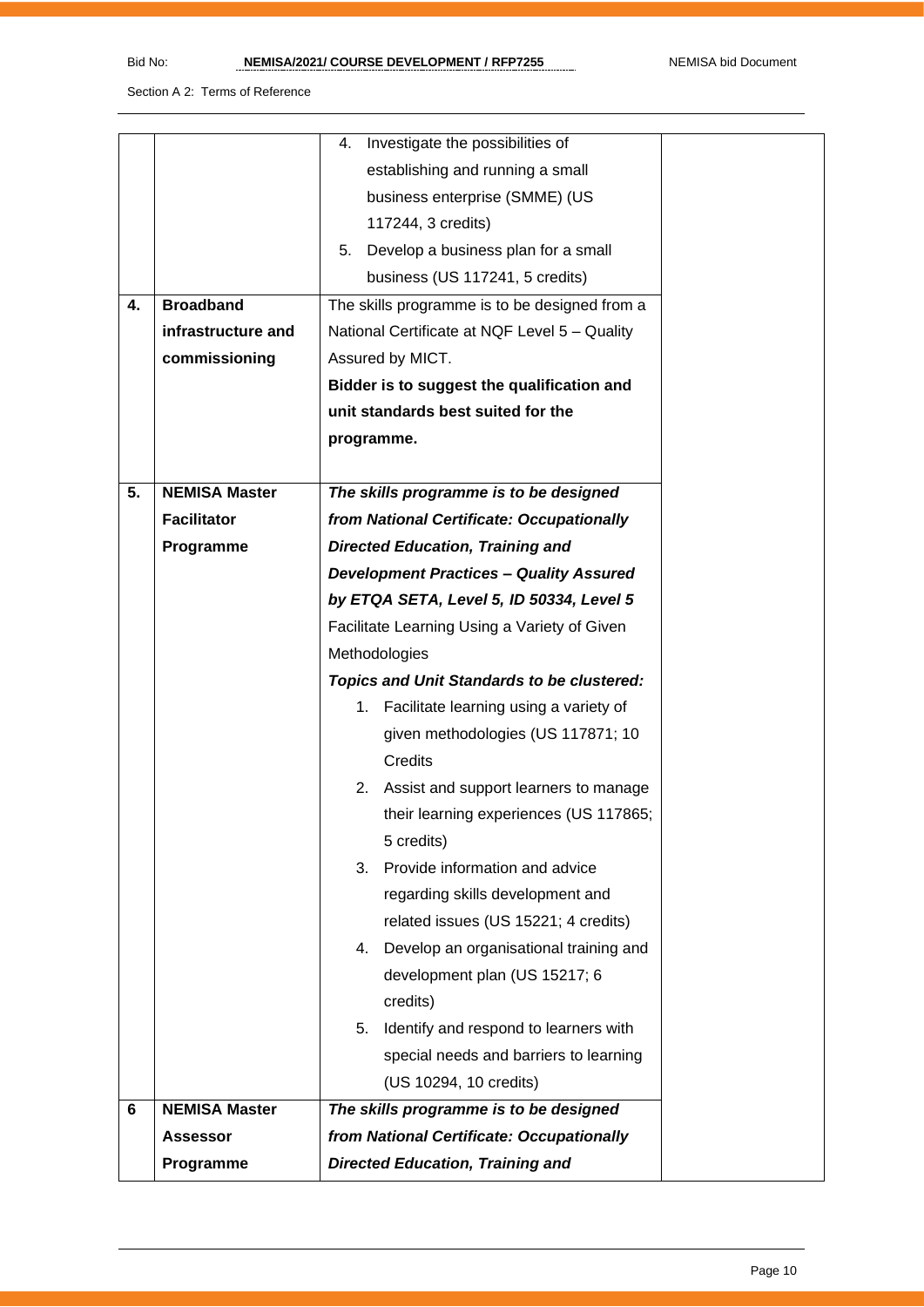| <b>Development Practices - Quality Assured</b><br>by ETQA SETA, Level 5, ID 50334, Level 5 |
|--------------------------------------------------------------------------------------------|
| <b>Topics and Unit Standards to be clustered:</b>                                          |
| <b>Conduct Outcomes-Based</b>                                                              |
| Assessment (US 115753; 15 Credits)                                                         |

#### **4. SPECIFICATIONS OF CONTRACT**

The service provider will have the following responsibilities which will be measured against the RFP proposal:

- 4.1 NEMISA requires a three (3) month contract with the appointed service provider.
- 4.2 The successful bidder (service provider) will enter into a written agreement to be concluded with NEMISA.
- 4.3 The service provider will submit a project implementation plan setting out the work to be done by the project team, detailing the timelines, budgets, and deliverables for executing the proposal. Implicit in the plan is the submission of a methodology or design strategy
- 4.4 The service provider will identify the project team and list the people who will be managing and working on executing the proposal, and include their profiles, qualifications, and experience. The team will include relevant expertise in the fields of both digital technology, training delivery/materials design, electronics, as it applies SAQA / NQF / occupational and vocational education & training as espoused by the QCTO
- 4.5 The service provider acknowledges that the learning material shall remain privileged, private, and owned by NEMISA.
- 4.6 Submission of close-out report confirming completion of the project.

#### **5. DETERMINATION OF SCORE FOR FUNCTIONALITY**

The evaluation criteria and weights for functionality as indicated in the table below, will apply, the bidders are required to meet **70%** to be able to move to the next stage of evaluation.

#### **6. MANDATORY REQUIREMENTS**

The Team leader must have an Honours degree or a Masters' degree in any of the following: Training and Development, Human Resources Management, Industrial Psychology/Sociology/Organisational Development, or related qualifications.

|  |  |  |  | NB. The service provider must provide Individual Expert/s or Consultant/s with the following expertise: |  |
|--|--|--|--|---------------------------------------------------------------------------------------------------------|--|
|--|--|--|--|---------------------------------------------------------------------------------------------------------|--|

| <b>CRITERION</b> |                                    |                                                               | <b>REQUIREMENT</b>                                     |
|------------------|------------------------------------|---------------------------------------------------------------|--------------------------------------------------------|
|                  | <b>Qualifications of Learning</b>  |                                                               | The Expert/s / consultant/s must possess the following |
|                  | <b>Material Development</b>        | minimum qualifications:                                       |                                                        |
|                  | <b>Expert/Consultant/Team lead</b> | A Bachelor's degree in respect of Human Resource<br>$\bullet$ |                                                        |
|                  |                                    | Development, Education and Training, or related fields.       |                                                        |
|                  |                                    | $\bullet$                                                     | Attach certified copies of the qualifications          |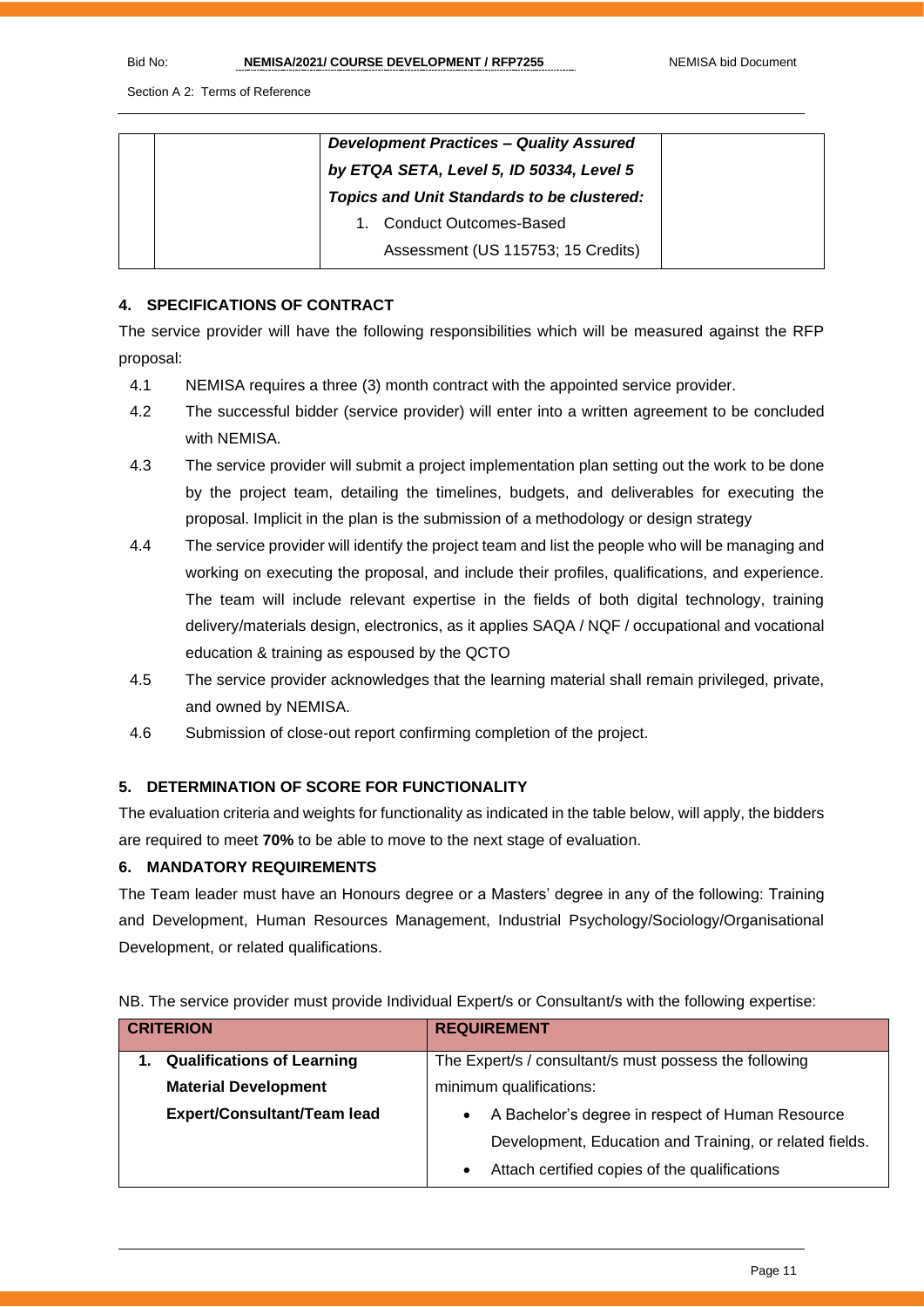| <b>Experience of Learning Material</b><br>2. | The Learning Material Development Expert / Consultant must       |  |  |
|----------------------------------------------|------------------------------------------------------------------|--|--|
| Development team members                     | possess the following minimum experience:                        |  |  |
|                                              | 3 years' practical experience in qualification and/or            |  |  |
|                                              | learning material development within the NQF                     |  |  |
|                                              | environment.                                                     |  |  |
|                                              | NB: list experience in a table format indicating institutions    |  |  |
|                                              | where similar assignments were undertaken). At least the         |  |  |
|                                              | following information must be furnished:                         |  |  |
|                                              | Name of institution                                              |  |  |
|                                              | <b>Project Description</b><br>٠                                  |  |  |
|                                              | <b>Start Date</b>                                                |  |  |
|                                              | <b>End Date</b>                                                  |  |  |
|                                              |                                                                  |  |  |
|                                              | NB. Complete the respective Schedules of the Bid                 |  |  |
|                                              | <b>Document</b>                                                  |  |  |
| <b>Technical proposal - Project</b><br>3.    | The bidder's technical proposal must address the functionality   |  |  |
| <b>Implementation Plan and</b>               | areas in the Terms of Reference but not limited to:              |  |  |
| <b>Methodology</b>                           | The project implementation plan setting out the work to          |  |  |
|                                              | be done by the project team                                      |  |  |
|                                              | Detailing the timelines and deliverables for executing the       |  |  |
|                                              | proposal                                                         |  |  |
|                                              | Detail of the methodology or design strategy                     |  |  |
| <b>Company Profile and Reference</b><br>4.   | Experience of the Bidder will be demonstrated by the bidder<br>٠ |  |  |
| <b>Letters Learning Material</b>             | providing the business profile stating five or more years'       |  |  |
| <b>Development</b>                           | experience of similar projects undertaken by the company.        |  |  |
|                                              | Provide at least two (2) Reference Letters from contactable      |  |  |
|                                              | references where Learning Material has been developed            |  |  |
|                                              | against any national qualification.                              |  |  |
|                                              |                                                                  |  |  |
|                                              | NB. Business profile to include operating structure,             |  |  |
|                                              | geographical location                                            |  |  |
|                                              | NB. Reference Letter/s must be in the letterhead of the          |  |  |
|                                              | institution where the service was rendered.                      |  |  |

NB. Bidders must meet all aspects of the mandatory section to qualify for further evaluation on functionality.

#### **6.3 FUNCTIONALITY EVALUATION**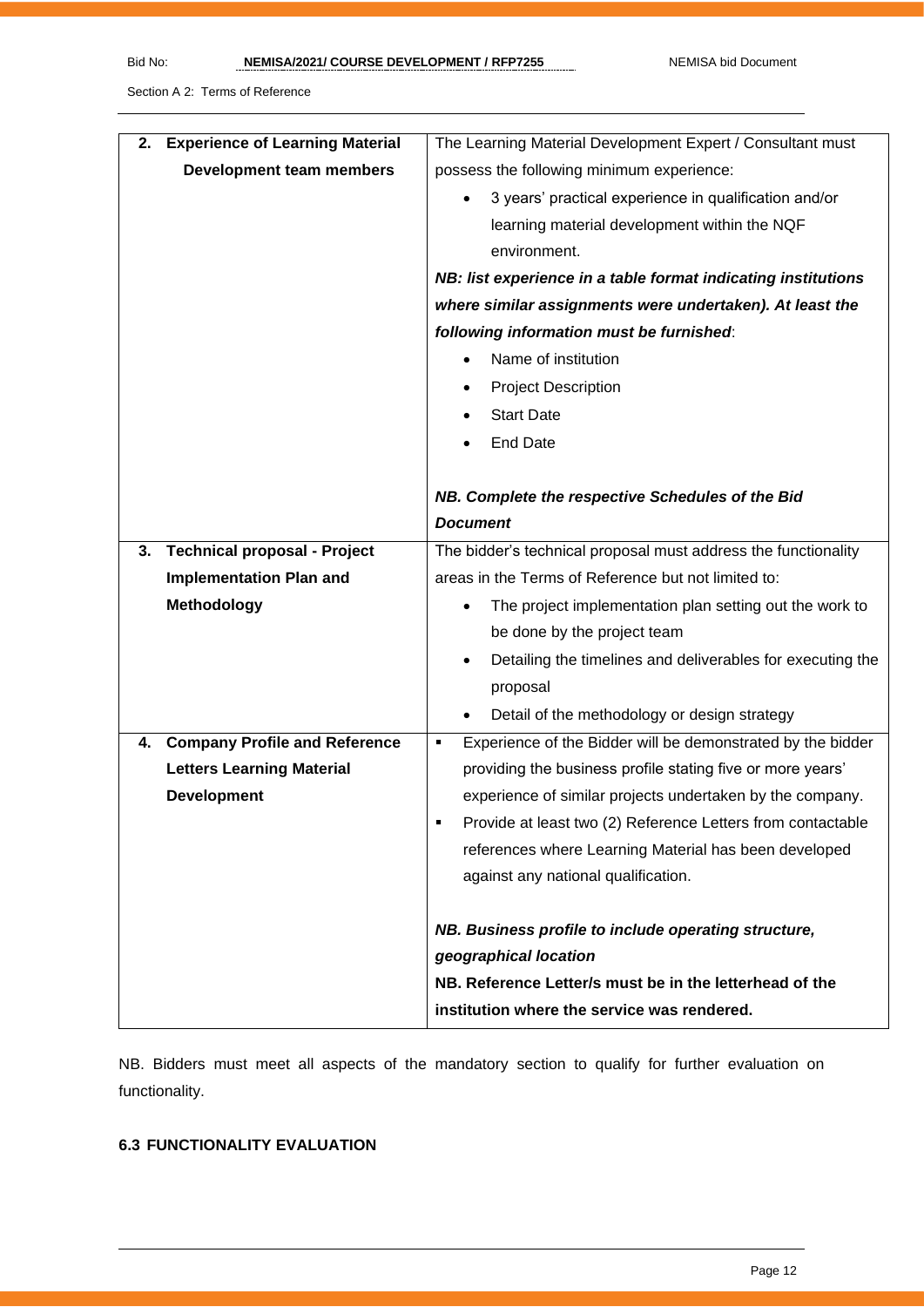NEMISA applies the provisions of the Preferential Procurement Policy Framework Act, (Act no.5 of 2000), the Preferential Procurement Regulations of 2017 and National Treasury Instruction dated 3 September 2010 where functionality is used as the criteria.

The following values with their meanings will be applied for evaluation purposes: The scores will be allocated according to the following EVALUATION MATRIX for assessment of bids:

#### **Note: the minimum score for functionality is 70 points.**

- 1. Please note that the Evaluation Committee will use their own discretion to assess quality of all bid proposals received in relation to above functionality criteria and may further verify information submitted from relevant sources/your clients and use their own discretion to score the bidders proposal accordingly.
- 2. It is the responsibility of the bidder to seek clarity by enquiry before submission of the final bid, where the criteria are construed to be ambiguous or confusing. Should there be a difference of interpretation between the bidders and NEMISA, the Institute reserves the right to make a final ruling on such interpretation.
- 3. NEMISA may request clarification or additional information regarding any aspect of the bidders document or proposal submitted. The bidders must supply the requested information within fortyeight (48) hours after receipt of written request from supply chain office. Failure to submit such information may result in disqualification or non-award of functionality points.

#### **7. CONDITIONS OF CONTRACT**

The successful service provider undertakes:

To treat all relevant and available data and/or information provided by NEMISA and its employees strictly confidential

- 7.1 Not to discuss or make any information available to any member of the public, press or other service provider/consultant or any other unauthorized person(s) except as authorized by **NEMISA**
- 7.2 Not to copy or duplicate any software or documentation for private use
- 7.3 To give back to NEMISA all documentation, reports, programmes etc. upon completion of the project
- 7.4 General conditions of the bid, contracts and orders will be applicable in the execution of the contract
- 7.5 Parking and travel between the prospective service provider's home/office and NEMISA will be borne by the Service Provider
- 7.6 Failure to adhere to the above conditions will lead to the invalidation of the quotation
- 7.7 The National Electronic Media Institute of South Africa reserves the right to discontinue work on any element of the quotation at any given time in consultation with the Head of Training of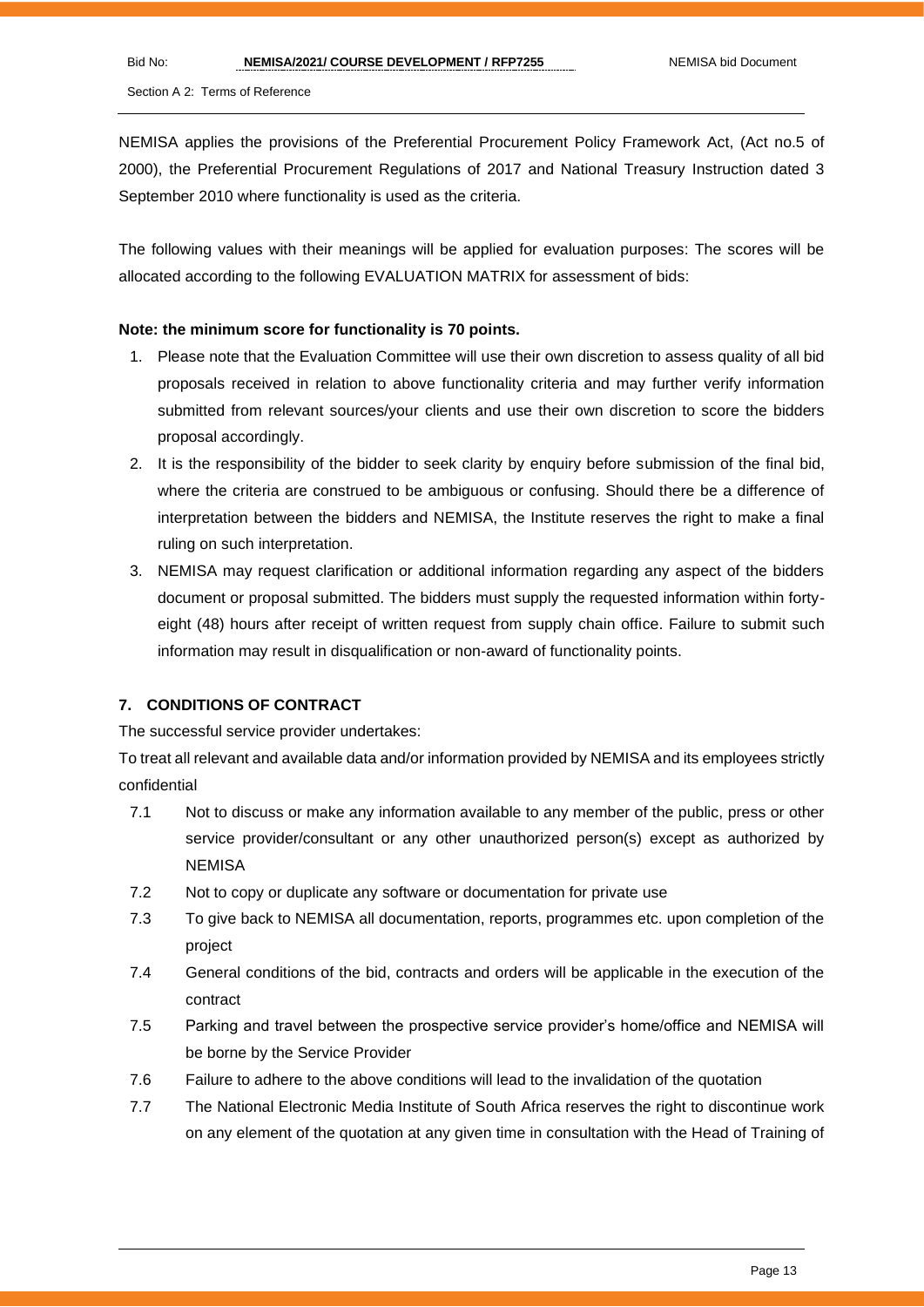NEMISA, for example the quality of work delivered is poor or the service provider is unduly delaying delivery of service

- 7.8 Sign on a project plan outline with NEMISA before the final acceptance of the bid proposal.
- 7.9 The Contract may be finalized within a period of maximum of five (5) working days for signature before commencement of the work.

#### **8. REPORTING**

- 8.1 NEMISA Project Owner (Head of Training) will meet once every month throughout the duration of the project to discuss:
- 8.1.1 Progress to date
- 8.1.2 Current risks and issues
- 8.1.3 Any changes required to ensure project success
- 8.1.4 NEMISA will be supplied with regular progress reports in agreed format

#### **9. PRICING / COSTING SCHEDULE**

The service provider shall provide a detailed quote which includes but not limited to; activities mentioned in item Scope of Work. The bidders shall bear all costs and expenses associated with the preparation and submission of the proposal. NEMISA shall under no circumstances be responsible and/or liable for any such costs, regardless of, and without limitation to the conduct or outcome of the tendering, evaluation, and selection process. The bidder will have no claim against NEMISA where bids are cancelled for whatever reason. Costs will be inclusive of VAT and must include any local accommodation and travel

#### **10. CONTRACTING**

- 10.1. NEMISA reserves the right to appoint one or more service provider(s) to perform all or some of the required functions as, it deems necessary.
- 10.2 The appointed service provider will be reporting to the Head of Training.

#### **11 WHERE SERVICE/S IS/ARE REQUIRED**

21 Girton road, Parktown JOHANNESBURG 2193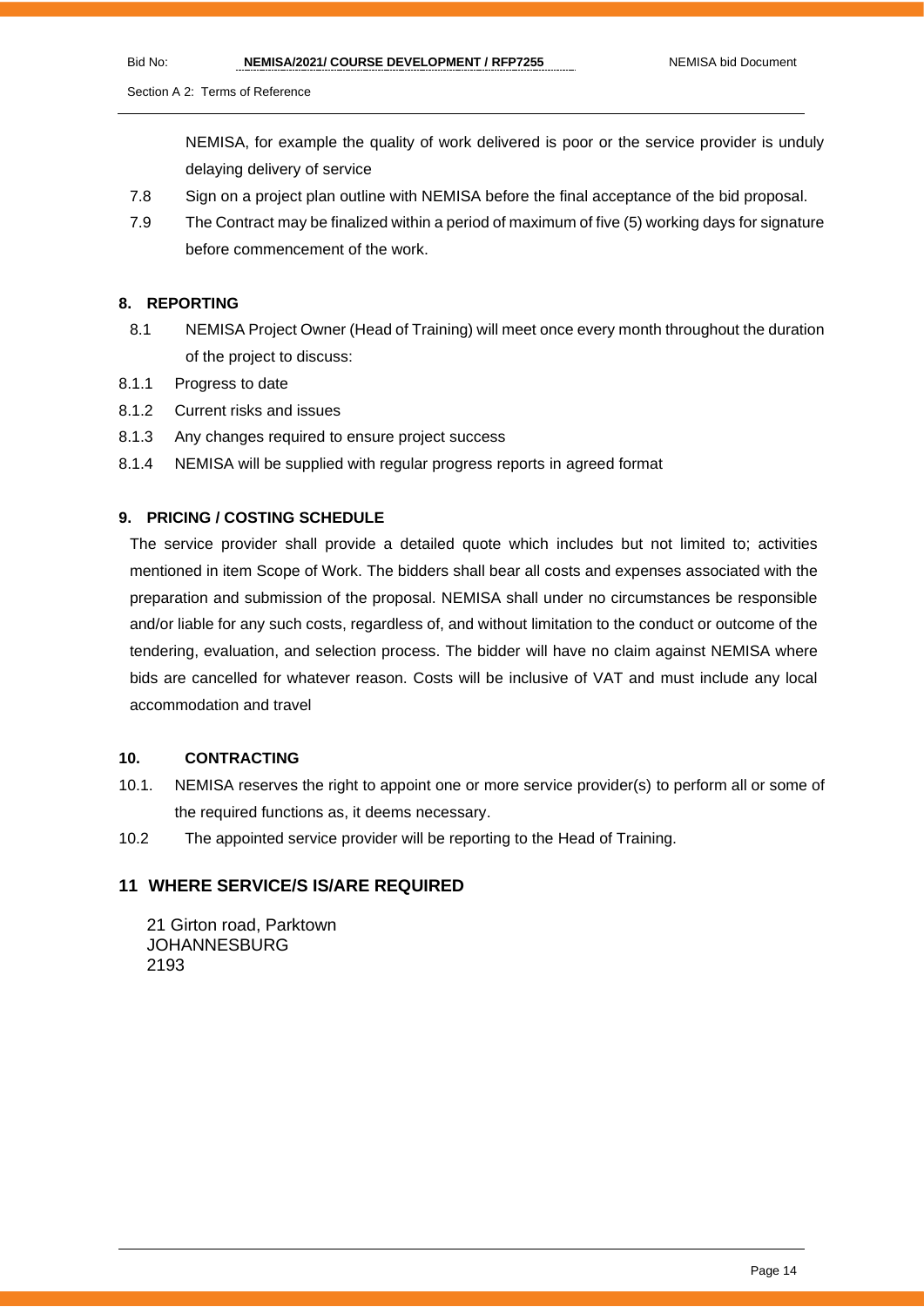**ALL BIDDERS MUST TAKE NOTE OF THE EVALUATION PROCESS THAT WILL BE FOLLOWED**

## **1 EVALUATION PROCESS**

#### **1.1 COMPLIANCE WITH MINIMUM REQUIREMENTS**

1.1.1 All bids duly lodged as specified in the Request for Bid will be examined to determine compliance with bid requirements and conditions. Bids with obvious deviations from the requirements/conditions will be eliminated from further consideration.

> Failure to comply with or submit any one of the following items, will render a bid nonresponsive and will not be evaluated further.

|                  | <b>Description</b><br>YES                                |  | Compliant? |  |
|------------------|----------------------------------------------------------|--|------------|--|
| <b>Reference</b> |                                                          |  | <b>NO</b>  |  |
| Part 1           | Signed Special Conditions of Bid and Contract            |  |            |  |
| Part 2           | <b>Tax Compliance Requirements</b>                       |  |            |  |
| Part 3           | Completed and signed Declaration of Interest             |  |            |  |
| Part 4           | Completed and signed Declaration of Bidder's past        |  |            |  |
|                  | Supply Chain Management practices                        |  |            |  |
| Part 5           | Completed and signed Certificate of Independent Bid      |  |            |  |
|                  | Determination                                            |  |            |  |
| Part 7           | Completed and signed Invitation to Bid                   |  |            |  |
| Part 8           | Completed Pricing Schedule in the prescribed format      |  |            |  |
| Part 12          | Proof of registration on the CSD                         |  |            |  |
| Part ??          | Registration certificates (e.g. for professional bodies) |  |            |  |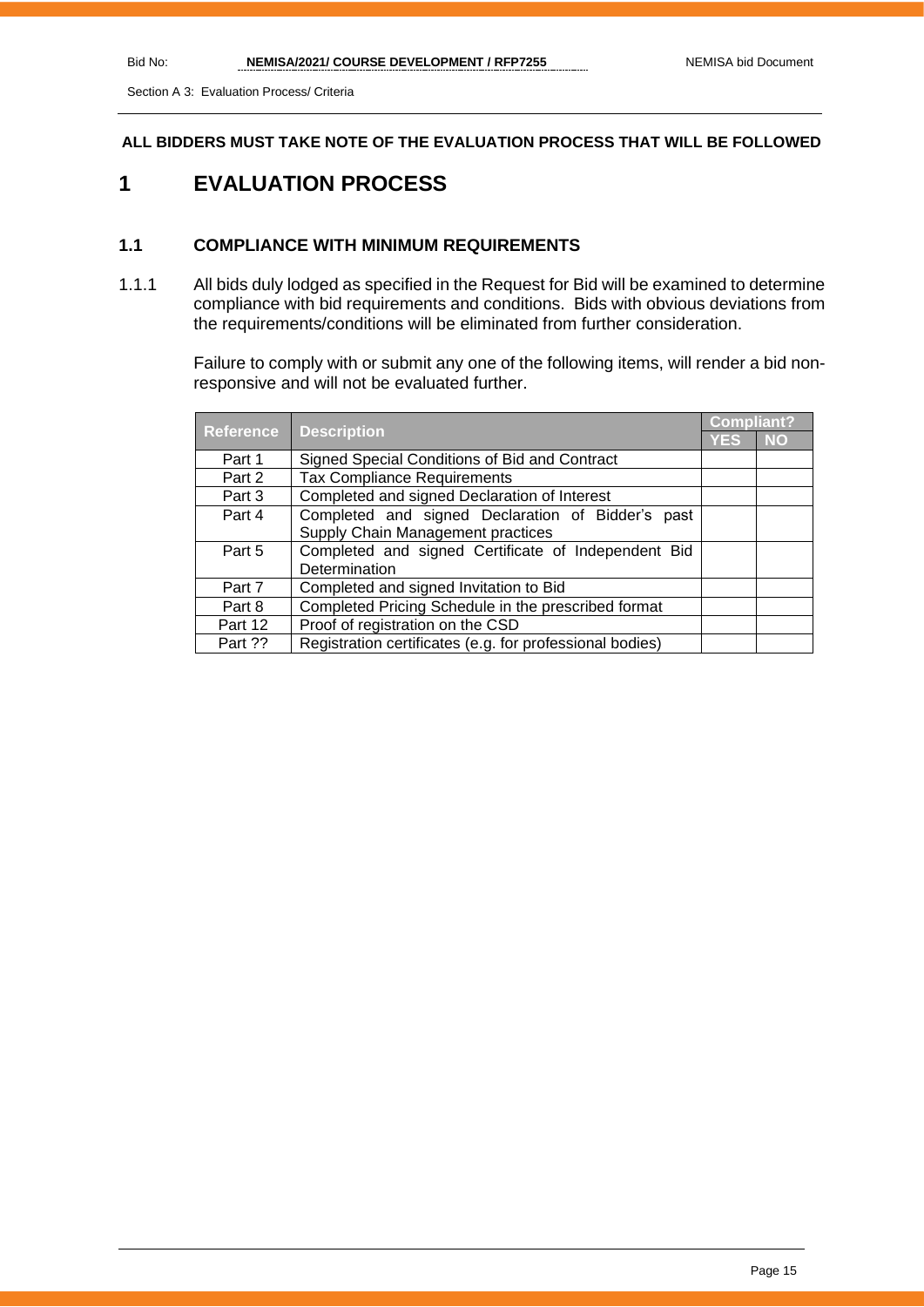## **1.2 DETERMINATION OF SCORE FOR FUNCTIONALITY**

1.2.1 The evaluation criteria and weights for functionality as indicated in the table in below, will apply.

| NB: Individual Expert / Consultant will be evaluated |  |
|------------------------------------------------------|--|
|------------------------------------------------------|--|

| <b>FUNCTIONAL</b><br><b>CRITERIA</b>                                                                            | <b>REQUIREMENTS</b>                                                                                                                                                                                                                                                                                                                                                                                                                                                                                                         | <b>MAXIMUM</b><br><b>TO BE</b><br><b>AWARDED</b> |
|-----------------------------------------------------------------------------------------------------------------|-----------------------------------------------------------------------------------------------------------------------------------------------------------------------------------------------------------------------------------------------------------------------------------------------------------------------------------------------------------------------------------------------------------------------------------------------------------------------------------------------------------------------------|--------------------------------------------------|
| <b>Qualifications of</b><br>П.                                                                                  | The Expert/s / consultant/s must possess the following                                                                                                                                                                                                                                                                                                                                                                                                                                                                      |                                                  |
| <b>Learning Material</b><br><b>Development</b>                                                                  | minimum qualifications:                                                                                                                                                                                                                                                                                                                                                                                                                                                                                                     |                                                  |
| Expert/Consultant/Team                                                                                          | A Bachelor's degree in respect of Human Resource<br>$\bullet$                                                                                                                                                                                                                                                                                                                                                                                                                                                               | 15                                               |
| lead                                                                                                            | Development, Education and Training, or related fields.                                                                                                                                                                                                                                                                                                                                                                                                                                                                     |                                                  |
|                                                                                                                 | Attach certified copies of the qualifications                                                                                                                                                                                                                                                                                                                                                                                                                                                                               |                                                  |
| <b>Experience of individual</b><br>σ.<br>core team members in<br><b>Learning Material</b><br><b>Development</b> | 3 years' practical experience in qualification and/or learning material<br>development within the NQF environment.<br>• 7 years' experience and more = 15 points<br>• 5 years' experience and less than 7 years = 10 points<br>• 3 years' experience and less than 5 years = 5 points<br>(List experience in a table format indicating institutions where similar<br>projects were undertaken and year). At least the following information<br>must be furnished:<br>• Institution<br>• Project Description<br>• Start Date | 15                                               |
|                                                                                                                 | • End Date<br>NB. The bidder must attach certified copies of academic<br>certificates of core team members<br>The capacity to deliver will be measured by the project implementation                                                                                                                                                                                                                                                                                                                                        |                                                  |
|                                                                                                                 | plan setting out the work to be done by the project team, detailing the                                                                                                                                                                                                                                                                                                                                                                                                                                                     |                                                  |
|                                                                                                                 | timelines (Gantt chart or similar) and deliverables for executing the                                                                                                                                                                                                                                                                                                                                                                                                                                                       |                                                  |
| Technical proposal -<br>$\Box$                                                                                  | proposal, and detail of the methodology or design strategy.                                                                                                                                                                                                                                                                                                                                                                                                                                                                 |                                                  |
| <b>Project Implementation</b>                                                                                   | Methodology and plan are fully addressed = 30 points<br>$\bullet$                                                                                                                                                                                                                                                                                                                                                                                                                                                           | 30                                               |
| <b>Plan and Methodology</b>                                                                                     | Methodology and plan are partially addressed = 15 points<br>$\bullet$                                                                                                                                                                                                                                                                                                                                                                                                                                                       |                                                  |
|                                                                                                                 | Methodology and plan are not addressed = 5 points<br>$\bullet$                                                                                                                                                                                                                                                                                                                                                                                                                                                              |                                                  |
|                                                                                                                 | NB. Comprehensive project plan and methodology attached with<br>a Gantt chart                                                                                                                                                                                                                                                                                                                                                                                                                                               |                                                  |
|                                                                                                                 | Bidder to demonstrate technical ability in both material design and                                                                                                                                                                                                                                                                                                                                                                                                                                                         |                                                  |
|                                                                                                                 | understanding of SETA material requirements. The bidder will provide                                                                                                                                                                                                                                                                                                                                                                                                                                                        |                                                  |
| <b>Sample of learning</b><br>□                                                                                  | a portfolio of work done on similar projects demonstrating their level of                                                                                                                                                                                                                                                                                                                                                                                                                                                   | 25                                               |
| materials                                                                                                       | experience and quality. (Screen captures of similar projects of training                                                                                                                                                                                                                                                                                                                                                                                                                                                    |                                                  |
|                                                                                                                 | material developed against any national qualification and proof of its                                                                                                                                                                                                                                                                                                                                                                                                                                                      |                                                  |
|                                                                                                                 | accreditation with a quality assurance body.                                                                                                                                                                                                                                                                                                                                                                                                                                                                                |                                                  |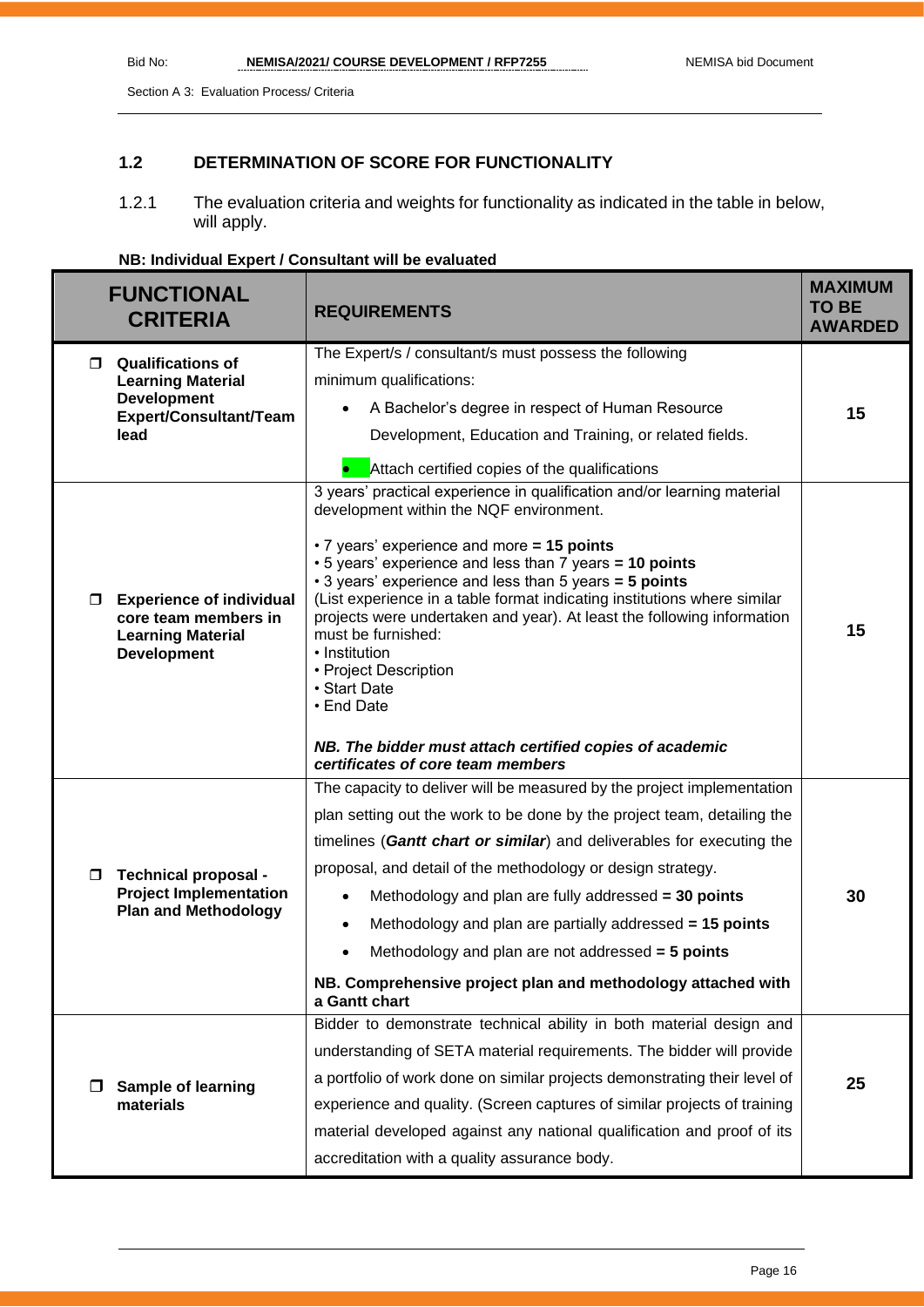| <b>FUNCTIONAL</b><br><b>CRITERIA</b>                                                                           | <b>REQUIREMENTS</b>                                                                                                                                                                                                                                                                                                                                                                                                                                                                                                                                                                                                                                                                                                                                                                                     | <b>MAXIMUM</b><br><b>TO BE</b><br><b>AWARDED</b> |
|----------------------------------------------------------------------------------------------------------------|---------------------------------------------------------------------------------------------------------------------------------------------------------------------------------------------------------------------------------------------------------------------------------------------------------------------------------------------------------------------------------------------------------------------------------------------------------------------------------------------------------------------------------------------------------------------------------------------------------------------------------------------------------------------------------------------------------------------------------------------------------------------------------------------------------|--------------------------------------------------|
|                                                                                                                | To be submitted are sections of the following:<br>Learner Induction<br>Screen captures- One section<br>a)<br>Guide<br>Learner Guide<br>Two (2) Modules<br>b)<br>Workbook<br>Screen captures- Two Modules<br>C)<br>POE Guide<br>Screen captures- Two Modules<br>d)<br>Screen captures- Two Modules<br>Logbook<br>e)<br><b>Facilitator Guide</b><br>Screen captures- Two Modules<br>f<br><b>Assessor Guide</b><br>Screen captures- Two Modules<br>g)<br><b>Moderator Guide</b><br>h)<br>Screen captures- Two Modules<br><b>Alignment Matrix</b><br>Screen captures- Two Modules<br>i)<br>Good content and visual appeal - 20 points<br>Mediocre content and visual appeal - 10 points<br>Poor/Low content and visual appeal - 5 points<br>No material/screen captures, or portfolio included $-$ 0 points |                                                  |
| <b>Company Profile and</b><br>Π.<br><b>Reference Letters</b><br><b>Learning Material</b><br><b>Development</b> | 1. Experience of the Bidder will be demonstrated by the bidder<br>providing the business profile stating five or more years'<br>experience of similar projects undertaken by the company.<br>2. Provide at least two (2) Reference Letters from contactable<br>references where Learning Material has been developed against<br>any national qualification.<br>2 reference letters = 15.00 points<br>1 reference letters = 10.00 points<br>NB. Reference Letter/s must be in the letterhead of the<br>institution where the service was rendered.                                                                                                                                                                                                                                                       | 15                                               |
| <b>MAXIMUM TOTAL FOR FUNCTIONALITY</b>                                                                         |                                                                                                                                                                                                                                                                                                                                                                                                                                                                                                                                                                                                                                                                                                                                                                                                         | 100                                              |

**Note: the minimum score for functionality is 70 points.**

- 1.2.2 The score for functionality shall be calculated as follows:
	- Each panel member shall award values for each individual criterion on a score sheet. The value scored for each criterion shall be multiplied with the specified weighting for the relevant criterion to obtain the marks scored for the various criteria. These marks should be added to obtain the total score for functionality.
	- $\Box$  The score of each panel member shall be added together and divided by the number of panel members to establish the average score obtained by each individual bidder for functionality.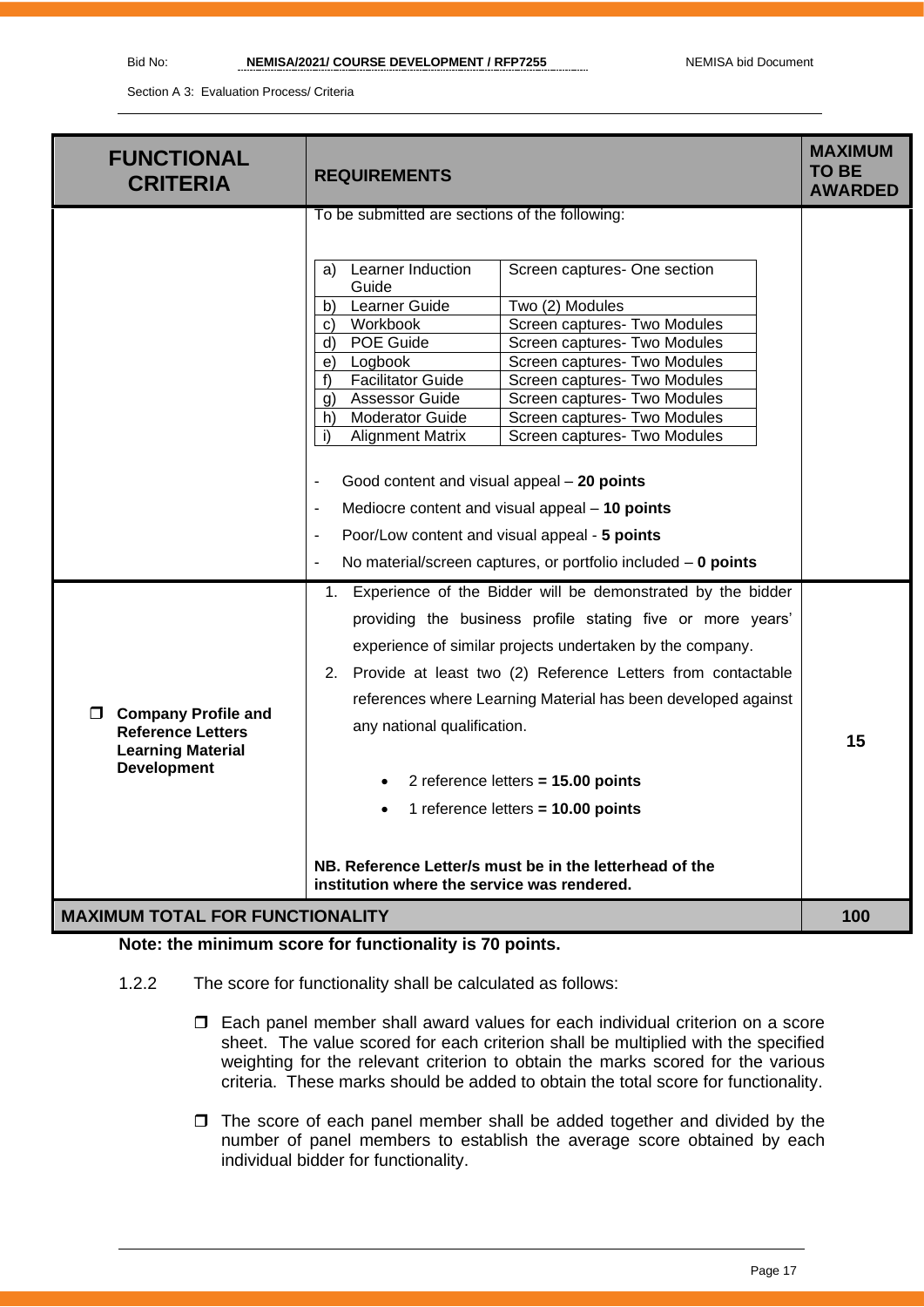#### **1.3 DETERMINATION OF SCORE FOR PRESENTATIONS**

1.3.1 NEMISA will not call for presentations.

OR

- 1.3.2 NEMISA has decided/may decide to have compulsory presentations made either by all bidders who have obtained at least **70%** of the marks for functionality, or by the bidders ranked first to a maximum of six, but not less than the three highest scoring bidders, once the price and preference marks have been combined.
- 1.3.3 Presentations shall only affect the marks awarded for functionality. If NEMISA wishes to use presentations to discriminate between bidders, the evaluation criteria to be affected shall be determined in advance and due allowance made in the mark scheme and indicated in paragraph 1.2.1.
- 1.3.4 Points determined by the presentation will be awarded to each bidder by each member of the Bid Evaluation Committee and then an average calculated. Such score will be added to the original score for functionality.
- 1.3.5 A bidder will be disqualified if the combined score for functionality fails to meet the minimum threshold for functionality as per paragraph 1.3.4.

#### **1.4 ELIMINATION OF PROPOSALS ON GROUNDS OF FUNCTIONALITY**

1.4.1 Bids that score less than **70%** of the marks available for functionality will be eliminated from further consideration. Marks will therefore not be awarded for their cost proposals or for preference.

#### **1.5 PRICE AND B-BBEE STATUS LEVEL POINTS**

- 1.5.1 All remaining bids will be evaluated as follows:
- 1.5.2 The 80/20 preference point system will be applied. Points for price and B-BBEE status level certificate will be awarded in accordance with the stipulations in the Preference Point Claim Form in terms of the Preferential Procurement Regulations, 2017.
- 1.5.3 If appropriate, implied contract price adjustments will be made to the cost proposals of all remaining bids.
- 1.5.4 The point scored for the B-BBEE status level certificate for each acceptable bid will now be added to the price point.
- 1.5.5 The Evaluation Committee may recommend that the contract be awarded to the bidder obtaining the highest aggregate mark as determined by 1.5.4 or to a lower scoring bid on justifiable grounds.

#### **1.6 ADJUDICATION OF BID**

1.6.1 The relevant award structure will consider the recommendations and make the final award. The successful bidder will usually be the service provider scoring the highest number of points or it may be a lower scoring bid on justifiable grounds or no award at all.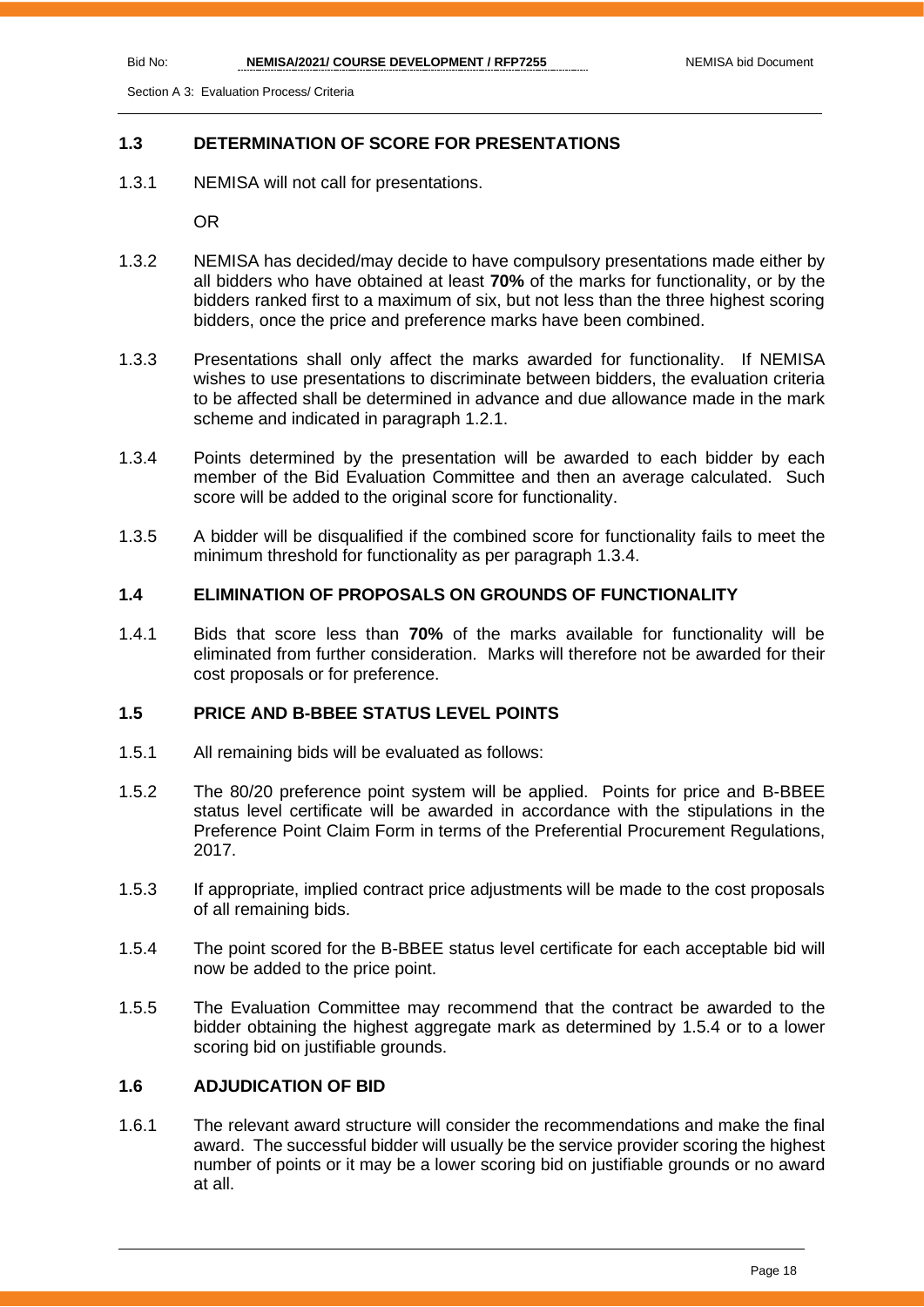Section A 4: Contract Form

## **CONTRACT FORM: RENDERING OF SERVICES**

THIS FORM MUST BE FILLED IN DUPLICATE BY BOTH THE SERVICE PROVIDER (PART 1) AND THE PURCHASER (PART 2). BOTH FORMS MUST BE SIGNED IN THE ORIGINAL SO THAT THE SERVICE PROVIDER AND THE PURCHASER WOULD BE IN POSSESSION OF ORIGINALLY SIGNED CONTRACTS FOR THEIR RESPECTIVE RECORDS.

#### **PART 1 (TO BE FILLED IN BY THE SERVICE PROVIDER)**

- 1. I/we hereby undertake to render services described in the attached bidding documents to NEMISA in accordance with the requirements and task directives/proposals specifications stipulated in Bid Number NEMISA/2021/ COURSE DEVELOPMENT / RFP7255 at the price/s quoted. My/our offer/s remain binding upon me/us and open for acceptance by the Purchaser during the validity period indicated and calculated from the closing date of the bid.
- 2. The following documents shall be deemed to form and be read and construed as part of this agreement:
- 2.1 Bidding documents, viz
	- $\Box$  Invitation to bid
	- $\Box$  Tax clearance certificate
	- $\Box$  Pricing schedule(s)
	- Filled in terms of reference/task directive/proposal
	- Preference claims for Broad Based Black Economic Empowerment Status Level of Contribution in terms of the Preferential Procurement Regulations 2017;
	- D Declaration of interest
	- $\Box$  Declaration of bidder's past SCM practices
	- **Special Conditions of Contract**
- 2.2 General Conditions of Contract
- 2.3 Other (specify)
- 3. I/we confirm that I/we have satisfied myself as to the correctness and validity of my/our bid; that the price(s) and rate(s) quoted cover all the services specified in the bidding documents; that the price(s) and rate(s) cover all my obligations and I accept that any mistakes regarding price(s) and rate(s) and calculations will be at my own risk.
- 4. I/we accept full responsibility for the proper execution and fulfilment of all obligations and conditions devolving on me/us under this agreement as the principal liable for the due fulfilment of this contract.
- 5. I/we declare that I/we have no participation in any collusive practices with any bidder or any other person regarding this or any other bid.
- 6. I confirm that I am duly authorised to sign this contract.

| NAME (PRINT)        |             | <b>WITNESSES</b> |
|---------------------|-------------|------------------|
| <b>CAPACITY</b>     |             |                  |
| <b>SIGNATURE</b>    |             | 2                |
| <b>NAME OF FIRM</b> |             | DATE:            |
| <b>DATE</b>         | ----------- |                  |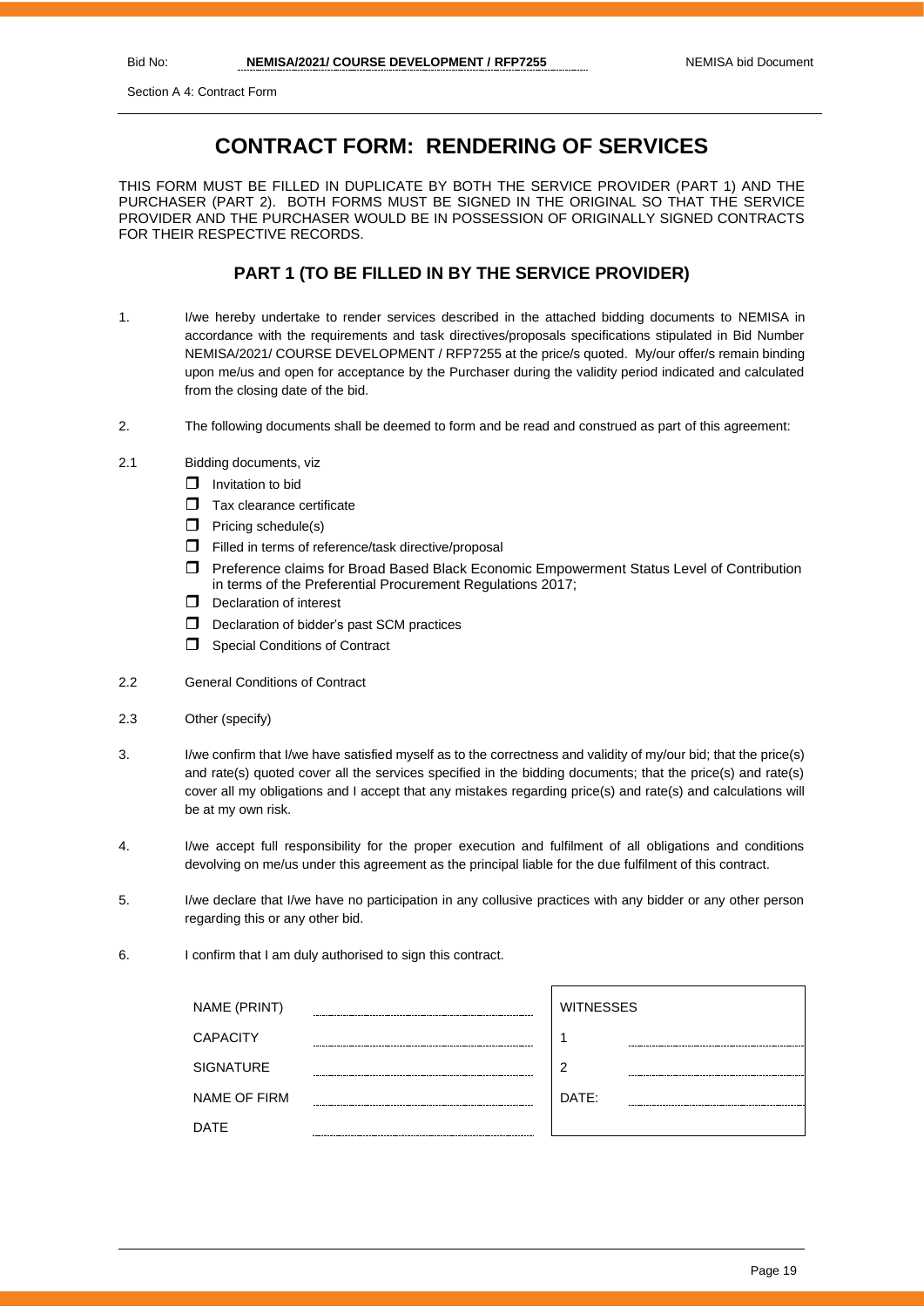Section A 4: Contract Form

## **CONTRACT FORM: RENDERING OF SERVICES**

#### **PART 2 (TO BE FILLED IN BY THE PURCHASER)**

- 1. I ……………………………………………………..……………… in my capacity as …………………………………………….. accept your bid under reference number ……………………………………………. dated ……………………………………. for the rendering of services indicated hereunder and/or further specified in the annexures.
- 1. An official order indicating service delivery instructions is forthcoming.
- 2. I undertake to make payment for the services rendered in accordance with the terms and conditions of the contract within 30 (thirty) days after receipt of an invoice.

| <b>DESCRIPTION OF SERVICE</b> | PRICE (VAT INCL) | <b>COMPLETION</b><br><b>DATE</b> | <b>B-BBEE STATUS</b><br><b>LEVEL OF</b><br><b>CONTRIBUTION</b> |
|-------------------------------|------------------|----------------------------------|----------------------------------------------------------------|
|                               |                  |                                  |                                                                |
|                               |                  |                                  |                                                                |

3. I confirm that I am duly authorised to sign this contract.

| SIGNED AT        | ON |                  |
|------------------|----|------------------|
|                  |    |                  |
| NAME (PRINT)     |    |                  |
| <b>SIGNATURE</b> |    |                  |
| OFFICIAL STAMP   |    | <b>WITNESSES</b> |
|                  |    | ٠                |
|                  |    | $\overline{2}$   |
|                  |    | DATE:            |
|                  |    |                  |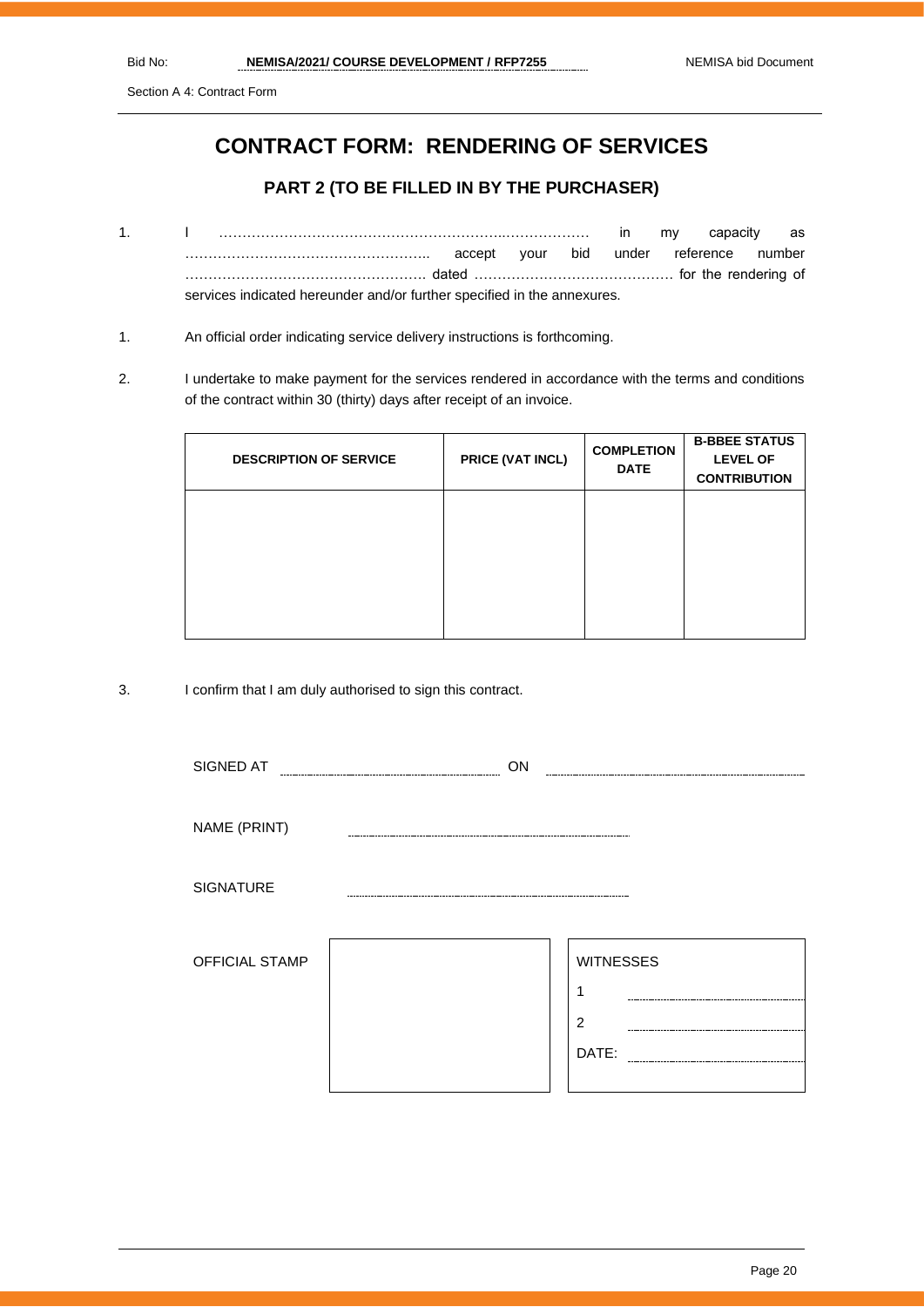Section B

## **SECTION B**

## **This section must be completed and returned or supplied with bids as prescribed.**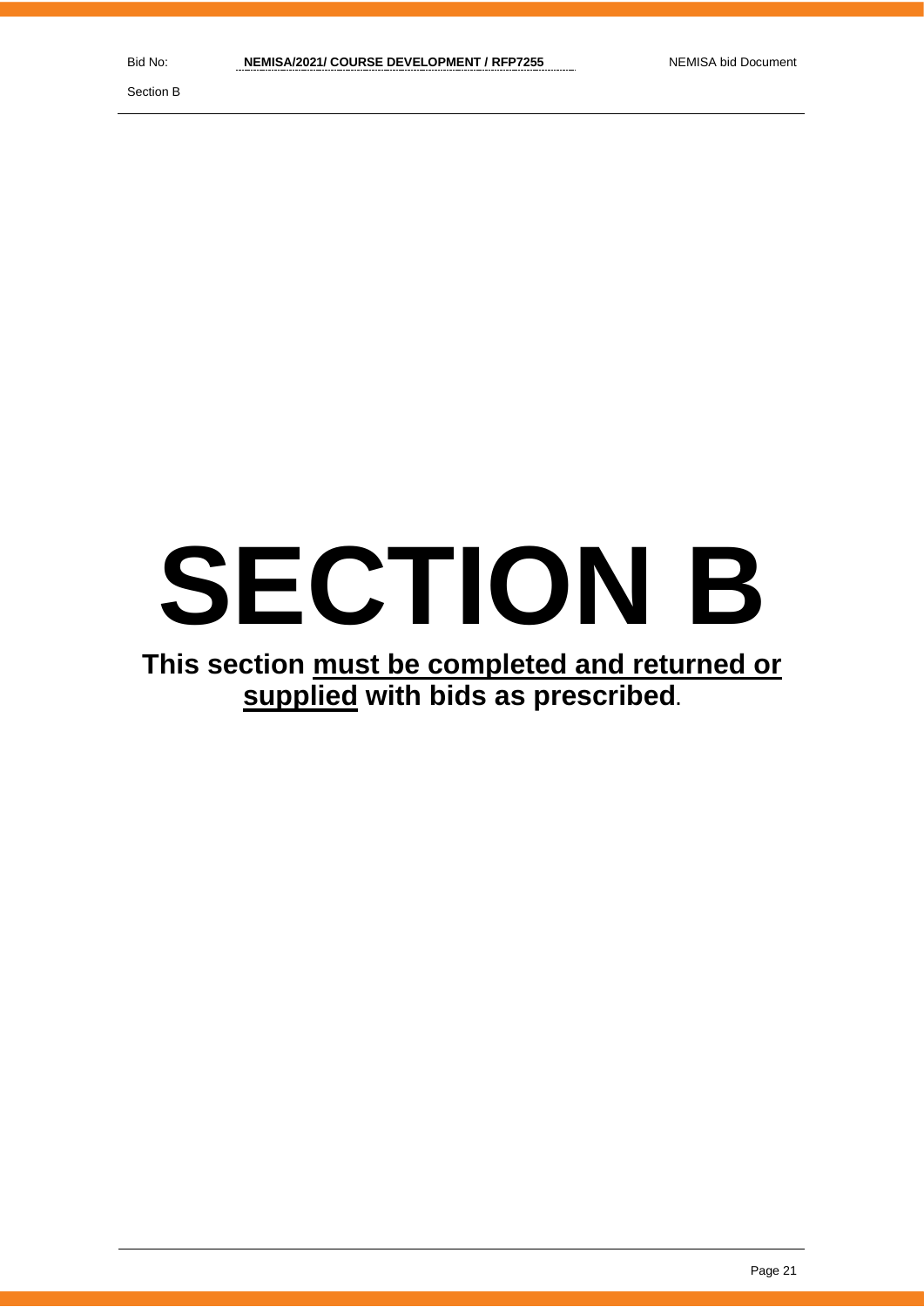## **SPECIAL CONDITIONS OF BID AND CONTRACT Return as Part 1**

|                         | <b>SPECIAL CONDITIONS</b>                                                                                                                                                                                                                                           |
|-------------------------|---------------------------------------------------------------------------------------------------------------------------------------------------------------------------------------------------------------------------------------------------------------------|
|                         |                                                                                                                                                                                                                                                                     |
| 1                       | <b>GENERAL</b>                                                                                                                                                                                                                                                      |
|                         |                                                                                                                                                                                                                                                                     |
| 1.1                     | The Bidder must clearly state if a deviation from these special conditions are offered and<br>the reason therefor. If an explanatory note is provided, the paragraph reference must be<br>indicated in a supporting appendix to the application submission.         |
|                         |                                                                                                                                                                                                                                                                     |
| 1.2                     | Should Bidders fail to indicate agreement/compliance or otherwise, the NEMISA will<br>assume that the Bidder is in compliance or agreement with the statement(s) as specified<br>in this bid.                                                                       |
|                         |                                                                                                                                                                                                                                                                     |
| 1.3                     | Bids not completed in this manner may be considered incomplete and rejected.                                                                                                                                                                                        |
| 1.4                     | NEMISA shall not be liable for any expense incurred by the Bidder in the preparation and<br>submission of a bid.                                                                                                                                                    |
|                         |                                                                                                                                                                                                                                                                     |
| $\mathbf{2}$            | <b>CANCELLATION OF PROCUREMENT PROCESS</b>                                                                                                                                                                                                                          |
|                         |                                                                                                                                                                                                                                                                     |
| 2.1                     | This procurement process can be postponed or cancelled at any stage at the sole<br>discretion of NEMISA provided that such cancellation or postponement takes place prior<br>to entering into a contract with a specific service provider to which the bid relates. |
| 3                       |                                                                                                                                                                                                                                                                     |
|                         | BID SUBMISSION CONDITIONS, INSTRUCTION AND EVALUATION<br><b>PROCESS/CRITERIA</b>                                                                                                                                                                                    |
|                         |                                                                                                                                                                                                                                                                     |
| 3.1                     | The Bid submission conditions and instructions as well as the evaluation process/criteria<br>have been noted.                                                                                                                                                       |
|                         |                                                                                                                                                                                                                                                                     |
| $\overline{\mathbf{4}}$ | <b>NEGOTIATION AND CONTRACTING</b>                                                                                                                                                                                                                                  |
| 4.1                     | NEMISA have the right to enter into negotiation with one or more Bidders regarding any<br>terms and conditions, including price(s), of a proposed contract.                                                                                                         |
| 4.2                     | Under no circumstances will negotiation with any Bidders, including preferred Bidders,                                                                                                                                                                              |
|                         | constitute an award <sup>1</sup> or promise/ undertaking to award the contract.                                                                                                                                                                                     |
|                         |                                                                                                                                                                                                                                                                     |
| 4.3                     | NEMISA shall not be obliged to accept the lowest or any bid, offer or proposal.                                                                                                                                                                                     |
|                         |                                                                                                                                                                                                                                                                     |
| 4.4                     | A contract will only be deemed to be concluded when reduced to writing in a formal contract<br>and Service Level Agreement (if applicable) signed by the designated responsible person<br>of both parties. The designated responsible person of NEMISA is the CEO.  |
|                         |                                                                                                                                                                                                                                                                     |
| 4.5                     | NEMISA also reserves the right to enter into one contract with a Bidder for all required<br>functions or into more than one contract with different Bidders for different functions.                                                                                |
|                         |                                                                                                                                                                                                                                                                     |

<sup>1</sup> See GLOSSARY.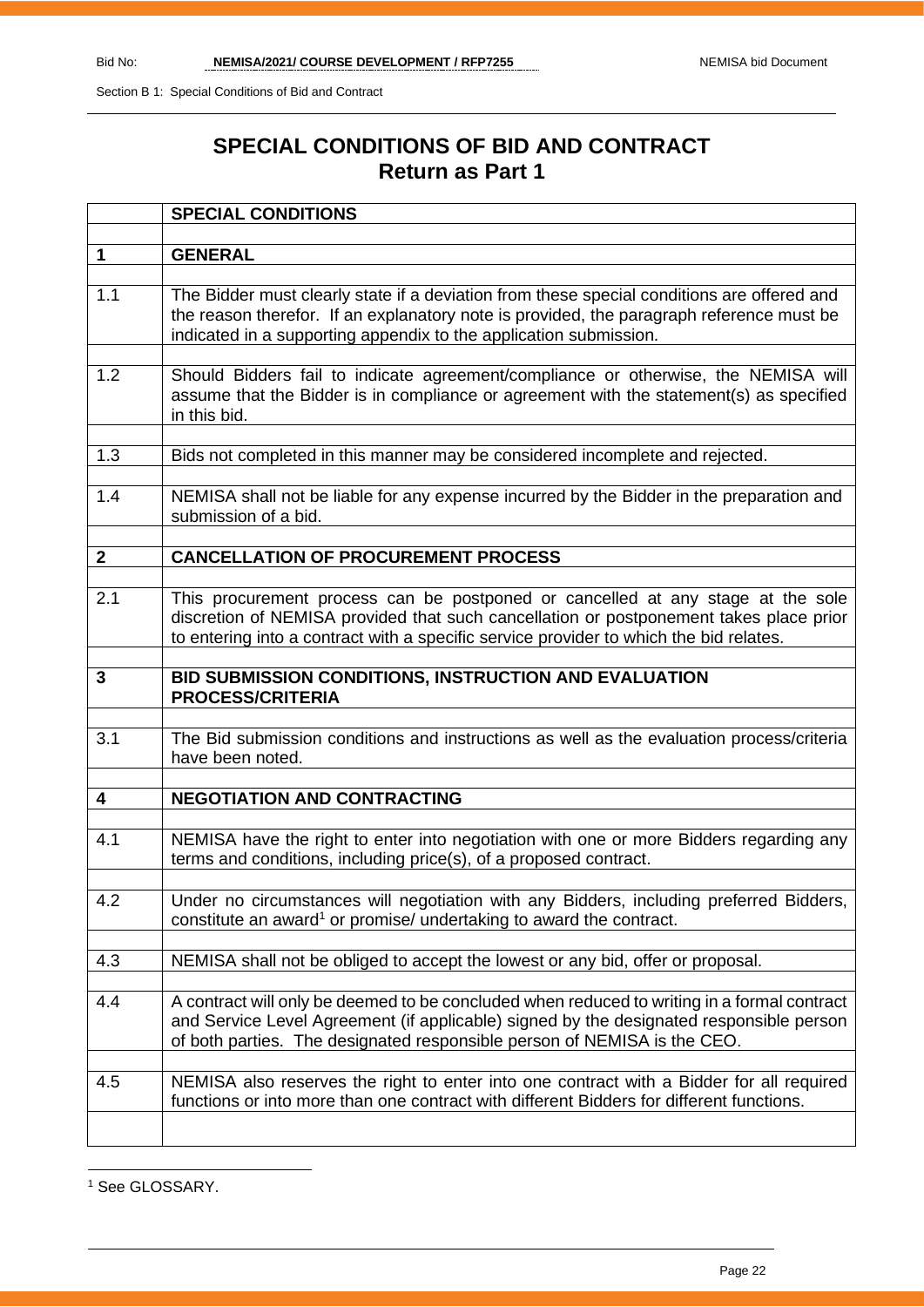| 5                | <b>ACCESS TO INFORMATION</b>                                                                                                                                                                                                                                               |
|------------------|----------------------------------------------------------------------------------------------------------------------------------------------------------------------------------------------------------------------------------------------------------------------------|
|                  |                                                                                                                                                                                                                                                                            |
| 5.1              | All bidders will be informed of the status of their bid once the procurement process has<br>been completed.                                                                                                                                                                |
| 5.2              | Requests for information regarding the bid process will be dealt with in line with the                                                                                                                                                                                     |
|                  | NEMISA SCM Policy and relevant legislation.                                                                                                                                                                                                                                |
|                  |                                                                                                                                                                                                                                                                            |
| 6                | <b>REASONS FOR REJECTION</b>                                                                                                                                                                                                                                               |
|                  |                                                                                                                                                                                                                                                                            |
| 6.1              | NEMISA shall reject a proposal for the award of a contract if the recommended Bidder has<br>committed a proven corrupt or fraudulent act in competing for the particular contract.                                                                                         |
|                  |                                                                                                                                                                                                                                                                            |
| 6.2              | The NEMISA may disregard the bid of any bidder if that bidder, or any of its directors:<br>□ Have abused the SCM system of the NEMISA.                                                                                                                                     |
|                  | $\Box$ Have committed proven fraud or any other improper conduct in relation to such                                                                                                                                                                                       |
|                  | system.<br>$\Box$ Have failed to perform on any previous contract and the proof exists.                                                                                                                                                                                    |
|                  | Such actions shall be communicated to the National Treasury.                                                                                                                                                                                                               |
|                  |                                                                                                                                                                                                                                                                            |
| $\overline{7}$   | <b>GENERAL CONDITIONS OF CONTRACT</b>                                                                                                                                                                                                                                      |
|                  |                                                                                                                                                                                                                                                                            |
| 7.1              | The General Conditions of Contract must be accepted.                                                                                                                                                                                                                       |
| 8                | <b>ADDITIONAL INFORMATION REQUIREMENTS</b>                                                                                                                                                                                                                                 |
|                  |                                                                                                                                                                                                                                                                            |
| 8.1              | During evaluation of the bids, additional information may be requested in writing from<br>Bidders. Replies to such request must be submitted, within <b>5 (five)</b> working days or as<br>otherwise indicated. Failure to comply, may lead to your bid being disregarded. |
|                  |                                                                                                                                                                                                                                                                            |
| 8.2              | No additional information will be accepted from any individual Bidder without such<br>information having been requested                                                                                                                                                    |
| $\boldsymbol{9}$ | <b>CONFIDENTIALITY</b>                                                                                                                                                                                                                                                     |
|                  |                                                                                                                                                                                                                                                                            |
| 9.1              | The bid and all information in connection therewith shall be held in strict confidence by<br>Bidders and usage of such information shall be limited to the preparation of the bid. Bidders<br>shall undertake to limit the number of copies of this document.              |
|                  | <b>INTELLECTUAL PROPERTY, INVENTIONS AND COPYRIGHT</b>                                                                                                                                                                                                                     |
| 10               |                                                                                                                                                                                                                                                                            |
| 10.1             | Copyright of all documentation relating to this contract belongs to the client. The successful                                                                                                                                                                             |
|                  | Bidder may not disclose any information, documentation or products to other clients without                                                                                                                                                                                |
|                  | the written approval of the accounting authority or the delegate.                                                                                                                                                                                                          |
|                  |                                                                                                                                                                                                                                                                            |
| 10.2             | This paragraph shall survive termination of this contract.                                                                                                                                                                                                                 |
| 11               | <b>NON-COMPLIANCE WITH DELIVERY TERMS</b>                                                                                                                                                                                                                                  |
| 11.1             | As soon as it becomes known to the contractor that he/she will not be able to deliver the                                                                                                                                                                                  |
|                  | services within the delivery period and/or against the quoted price and/or as specified,<br>NEMISA must be given immediate written notice to this effect. NEMISA reserves the right<br>to implement remedies as provided for in the GCC.                                   |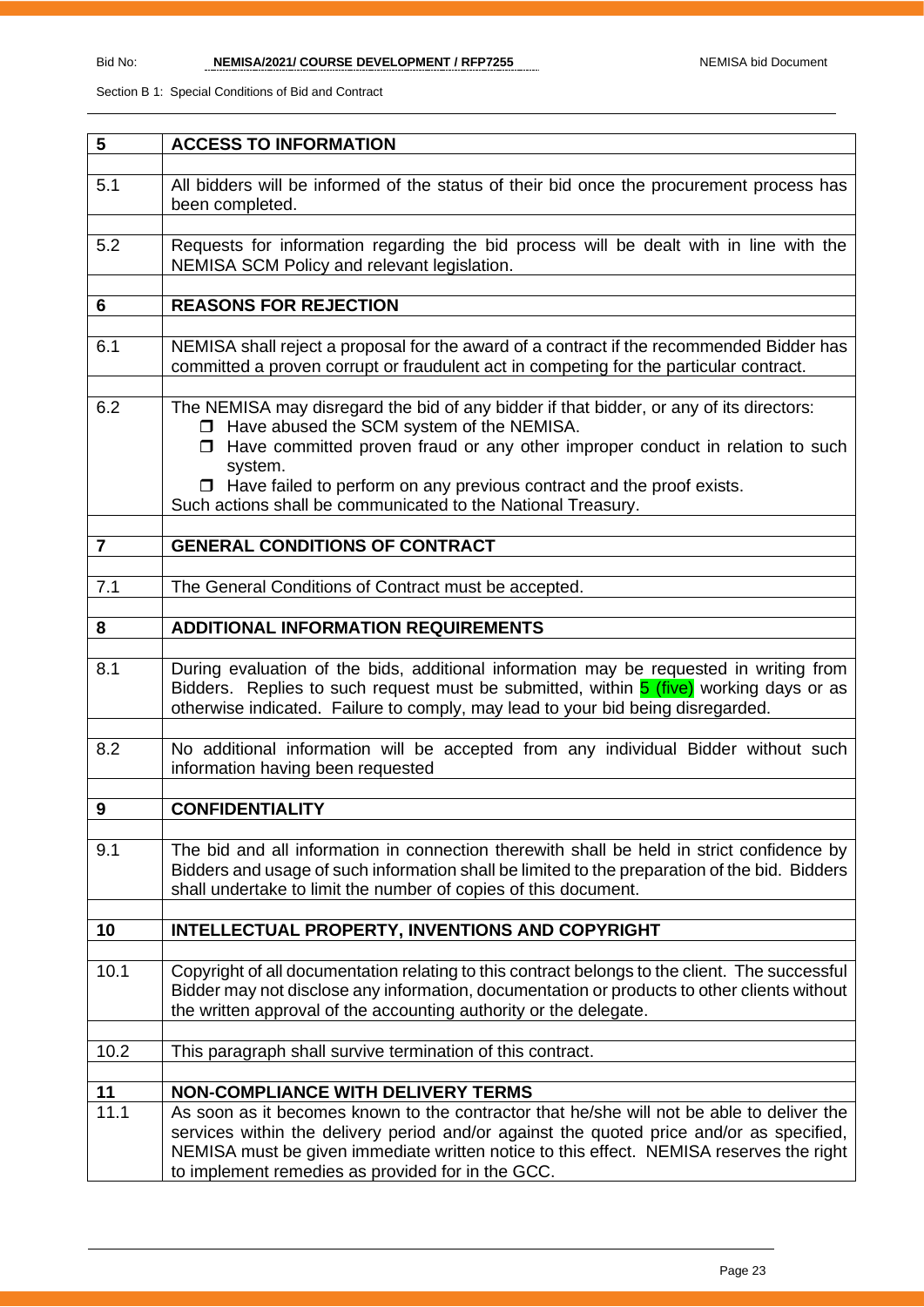| 12   | <b>WARRANTS</b>                                                                                                                                                                                                                                                                                                                                                                          |
|------|------------------------------------------------------------------------------------------------------------------------------------------------------------------------------------------------------------------------------------------------------------------------------------------------------------------------------------------------------------------------------------------|
|      |                                                                                                                                                                                                                                                                                                                                                                                          |
| 12.1 | The Contractor warrants that it is able to conclude this Agreement to the satisfaction of<br>NEMISA.                                                                                                                                                                                                                                                                                     |
|      |                                                                                                                                                                                                                                                                                                                                                                                          |
| 13   | PARTIES NOT AFFECTED BY WAIVER OR BREACHES                                                                                                                                                                                                                                                                                                                                               |
|      |                                                                                                                                                                                                                                                                                                                                                                                          |
| 13.1 | The waiver (whether express or implied) by any Party of any breach of the terms or<br>conditions of this contract by the other Party shall not prejudice any remedy of the waiving<br>party in respect of any continuing or other breach of the terms and conditions hereof.                                                                                                             |
| 13.2 | No favour, delay, relaxation or indulgence on the part of any Party in exercising any power                                                                                                                                                                                                                                                                                              |
|      | or right conferred on such Party in terms of this contract shall operate as a waiver of such<br>power or right nor shall any single or partial exercise of any such power or right under this<br>agreement.                                                                                                                                                                              |
|      |                                                                                                                                                                                                                                                                                                                                                                                          |
| 14   | <b>RETENTION</b>                                                                                                                                                                                                                                                                                                                                                                         |
|      |                                                                                                                                                                                                                                                                                                                                                                                          |
| 14.1 | On termination of this agreement, the contractor shall, on demand hand over all<br>documentation provided as part of the project and all deliverables, etc., without the right of<br>retention, to NEMISA.                                                                                                                                                                               |
|      |                                                                                                                                                                                                                                                                                                                                                                                          |
| 14.2 | No agreement to amend or vary a contract or order or the conditions, stipulations or<br>provisions thereof shall be valid and of any force and effect unless such agreement to<br>amend or vary is entered into in writing and signed by the contracting parties. Any waiver<br>of the requirement that the agreement to amend or vary shall be in writing, shall also be in<br>writing. |
|      |                                                                                                                                                                                                                                                                                                                                                                                          |
| 15   | <b>CENTRAL SUPPLIER DATABASE</b>                                                                                                                                                                                                                                                                                                                                                         |
| 15.1 | It is a requirement that all suppliers/ services providers to NEMISA shall be registered on<br>the National Treasury Central Supplier Database (CSD).                                                                                                                                                                                                                                    |
| 15.2 |                                                                                                                                                                                                                                                                                                                                                                                          |
|      | Bidders are therefore required to register as a supplier on the CSD before submitting a bid.                                                                                                                                                                                                                                                                                             |
|      | The CSD website can be accessed on the following link:<br>http://ocpo.treasury.gov.za/Pages/default.aspx                                                                                                                                                                                                                                                                                 |
| 15.3 |                                                                                                                                                                                                                                                                                                                                                                                          |
|      | Bidders are therefore required to submit proof of their registration on the CSD, or if not yet<br>registered, provide proof of their application to be registered, with their bid.                                                                                                                                                                                                       |
| 15.4 | No bid will be awarded and a contract concluded with a bidder who is not registered on the<br>CSD.                                                                                                                                                                                                                                                                                       |
| 16   | <b>FORMAT OF BIDS</b>                                                                                                                                                                                                                                                                                                                                                                    |
|      |                                                                                                                                                                                                                                                                                                                                                                                          |
|      |                                                                                                                                                                                                                                                                                                                                                                                          |
| 16.1 | Bidders must complete all the necessary bid documents and undertakings required in this<br>bid document. Bidders are advised that their proposal should be concise, written in plain<br>English and simply presented.                                                                                                                                                                    |
|      |                                                                                                                                                                                                                                                                                                                                                                                          |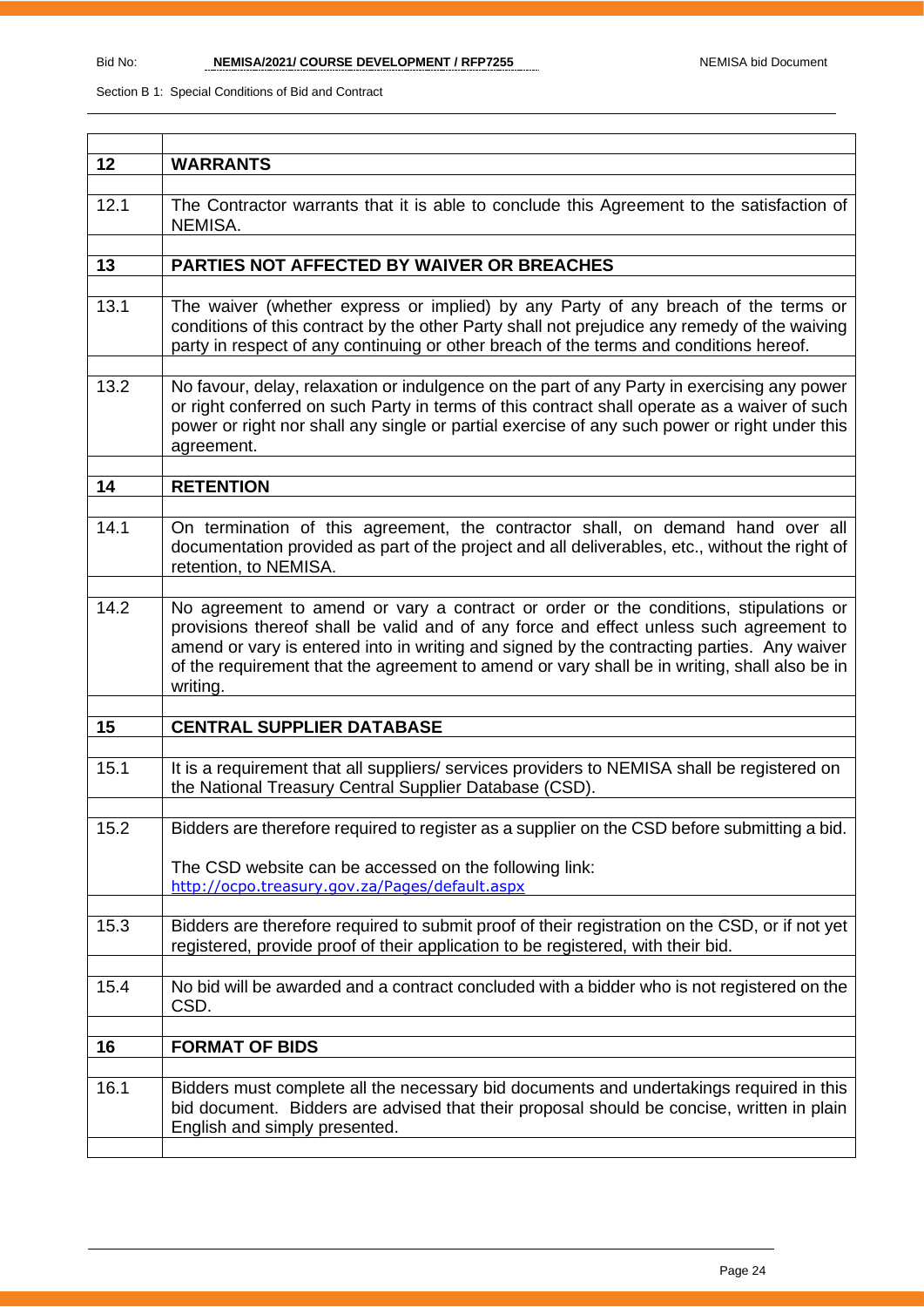| 16.2   | Bidders are to set out their proposal in the format prescribed hereunder. This means                                                                                                                               |
|--------|--------------------------------------------------------------------------------------------------------------------------------------------------------------------------------------------------------------------|
|        | that the proposal must be structured in the parts noted below. Information not submitted<br>in the relevant part, may not be considered for evaluation purposes.                                                   |
|        |                                                                                                                                                                                                                    |
| 16.3   | Part 1: Special Conditions of Bid and Contract                                                                                                                                                                     |
|        |                                                                                                                                                                                                                    |
| 16.3.1 | Bidders must initial each page and sign the last page and return the Special Conditions of<br>bid and Contract (Section B-1).                                                                                      |
|        | Bids submitted without a completed Special Conditions of Bid form will be deemed to be<br>non-responsive.                                                                                                          |
| 16.4   | Part 2: SARS Tax Clearance Certificate(s)                                                                                                                                                                          |
|        |                                                                                                                                                                                                                    |
| 16.4.1 | Bidders must ensure compliance with their tax obligations.                                                                                                                                                         |
|        | Bidders are required to submit their unique personal identification number (PIN) issued by<br>SARS to enable the organ of state to view the taxpayer's profile and tax status.                                     |
|        | Application for tax compliance status (TCS) or PIN may also be made via e-filing. In order<br>to use this provision, taxpayers will need to register with SARS as e-filers through the<br>website www.sars.gov.za. |
|        | Bidders may also submit a printed TCS together with the bid.                                                                                                                                                       |
|        | In bids where consortia/ joint ventures/ sub-contractors are involved, each party must<br>submit a separate proof of TCS/ PIN/ CSD number.                                                                         |
|        | Where no TCS is available, but the bidder is registered on the Central Supplier Database<br>(CSD), a CSD number must be provided.                                                                                  |
|        | Bids submitted without any one of the above particulars, will be deemed to be non-<br>responsive.                                                                                                                  |
| 16.5   | <b>Part 3: Declaration of Interest</b>                                                                                                                                                                             |
|        |                                                                                                                                                                                                                    |
| 16.5.1 | <b>Each party</b> to the bid must complete and return the "Declaration of Interest" (Section B-2).                                                                                                                 |
|        | Bids submitted without a complete and signed Declaration of Interest will be deemed to be<br>non-responsive.                                                                                                       |
| 16.6   | Part 4: Declaration of Bidder's past Supply Chain Management practices                                                                                                                                             |
|        |                                                                                                                                                                                                                    |
| 16.6.1 | Each party to the bid must complete and return the "Declaration of bidder's past Supply<br>Chain Management practices" (Section B-3).                                                                              |
|        | Bids submitted without a completed and signed Declaration of bidder's past Supply Chain<br>Management practices will be deemed non-responsive.                                                                     |
| 16.7   | Part 5: Certificate of Independent Bid Determination                                                                                                                                                               |
|        |                                                                                                                                                                                                                    |
| 16.7.1 | <b>Each party</b> to the bid must complete and sign the Certificate (Section B-4).                                                                                                                                 |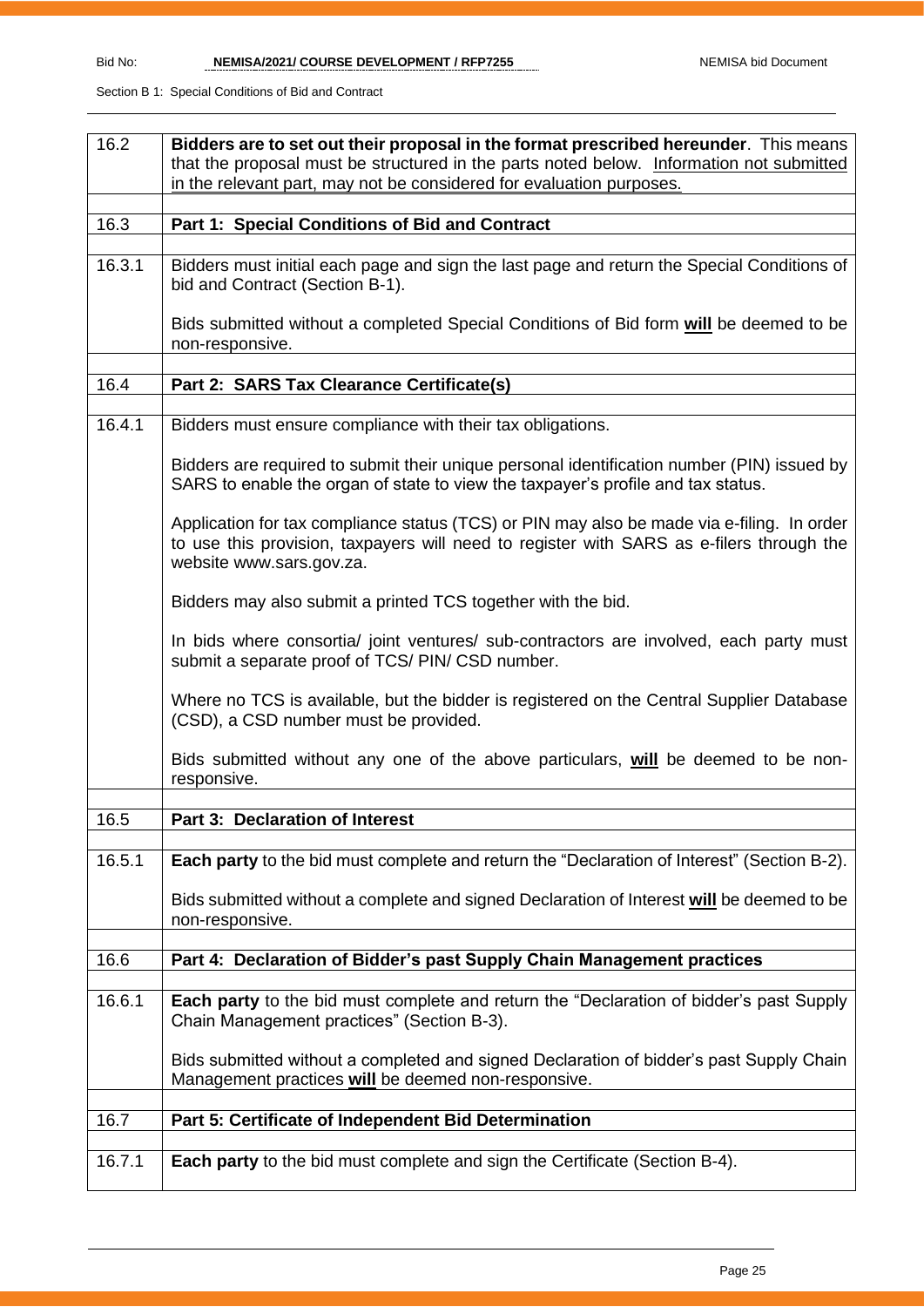|         | Bids submitted without a completed and signed Certificate of Independent Bid<br>Determination will be deemed non-responsive.                                                                                                                                                                                                                                            |
|---------|-------------------------------------------------------------------------------------------------------------------------------------------------------------------------------------------------------------------------------------------------------------------------------------------------------------------------------------------------------------------------|
| 16.8    | Part 6: Preference Points Claim Form in terms of the Preferential Procurement<br><b>Regulations 2017</b>                                                                                                                                                                                                                                                                |
| 16.8.1  | Bidders must complete, sign and return the full "Preference Points Claim Form" (Section<br>B-5) document.                                                                                                                                                                                                                                                               |
|         | In addition, a valid BEE certificate must be submitted.                                                                                                                                                                                                                                                                                                                 |
|         | Quotes submitted without a completed and signed Preference Points Claim Form and a<br>valid BEE certificate will be awarded zero points for preference.                                                                                                                                                                                                                 |
| 16.9    | Part 7: Invitation to Bid                                                                                                                                                                                                                                                                                                                                               |
| 16.9.1  | Bidders must complete, sign and return the full "Invitation to Bid" (Section B-6) document.                                                                                                                                                                                                                                                                             |
|         | Bids submitted without a completed and signed Invitation to Bid will be deemed to be<br>non-responsive.                                                                                                                                                                                                                                                                 |
| 16.10   | Part 8: Pricing Schedule                                                                                                                                                                                                                                                                                                                                                |
| 16.10.1 | Any budget amount that may be indicated in this document shall be deemed to be a guide<br>only and Bidders are expected to submit a costing that is fair and reasonable.                                                                                                                                                                                                |
| 16.10.2 | All costs related to this assignment are to be allowed for in the pricing schedule and in the<br>formats prescribed and must be returned as part of the submission (Section B-7).                                                                                                                                                                                       |
|         | Bids submitted without a price or with an incomplete price, will be deemed to be non-<br>responsive.                                                                                                                                                                                                                                                                    |
| 16.10.3 | Rates for the first year of the contract must be firm and must be indicated in the formats<br>prescribed. All normal operating costs and out of pocket expenses such as photocopies.<br>telephone calls, printing, travel, etc. must be covered in the rates quoted.                                                                                                    |
| 16.10.4 | A pricing schedule with one of the specified elements (fees and reimbursable costs)<br>omitted from the costing, may be considered non-responsive.                                                                                                                                                                                                                      |
| 16.10.5 | Fees:                                                                                                                                                                                                                                                                                                                                                                   |
|         | The budgeted days/ hours and applicable rates of all team members as per the pricing<br>□<br>schedule.                                                                                                                                                                                                                                                                  |
| 16.10.6 | Reimbursable costs                                                                                                                                                                                                                                                                                                                                                      |
|         | $\Box$ Travel                                                                                                                                                                                                                                                                                                                                                           |
|         | Only economy class flights are to be used.<br>Preferably Group A hire cars are to be used. In circumstances where good<br>٠<br>motivation exist, Group B hire cars may be used. The difference in cost between<br>Group B and more expensive options, will be borne by the service provider.<br>A rate per kilometre for the use of a personal vehicles must be quoted. |
|         |                                                                                                                                                                                                                                                                                                                                                                         |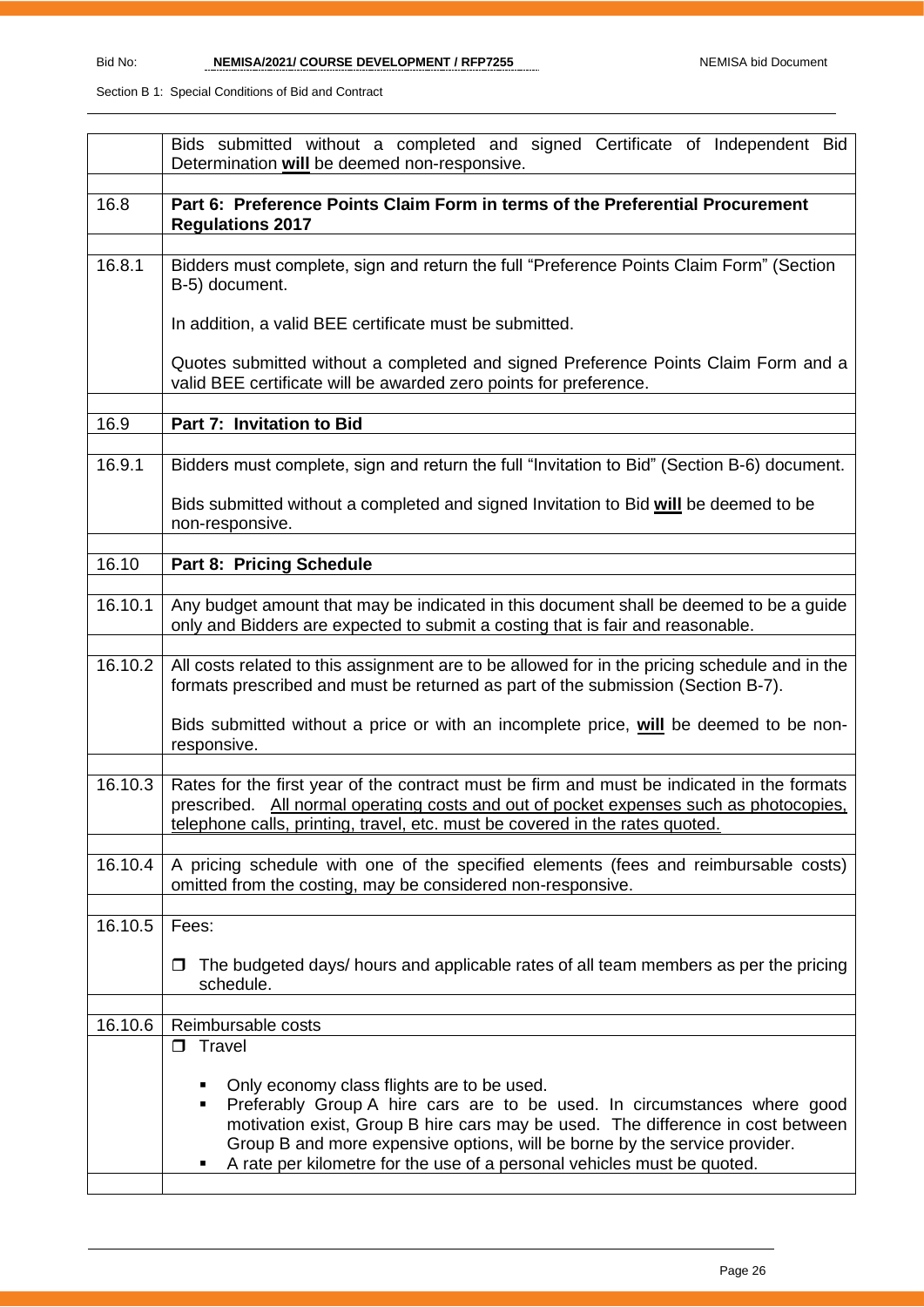|         | □ VAT: Value Added Tax must be included and shown separately.                                                                                                                                                                                                                                                                                                                                                                          |
|---------|----------------------------------------------------------------------------------------------------------------------------------------------------------------------------------------------------------------------------------------------------------------------------------------------------------------------------------------------------------------------------------------------------------------------------------------|
|         |                                                                                                                                                                                                                                                                                                                                                                                                                                        |
| 16.11   | Part 9: Technical approach                                                                                                                                                                                                                                                                                                                                                                                                             |
| 16.11.1 | Bidders must submit a description of the methodology and approach that will be used to<br>perform the work as set out in the Terms of Reference. This methodology and approach<br>must demonstrate the Bidder's understanding of the requirement and also of the<br>environment.                                                                                                                                                       |
| 16.11.2 | Bidders must, at least cover the under-mentioned in their technical approach and return                                                                                                                                                                                                                                                                                                                                                |
|         | as part of their submission:                                                                                                                                                                                                                                                                                                                                                                                                           |
|         |                                                                                                                                                                                                                                                                                                                                                                                                                                        |
|         | Describe, in detail, exactly how they propose to carry out the activities to achieve the<br>$\Box$<br>outcomes identified in the terms of reference. They should identify any possible<br>problems that might hinder delivery and indicate how they will avoid, or overcome<br>such problems.                                                                                                                                          |
|         | Describe how the work will be managed. Provide an organisation chart clearly<br>$\Box$<br>indicating:                                                                                                                                                                                                                                                                                                                                  |
|         | The lines of reporting and supervision within the Bidder's team.<br>п                                                                                                                                                                                                                                                                                                                                                                  |
|         | The lines of reporting between the Bidder and the NEMISA and other<br>$\blacksquare$<br>stakeholders, if applicable.                                                                                                                                                                                                                                                                                                                   |
|         | Identify the position(s) involved in the direct delivery of the service to be provided and<br>□<br>in the overall management of the work and name the people who will fill these<br>positions.                                                                                                                                                                                                                                         |
|         |                                                                                                                                                                                                                                                                                                                                                                                                                                        |
| 16.11.3 | Provide a project plan of activities. In addition to providing details of the estimated number<br>of work days for each activity, Bidders are to supply a detailed timetable that identifies<br>when certain activities will be undertaken and over what period they will be spread. The<br>timing of activities, the time needed to complete them, and the order in which they will be<br>undertaken must be explained and justified. |
| 16.11.4 | Please note that Part 9 should be no longer than 20 single-sided A4 pages in Arial 11 (font                                                                                                                                                                                                                                                                                                                                            |
|         | size).                                                                                                                                                                                                                                                                                                                                                                                                                                 |
|         |                                                                                                                                                                                                                                                                                                                                                                                                                                        |
| 16.12   | Part 10: Team details                                                                                                                                                                                                                                                                                                                                                                                                                  |
|         |                                                                                                                                                                                                                                                                                                                                                                                                                                        |
| 16.12.1 | In this part that must be returned as part of the submission, Bidders must provide details<br>of the team named in the previous part.                                                                                                                                                                                                                                                                                                  |
| 16.12.2 | For each team member there must be:                                                                                                                                                                                                                                                                                                                                                                                                    |
|         |                                                                                                                                                                                                                                                                                                                                                                                                                                        |
|         | $\Box$ A complete curriculum vitae confirming suitability for the position. A format is provided<br>as a guideline only for the compilation of the CVs.                                                                                                                                                                                                                                                                                |
| 16.13   | Part 11: Experience in this field                                                                                                                                                                                                                                                                                                                                                                                                      |
|         |                                                                                                                                                                                                                                                                                                                                                                                                                                        |
| 16.13.1 | Bidders should provide in this part, and return as part the submission, at least the following<br>information.                                                                                                                                                                                                                                                                                                                         |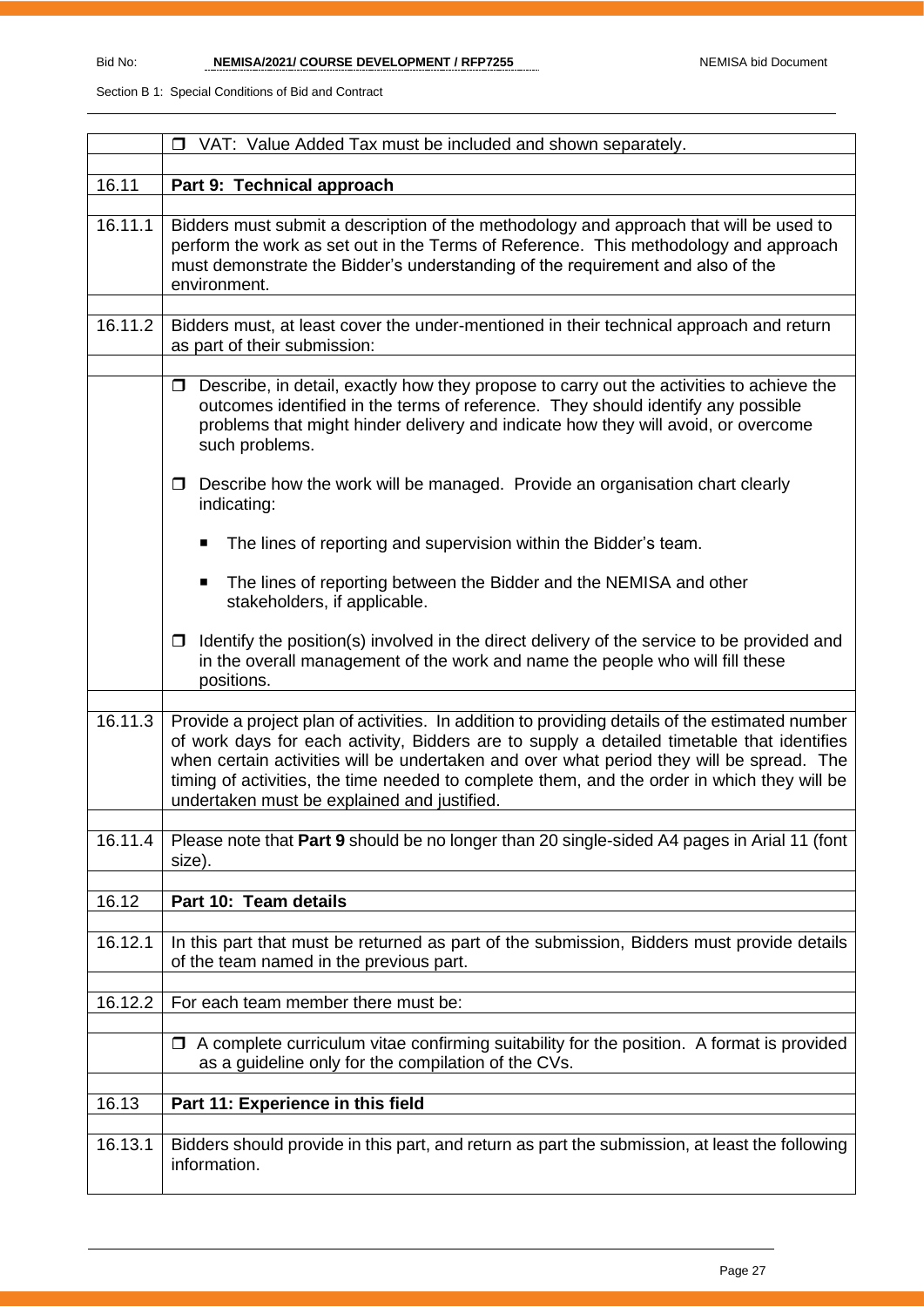|         | Details of contracts for similar work within the last 5 years.<br>$\Box$                       |
|---------|------------------------------------------------------------------------------------------------|
|         |                                                                                                |
|         |                                                                                                |
|         | Contact details of a maximum of 3 organisations for which work was done.<br>$\Box$             |
|         |                                                                                                |
| 16.14   | Part 12: Registration on the CSD                                                               |
|         |                                                                                                |
| 16.14.1 | In this part, bidders must submit proof of their registration, or proof that they have applied |
|         | for registration on the Central Supplier Database.                                             |
|         |                                                                                                |
|         |                                                                                                |
|         | Bids submitted without the required proof, will be deemed to be non-responsive.                |
|         |                                                                                                |
| 16.15   | <b>Part 13: Registration Certificates</b>                                                      |
|         |                                                                                                |
| 16.15.1 | Insert any requirements for registration with professional bodies here                         |
|         |                                                                                                |
|         |                                                                                                |
|         |                                                                                                |
|         | Bids submitted without a completed and signed Invitation to Bid will be deemed to be           |
|         | non-responsive.                                                                                |
|         |                                                                                                |

I/we herewith accept all the above-mentioned special conditions of the bid. If I/we do consider a deviation therefrom, I have noted those as per the instruction in paragraph 1 (General) above.

Name of Bidder:

Signature of Bidder:

Date: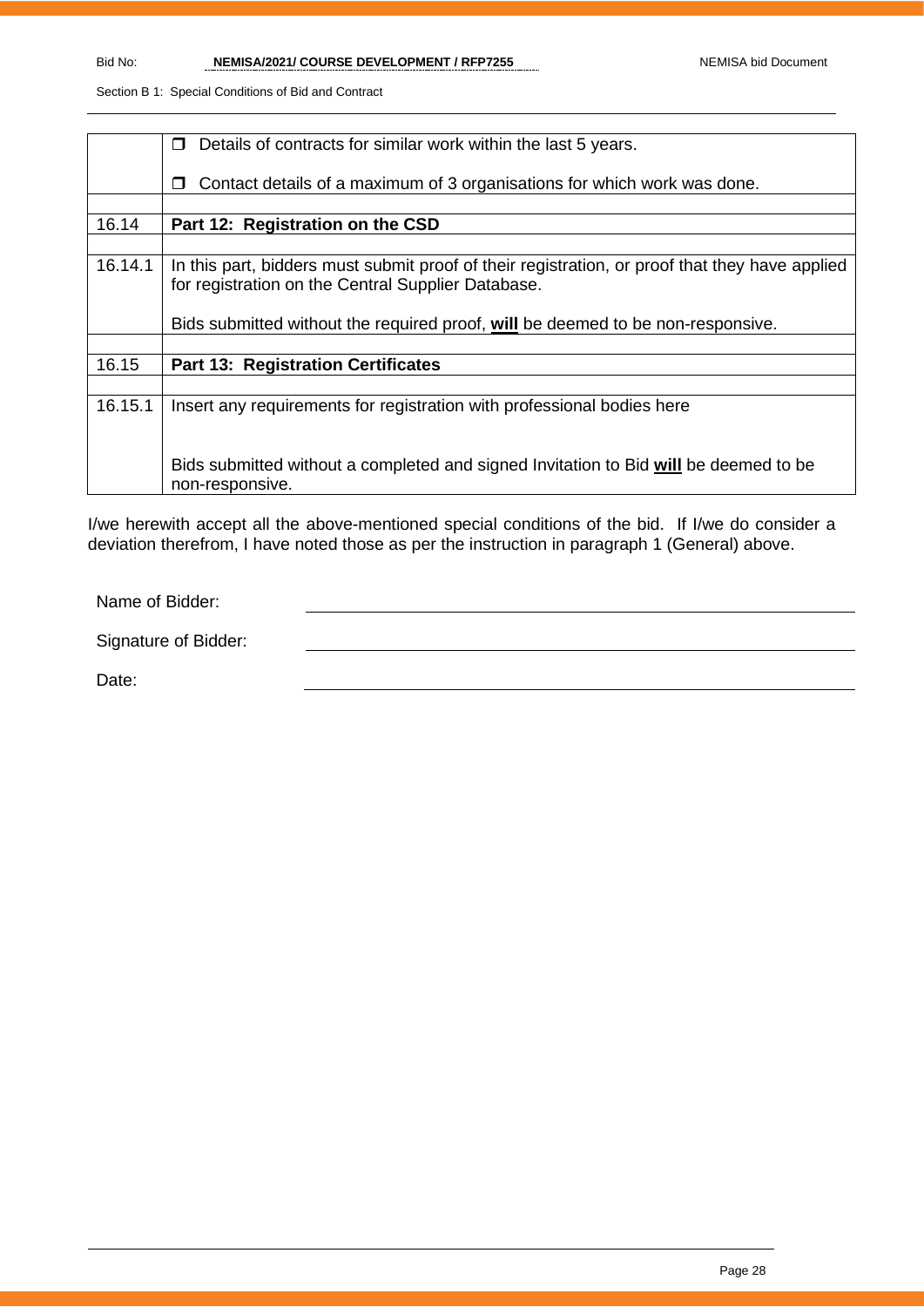Bid No:

Section B 2: Declaration of Interest

## **DECLARATION OF INTEREST Return as Part 3**

- 1. Any legal person, including persons employed by the State<sup>2</sup>, or persons having a kinship with persons employed by the State, including a blood relationship, may make an offer or offers in terms of this invitation to bid (includes a price bid, advertised competitive bid, limited bid or proposal). In view of possible allegations of favouritism, should the resulting bid, or part thereof, be awarded to persons employed by the State, or to persons connected with or related to them, it is required that the bidder or his/her authorised representative declare his/her position in relation to the evaluating/ adjudicating authority where –
- 1.1. The bidder is employed by the State; and/or
- 1.2. The bidder is a Management Board member of NEMISA and/or
- 1.3. The legal person on whose behalf the bidding document is signed, has a relationship with persons/a person who are/is involved in the evaluation and or adjudication of the bid(s), or where it is known that such a relationship exists between the person or persons for or on whose behalf the declarant acts and persons who are involved with the evaluation and or adjudication of the bid.
- 2. In order to give effect to the above, the following questionnaire must be completed and submitted with the bid.

| 2.1.   | Full Name of bidder or his or her<br>representative:                                                                                                                                                            |  |
|--------|-----------------------------------------------------------------------------------------------------------------------------------------------------------------------------------------------------------------|--|
| 2.2.   | <b>Identity Number:</b>                                                                                                                                                                                         |  |
| 2.3.   | Position occupied in the Company<br>(director, trustee, shareholder,<br>$etc3$ :                                                                                                                                |  |
| 2.4.   | <b>Company Registration Number:</b>                                                                                                                                                                             |  |
| 2.5.   | Tax Reference Number:                                                                                                                                                                                           |  |
| 2.6.   | <b>VAT Registration Number:</b>                                                                                                                                                                                 |  |
| 2.6.1. | The names of all directors/ trustees/ shareholders/ members, their individual identity numbers,<br>tax reference numbers and, if applicable, employee/ persal numbers must be indicated in<br>paragraph 3 below |  |
| 2.7.   | Are you or any person connected with the bidder presently employed by the<br>YES / NO<br>State?                                                                                                                 |  |
| 2.7.1. | If so, furnish the following particulars                                                                                                                                                                        |  |
|        | Name of person/ director/<br>$\Box$                                                                                                                                                                             |  |
|        | trustee/shareholder/member:<br>Name of State institution at<br>⊓<br>which you or the person<br>connected to the bidder is<br>employed:                                                                          |  |
|        | Position occupied in the State<br>$\Box$<br>institution:                                                                                                                                                        |  |

- (b) Any municipality or municipal entity;
- (c) Provincial legislature;
- (d) National Assembly or the National Council of Provinces;

<sup>2</sup> "State" means

<sup>(</sup>a) Any national or provincial department, national or provincial public entity or constitutional institution within the meaning of the Public Finance Management Act, 1999 (Act No 1 of 1999);

<sup>(</sup>e) Parliament.

<sup>3</sup> "Shareholder" means a person who owns shares in the company and is actively involved in the management of the enterprise or business and exercises control over the enterprise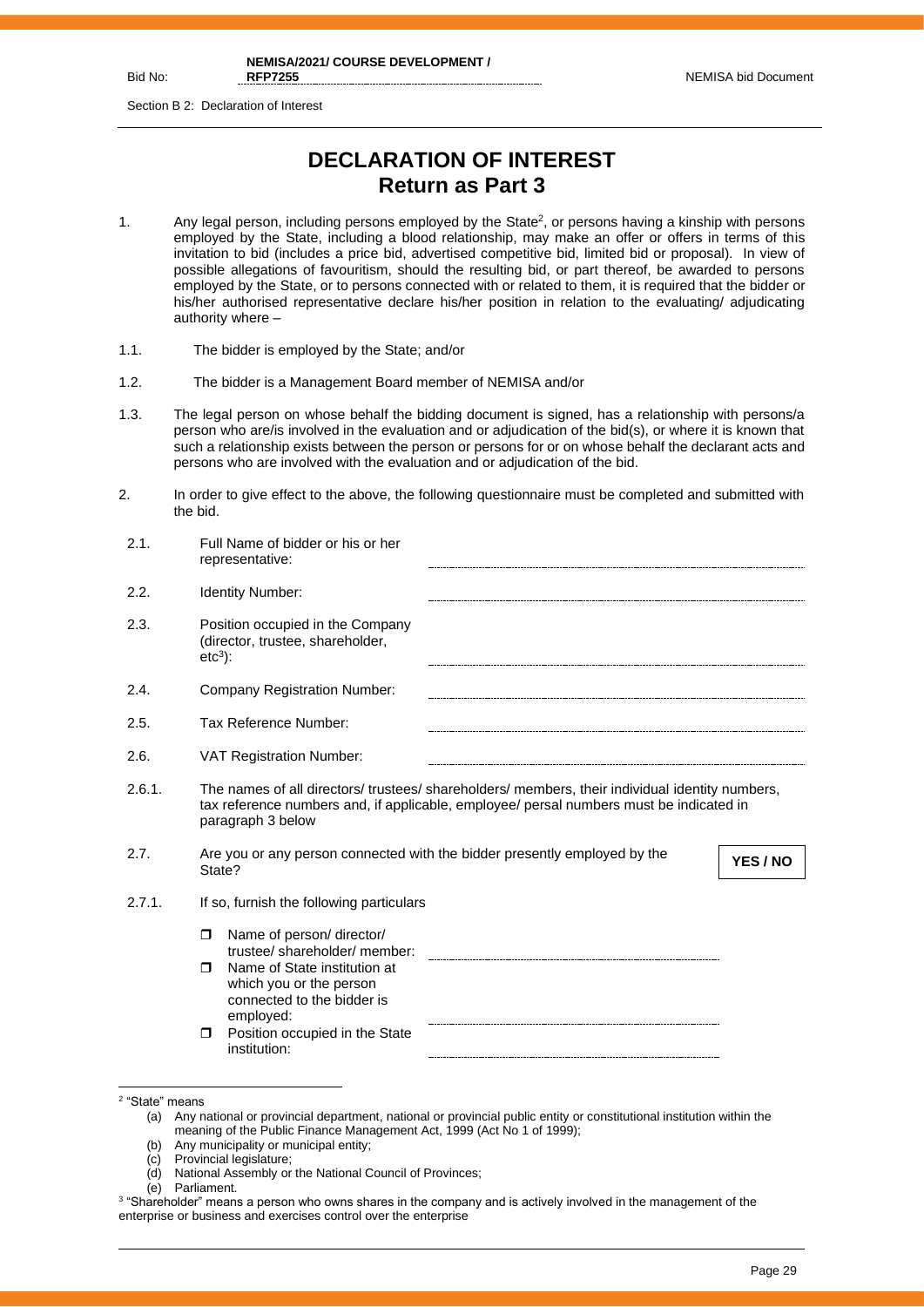| Bid No:        | <b>NEMISA/2021/ COURSE DEVELOPMENT /</b><br><b>RFP7255</b>                                                                                                                                                                                                         | <b>NEMISA bid Document</b> |
|----------------|--------------------------------------------------------------------------------------------------------------------------------------------------------------------------------------------------------------------------------------------------------------------|----------------------------|
|                | Section B 2: Declaration of Interest                                                                                                                                                                                                                               |                            |
|                | Any other particulars:                                                                                                                                                                                                                                             |                            |
| 2.7.2.         | If you are presently employed by the state, did you obtain the appropriate authority<br>to undertake remunerative work outside employment in the public sector?                                                                                                    | YES / NO                   |
| $2.7.2.1$ .    | If yes, did you attach proof of such authority to the bid document?                                                                                                                                                                                                | YES / NO                   |
|                | (Note: Failure to submit proof of such authority, where applicable, may result in<br>the disqualification of the bid.)                                                                                                                                             |                            |
| 2.7.3.         | If no, furnish reasons for non-submission of such proof:                                                                                                                                                                                                           |                            |
| 2.8.           | Did you or your spouse, or any of the company's directors/shareholders/members<br>or their spouses conduct business with the State in the previous twelve (12)                                                                                                     | YES / NO                   |
| 2.8.1.         | months?<br>If so, furnish the following particulars.                                                                                                                                                                                                               |                            |
| 2.9.<br>2.9.1. | Do you, or any person connected with the bidder, have any relationship (family,<br>friend, other) with a person employed by the State and who may be involved with<br>the evaluation and or adjudication of this bid?<br>If so, furnish the following particulars. | YES / NO                   |
| 2.10.          | Are you, or any person connected with the bidder, aware of any relationship<br>(family, friend, other) between the bidder and any person employed by the State<br>who may be involved with the evaluation and or adjudication of this bid?                         | YES / NO                   |
| 2.10.1.        | If so, furnish the following particulars.                                                                                                                                                                                                                          |                            |
| 2.11.          | Do you or any of the directors/shareholders/members of the company have any<br>interest in any other related companies whether or not they are bidding for this<br>contract?                                                                                       | YES / NO                   |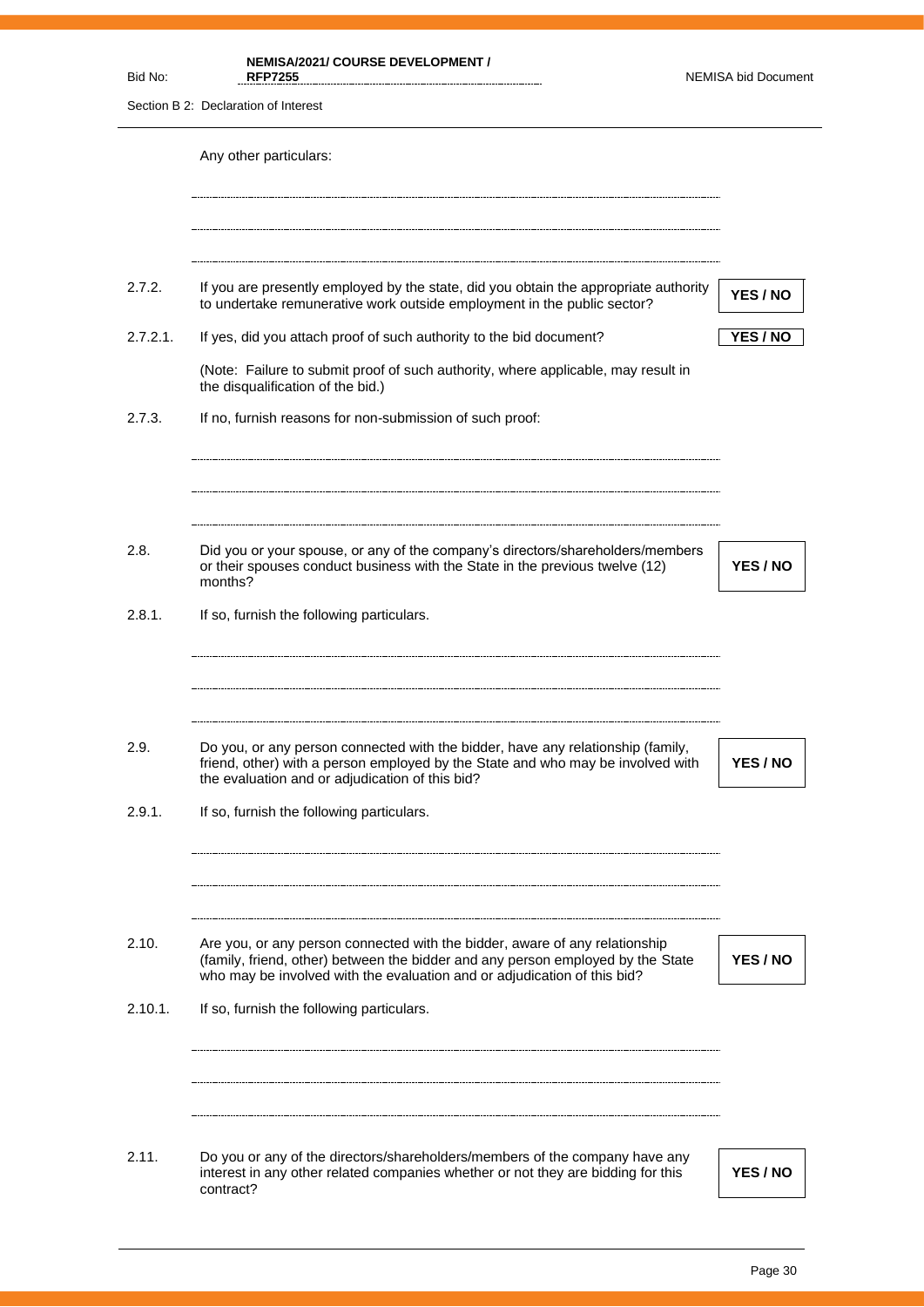**NEMISA/2021/ COURSE DEVELOPMENT /** 

Section B 2: Declaration of Interest

Bid No:

2.11.1. If so, furnish the following particulars.

3. Full details of directors/ trustees/ members/ shareholders.

| Full Name | <b>Identity Number</b> | Personal Tax<br>Reference No | State Employee<br>Number/ Persal<br>Number |
|-----------|------------------------|------------------------------|--------------------------------------------|
|           |                        |                              |                                            |
|           |                        |                              |                                            |
|           |                        |                              |                                            |
|           |                        |                              |                                            |
|           |                        |                              |                                            |
|           |                        |                              |                                            |
|           |                        |                              |                                            |
|           |                        |                              |                                            |
|           |                        |                              |                                            |
|           |                        |                              |                                            |

#### **DECLARATION**

------------------------

I, THE UNDERSIGNED (NAME)

CERTIFY THAT THE INFORMATION FURNISHED IN PARAGRAPHS 2 AND 3 ABOVE IS CORRECT. I ACCEPT THAT THE STATE MAY REJECT THE BID OR ACT AGAINST ME IN TERMS OF PARAGRAPH 23 OF THE GENERAL CONDITIONS OF CONTRACT SHOULD THIS DECLARATION PROVE TO BE FALSE.

<u>Signature</u> Date **Construction Construction** Date **Construction** Date **Construction** Date

Exames a material contract of bidder and the position of bidder  $\blacksquare$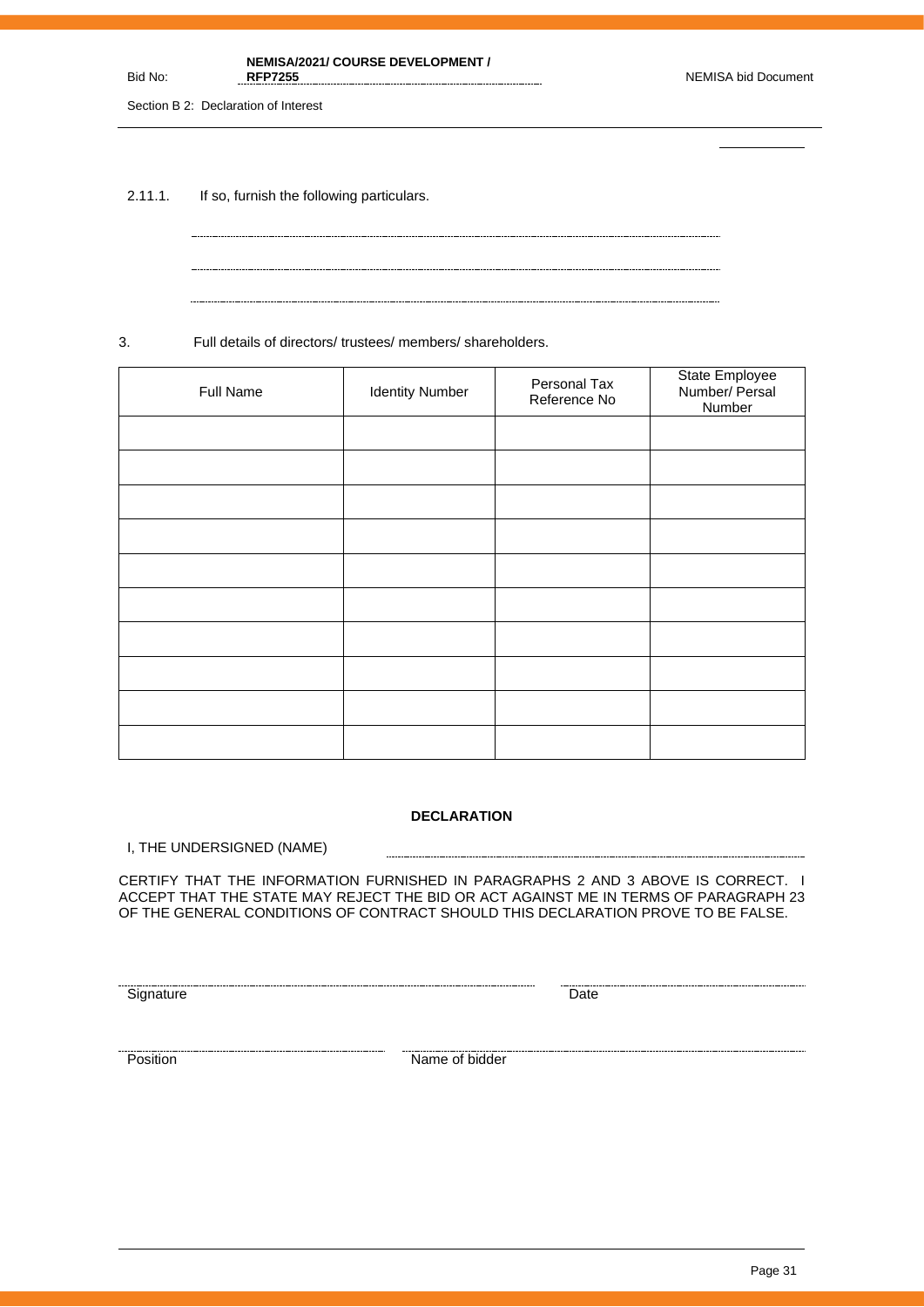Section B 3: Declaration of bidder's past SCM practices

## **DECLARATION OF BIDDER'S PAST SUPPLY CHAIN MANAGEMENT PRACTICES Return as Part 4**

1 This declaration will be used by institutions to ensure that when goods and services are being procured, all reasonable steps are taken to combat the abuse of the supply chain management system.

2 The bid of any bidder may be disregarded if that bidder, or any of its directors have:

- a. abused the NEMISA's supply chain management system;
- b. committed fraud or any other improper conduct in relation to such system; or
- c. failed to perform on any previous contract.
- 3 In order to give effect to the above, the following questionnaire must be completed and submitted with the bid.

| <b>Item</b> | Question                                                                                                                                                                                                                                                         | Yes           | No                  |
|-------------|------------------------------------------------------------------------------------------------------------------------------------------------------------------------------------------------------------------------------------------------------------------|---------------|---------------------|
| 3.1         | Is the bidder or any of its directors listed on the National Treasury's database of<br>Restricted Suppliers as companies or persons prohibited from doing business with the                                                                                      | Yes<br>$\Box$ | <b>No</b><br>$\Box$ |
|             | public sector?<br>(Companies or persons who are listed on this database were informed in writing<br>of this restriction by the Accounting Officer/ authority of the institution that<br>imposed the restriction after the audi alteram partem rule was applied). |               |                     |
|             | The database of Restricted Suppliers now resides on the National Treasury's<br>website (www.reatury.gov.za) and can be accessed by clicking on its link at the<br>bottom of the homepage.                                                                        |               |                     |
| 3.1.1       | If so, furnish particulars:                                                                                                                                                                                                                                      |               |                     |
| 3.2         | Is the bidder or any of its directors listed on the Register for Tender Defaulters in terms<br>of section 29 of the Prevention and Combating of Corrupt Activities Act (No 12 of 2004)?                                                                          | Yes<br>п      | No<br>$\Box$        |
|             | The Register for Tender Defaulters can be accessed on the National Treasury's<br>website, (www.treasury.gov.za) by clicking on its link at the bottom of the<br>homepage.                                                                                        |               |                     |
| 3.2.1       | If so, furnish particulars:                                                                                                                                                                                                                                      |               |                     |
| 3.3         | Was the bidder or any of its directors convicted by a court of law (including a court outside<br>of the Republic of South Africa) for fraud or corruption during the past five years?                                                                            | Yes<br>$\Box$ | No<br>$\Box$        |
| 3.3.1       | If so, furnish particulars:                                                                                                                                                                                                                                      |               |                     |
| 3.4         | Was any contract between the bidder and any organ of state terminated during the past<br>five years on account of failure to perform on or comply with the contract?                                                                                             | Yes<br>П      | No<br>$\Box$        |
| 3.4.1       | If so, furnish particulars:                                                                                                                                                                                                                                      |               |                     |

#### **CERTIFICATION**

I, THE UNDERSIGNED (FULL NAME) …………………………………………………………………………………………. CERTIFY THAT THE INFORMATION FURNISHED ON THIS DECLARATION FORM IS TRUE AND CORRECT.

I ACCEPT THAT, IN ADDITION TO CANCELLATION OF A CONTRACT, ACTION MAY BE TAKEN AGAINST ME SHOULD THIS DECLARATION PROVE TO BE FALSE.

<u>Signature</u> Date **Date** 

<u>Position</u> Name of Bidder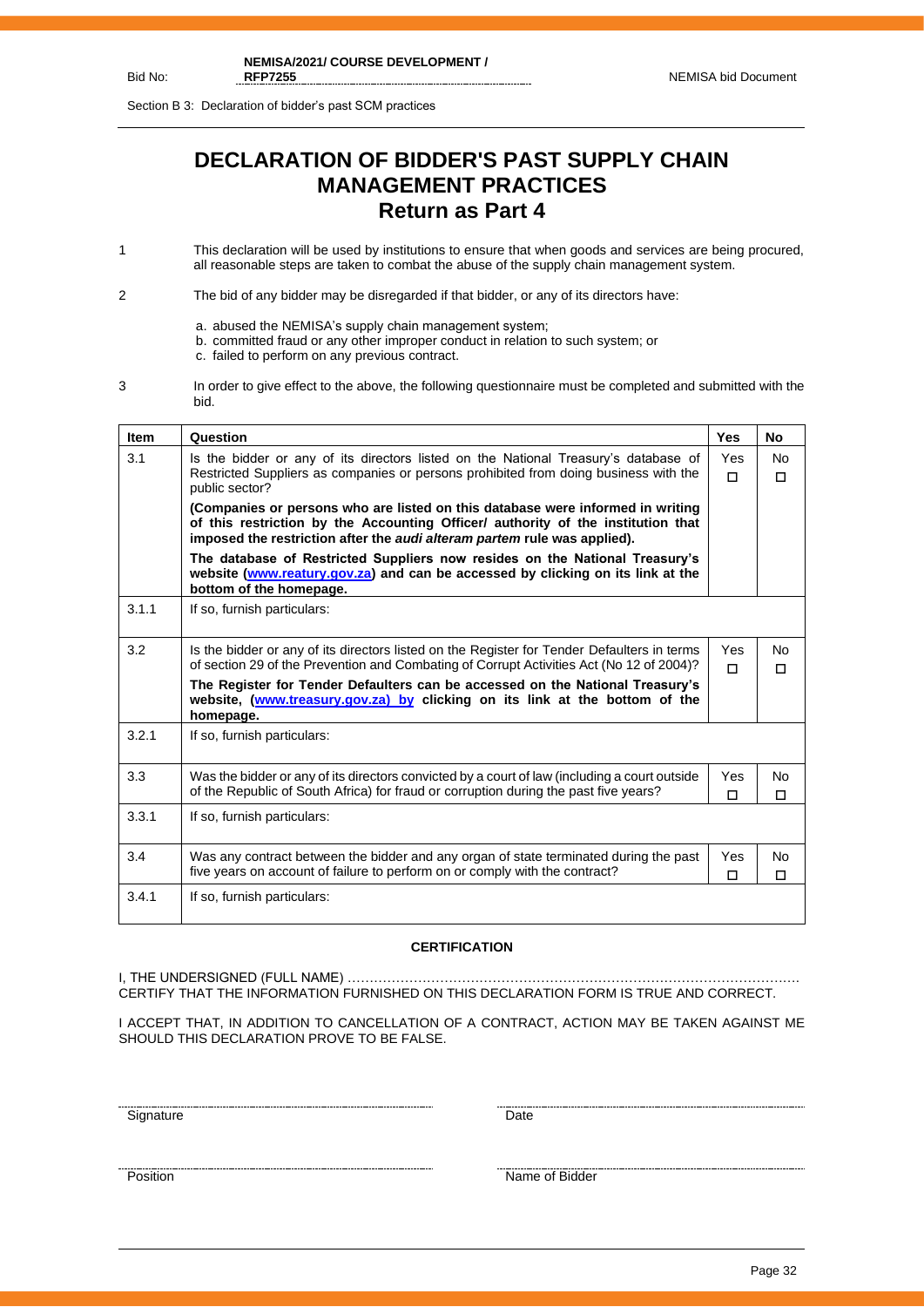Section B 4: Certificate of Independent Bid Determination

## **CERTIFICATE OF INDEPENDENT BID DETERMINATION Return as Part 5**

I, the undersigned, in submitting the accompanying bid:

NEMISA/2021/ COURSE DEVELOPMENT / RFP7255 - REQUEST FOR QUOTATION FOR THE DEVELOPMENT OF COURSE LEARNING MATERIAL OVER A PERIOD OF THREE (3) MONTHS

(Bid Number and Description)

in response to the invitation for the bid made by:

**NEMISA** 

(Name of Institution)

do hereby make the following statements that I certify to be true and complete in every respect:

I certify, on behalf of: that:  $\blacksquare$ 

(Name of Bidder)

- 1. I have read and I understand the contents of this Certificate;
- 2. I understand that the accompanying bid will be disqualified if this Certificate is found not to be true and complete in every respect;
- 3. I am authorized by the bidder to sign this Certificate, and to submit the accompanying bid, on behalf of the bidder;
- 4. Each person whose signature appears on the accompanying bid has been authorized by the bidder to determine the terms of, and to sign the bid, on behalf of the bidder;
- 5. For the purposes of this Certificate and the accompanying bid, I understand that the word "competitor" shall include any individual or organization, other than the bidder, whether or not affiliated with the bidder, who:
	- $\Box$  has been requested to submit a bid in response to this bid invitation;
	- $\Box$  could potentially submit a bid in response to this bid invitation, based on their qualifications, abilities or experience; and
	- $\Box$  provides the same goods and services as the bidder and/or is in the same line of business as the bidder
- 6. The bidder has arrived at the accompanying bid independently from, and without consultation, communication, agreement or arrangement with any competitor. However communication between partners in a joint venture or consortium<sup>4</sup> will not be construed as collusive bidding.

<sup>4</sup> Joint venture or Consortium means an association of persons for the purpose of combining their expertise, property, capital, efforts, skill and knowledge in an activity for the execution of a contract.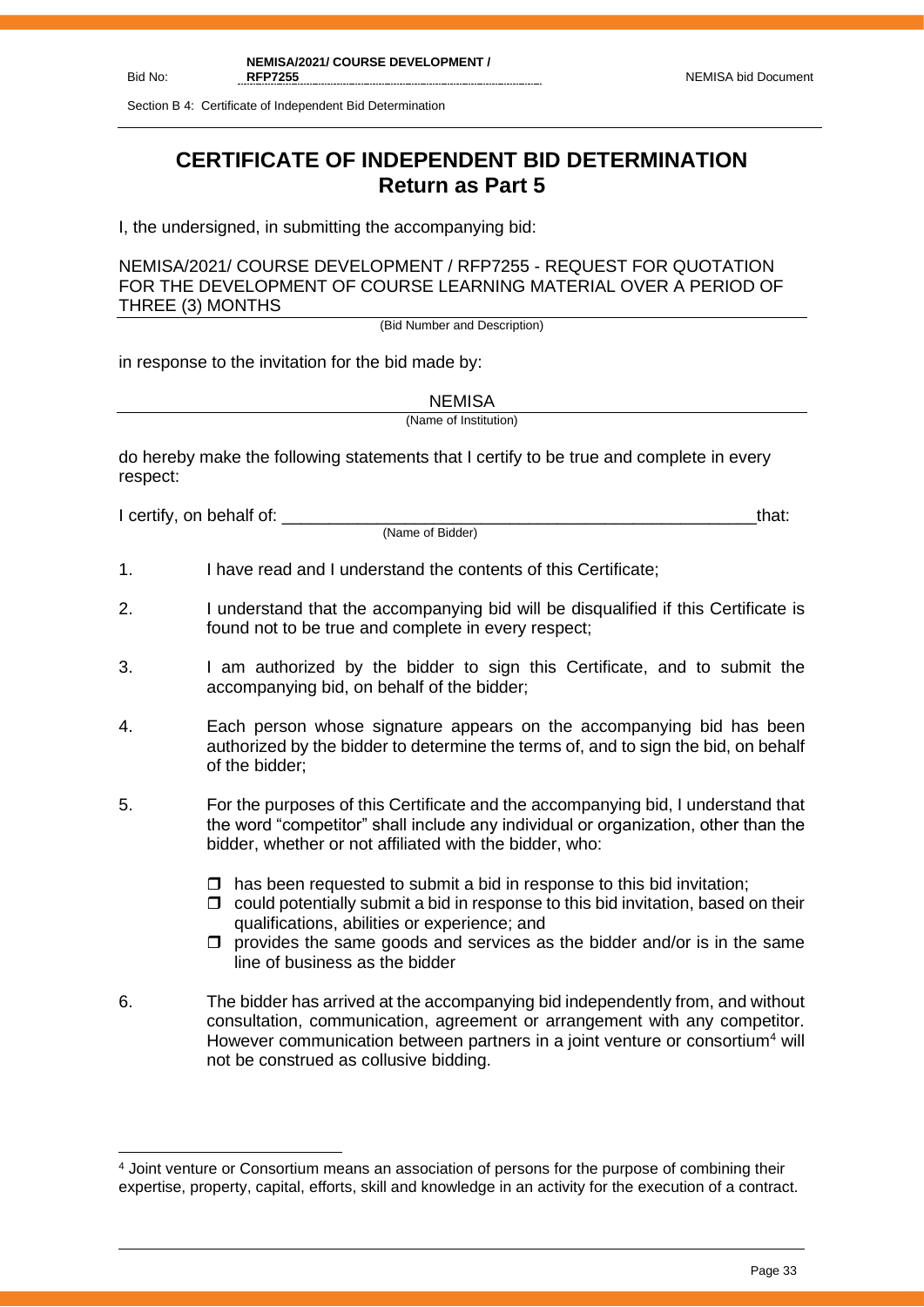**NEMISA/2021/ COURSE DEVELOPMENT / RFP7255** NEMISA bid Document

Section B 4: Certificate of Independent Bid Determination

- 7. In particular, without limiting the generality of paragraphs 6 above, there has been no consultation, communication, agreement or arrangement with any competitor regarding:
	- $\Box$  prices;
	- $\square$  geographical area where product or service will be rendered (market allocation)
	- $\Box$  methods, factors or formulas used to calculate prices;
	- $\Box$  the intention or decision to submit or not to submit, a bid;
	- $\Box$  the submission of a bid which does not meet the specifications and conditions of the bid; or
	- $\Box$  bidding with the intention not to win the bid.
- 

Bid No:

- 8. In addition, there have been no consultations, communications, agreements or arrangements with any competitor regarding the quality, quantity, specifications and conditions or delivery particulars of the products or services to which this bid invitation relates.
- 9. The terms of the accompanying bid have not been, and will not be, disclosed by the bidder, directly or indirectly, to any competitor, prior to the date and time of the official bid opening or of the awarding of the contract.
- 10. I am aware that, in addition and without prejudice to any other remedy provided to combat any restrictive practices related to bids and contracts, bids that are suspicious will be reported to the Competition Commission for investigation and possible imposition of administrative penalties in terms of section 59 of the Competition Act No 89 of 1998 and or may be reported to the National Prosecuting Authority (NPA) for criminal investigation and or may be restricted from conducting business with the public sector for a period not exceeding ten (10) years in terms of the Prevention and Combating of Corrupt Activities Act No 12 of 2004 or any other applicable legislation.

| Signature | Date.          |
|-----------|----------------|
|           |                |
| Position  | Name of Bidder |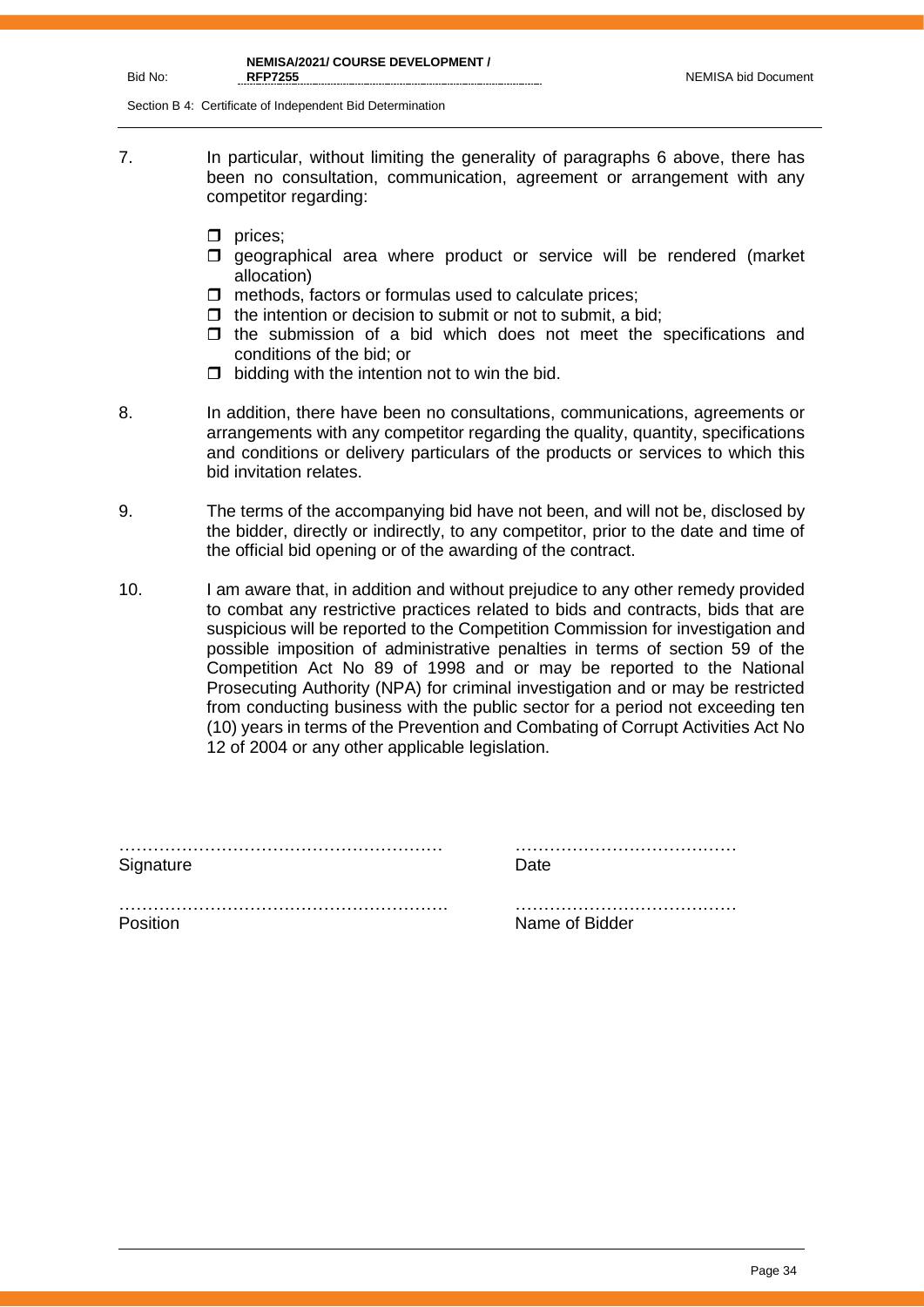## **PREFERENCE POINTS CLAIM FORM IN TERMS OF THE PREFERENTIAL PROCUREMENT REGULATIONS 2017**

## **Return as Part 6**

#### **NB: BEFORE COMPLETING THIS FORM, BIDDERS MUST STUDY THE GENERAL CONDITIONS, DEFINITIONS AND DIRECTIVES APPLICABLE IN RESPECT OF B-BBEE, AS PRESCRIBED IN THE PREFERENTIAL PROCUREMENT REGULATIONS, 2017.**

#### **1. GENERAL CONDITIONS**

- 1.1 The following preference point systems are applicable to all bids:
	- the 80/20 system for requirements with a Rand value of up to R50 000 000 (all applicable taxes included); and
	- the 90/10 system for requirements with a Rand value above R50 000 000 (all applicable taxes included).
- 1.2 The value of this bid is estimated to not exceed R50 000 000 (all applicable taxes included) and therefore the 80/20 preference point system shall be applicable;
- 1.3 Points for this bid shall be awarded for:
	- (a) Price; and
	- (b) B-BBEE Status Level of Contributor.
- 1.4 The maximum points for this bid are allocated as follows:

|                                                   | <b>POINTS</b> |
|---------------------------------------------------|---------------|
| <b>PRICE</b>                                      | 80            |
| <b>B-BBEE Status Level of Contributor</b>         |               |
| Total points for Price and B-BBEE must not exceed | 100           |

- 1.5 Failure on the part of a bidder to submit proof of B-BBEE Status level of contributor together with the bid, will be interpreted to mean that preference points for B-BBEE status level of contribution are not claimed.
- 1.6 The purchaser reserves the right to require of a bidder, either before a bid is adjudicated or at any time subsequently, to substantiate any claim in regard to preferences, in any manner required by the purchaser.

#### **2. DEFINITIONS**

- (a) **"B-BBEE"** means broad-based black economic empowerment as defined in section 1 of the Broad-Based Black Economic Empowerment Act;
- (b) "**B-BBEE status level of contributor"** means the B-BBEE status of an entity in terms of a code of good practice on black economic empowerment, issued in terms of section 9(1) of the Broad-Based Black Economic Empowerment Act;
- (c) **"bid"** means a written offer in a prescribed or stipulated form in response to an invitation by an organ of state for the provision of goods or services, through price quotations, advertised competitive bidding processes or proposals;
- (d) **"Broad-Based Black Economic Empowerment Act"** means the Broad-Based Black Economic Empowerment Act, 2003 (Act No. 53 of 2003);
- (e) **"EME"** means an Exempted Micro Enterprise in terms of a code of good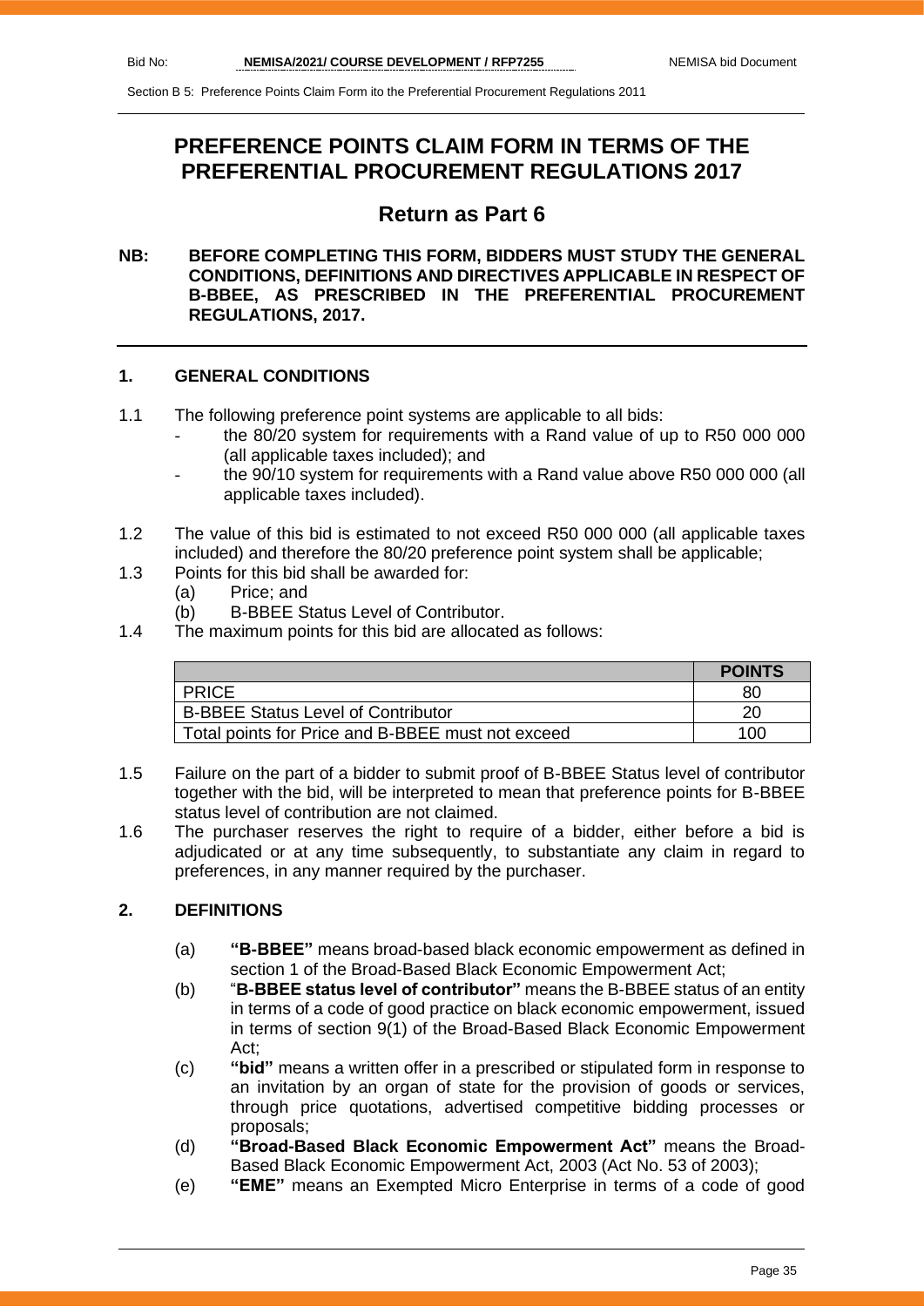practice on black economic empowerment issued in terms of section 9 (1) of the Broad-Based Black Economic Empowerment Act;

- (f) **"functionality"** means the ability of a tenderer to provide goods or services in accordance with specifications as set out in the tender documents.
- (g) **"prices"** includes all applicable taxes less all unconditional discounts;
- (h) **"proof of B-BBEE status level of contributor"** means:
	- 1) B-BBEE Status level certificate issued by an authorized body or person;
		- 2) A sworn affidavit as prescribed by the B-BBEE Codes of Good Practice;
	- 3) Any other requirement prescribed in terms of the B-BBEE Act;
- (i) **"QSE"** means a qualifying small business enterprise in terms of a code of good practice on black economic empowerment issued in terms of section 9 (1) of the Broad-Based Black Economic Empowerment Act;
- *(j)* **"rand value"** means the total estimated value of a contract in Rand, calculated at the time of bid invitation, and includes all applicable taxes;

#### **3. POINTS AWARDED FOR PRICE**

#### **3.1 THE 80/20 OR 90/10 PREFERENCE POINT SYSTEMS**

A maximum of 80 or 90 points is allocated for price on the following basis:

|               | 80/20                                                  | or            | 90/10                                                     |
|---------------|--------------------------------------------------------|---------------|-----------------------------------------------------------|
|               | $Ps = 80\left(1 - \frac{Pt - P \min P}{ \min }\right)$ | $\mathsf{or}$ | $P s = 90 \left( 1 - \frac{Pt - P \min P}{ \min} \right)$ |
| Where<br>De l | Pointe scored for price of hid under consideration     |               |                                                           |

Ps = Points scored for price of bid under consideration Pt = Price of bid under consideration  $Pmin =$  Price of lowest acceptable bid

#### **4. POINTS AWARDED FOR B-BBEE STATUS LEVEL OF CONTRIBUTOR**

4.1 In terms of Regulation 6 (2) and 7 (2) of the Preferential Procurement Regulations, preference points must be awarded to a bidder for attaining the B-BBEE status level of contribution in accordance with the table below:

| <b>B-BBEE Status Level of</b><br><b>Contributor</b> | <b>Number of points</b><br>(90/10 system) | <b>Number of points</b><br>(80/20 system) |
|-----------------------------------------------------|-------------------------------------------|-------------------------------------------|
|                                                     | 10                                        | 20                                        |
|                                                     |                                           | 18                                        |
|                                                     | հ                                         | 14                                        |
|                                                     | 5                                         | 12                                        |
| 5                                                   |                                           | 8                                         |
|                                                     | 3                                         |                                           |
|                                                     | 2                                         |                                           |
|                                                     |                                           |                                           |
| Non-compliant contributor                           |                                           |                                           |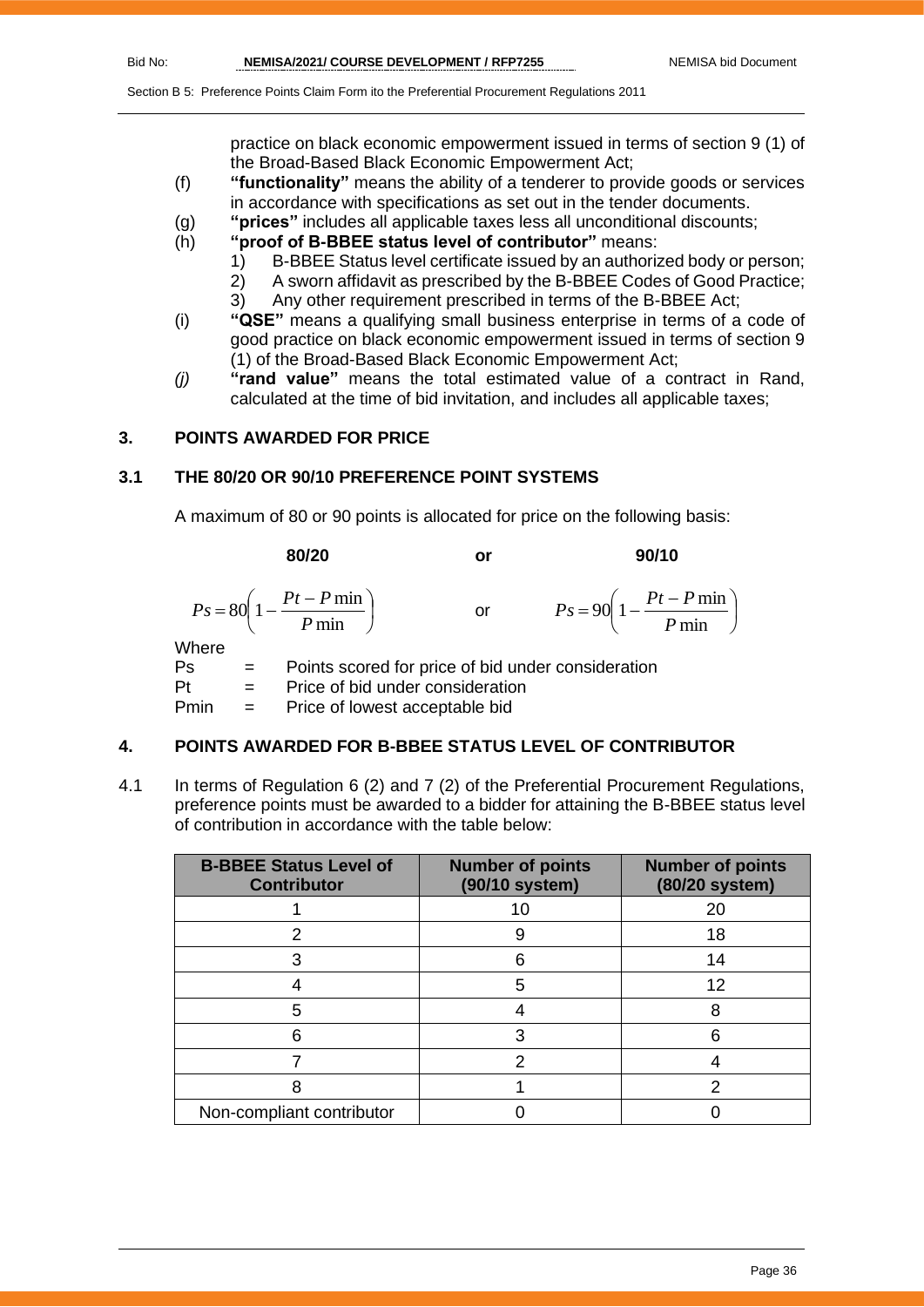#### **5. BID DECLARATION**

5.1 Bidders who claim points in respect of B-BBEE Status Level of Contribution must complete the following:

#### **6. B-BBEE STATUS LEVEL OF CONTRIBUTOR CLAIMED IN TERMS OF PARAGRAPHS 1.4 AND 4.1**

6.1 B-BBEE Status Level of Contributor:= ………….…… (maximum of 10 or 20 points) (Points claimed in respect of paragraph 6.1 must be in accordance with the table reflected in paragraph 4.1 and must be substantiated by relevant proof of B-BBEE status level of contributor.

#### **7. SUB-CONTRACTING**

7.1 Will any portion of the contract be sub-contracted?

| (Tick applicable box) |  |     |  |
|-----------------------|--|-----|--|
| YFS.                  |  | NO. |  |

- 7.1.1 If yes, indicate:
	- i) What percentage of the contract will be subcontracted? ..........................%
	- ii) The name of the sub-contractor …………………..………….…………………….
	- iii) The B-BBEE status level of the sub-contractor .................................…………..
	- iv) Whether the sub-contractor is an EME or QSE

| (Tick applicable box) |  |  |
|-----------------------|--|--|
|-----------------------|--|--|

| ES | NΩ |  |
|----|----|--|
|    |    |  |

v) Specify, by ticking the appropriate box, if subcontracting with an enterprise in terms of the Preferential Procurement Regulations,2017:

| Designated Group: An EME or QSE which is at last 51%    | EME | <b>QSE</b> |
|---------------------------------------------------------|-----|------------|
| owned by:                                               |     |            |
| <b>Black people</b>                                     |     |            |
| Black people who are youth                              |     |            |
| Black people who are women                              |     |            |
| Black people with disabilities                          |     |            |
| Black people living in rural or underdeveloped areas or |     |            |
| townships                                               |     |            |
| Cooperative owned by black people                       |     |            |
| Black people who are military veterans                  |     |            |
| OR                                                      |     |            |
| Any EME                                                 |     |            |
| QSE                                                     |     |            |

#### 8. **DECLARATION WITH REGARD TO COMPANY/ FIRM**

8.1 Name of company/firm: ….……………………………………………………………….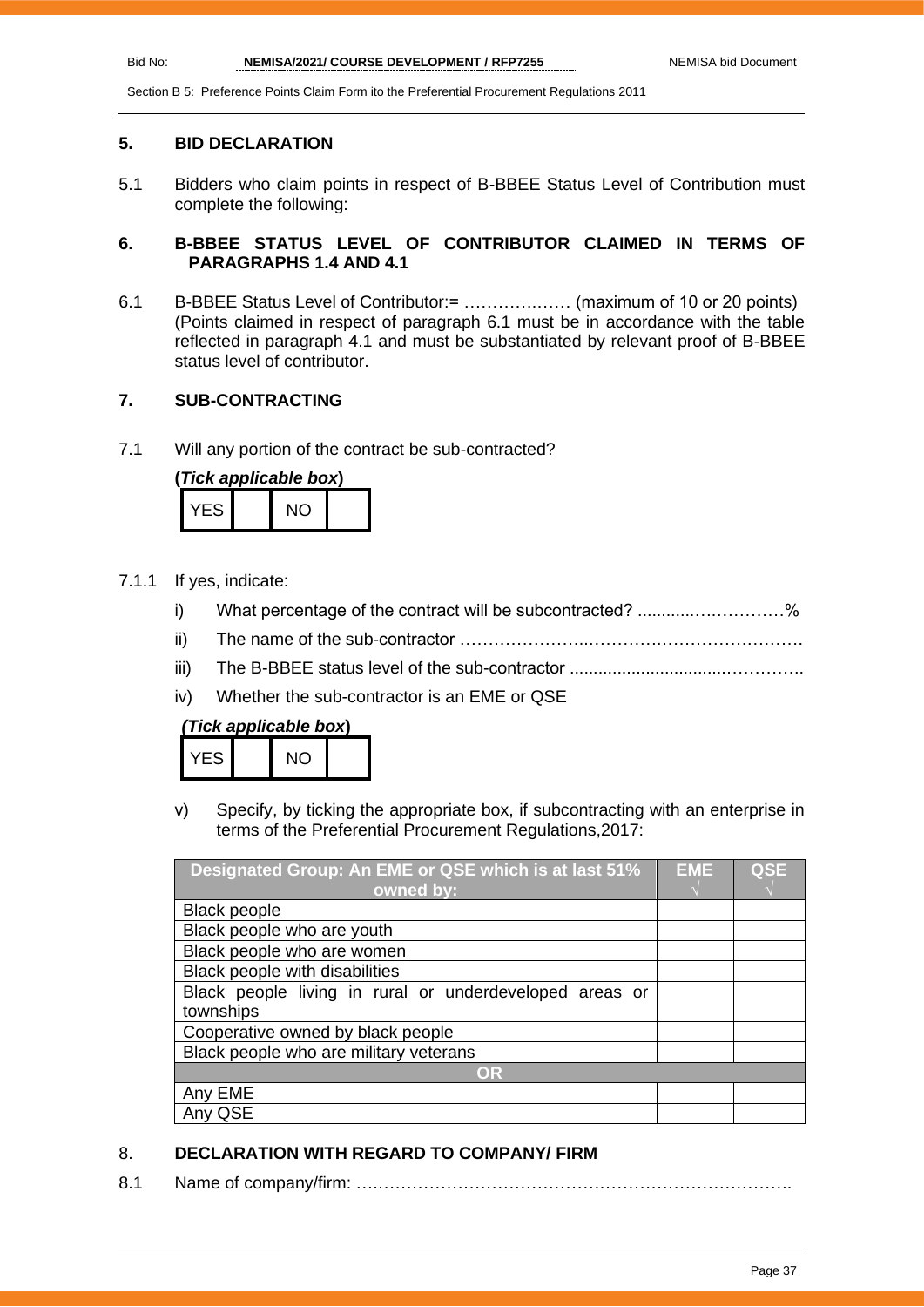- 8.2 VAT registration number: …..……………………………….……………………………
- 8.3 Company registration number: ……….……..…………….…………………………….
- 8.4 TYPE OF COMPANY/ FIRM

#### **(***Tick applicable box***)**

- Partnership/ Joint Venture/ Consortium
- One person business/ sole propriety
- Close corporation
- **Company**
- $\Box$  (Pty) Limited

#### 8.5 DESCRIBE PRINCIPAL BUSINESS ACTIVITIES

……………………………………………………………………………………………… ……………………………………………………………………………………………… ……………………………………………………………………………………………… ………………………………………………………………………………………….…..

#### 8.6 COMPANY CLASSIFICATION

#### **(***Tick applicable box***)**

- **Manufacturer**
- **Supplier**
- Professional service provider
- $\Box$  Other service providers, e.g. transporter, etc.
- 8.7 Total number of years the company/firm has been in business: ………………………
- 8.8 I/ we, the undersigned, who is/ are duly authorised to do so on behalf of the company/firm, certify that the points claimed, based on the B-BBE status level of contributor indicated in paragraphs 1.4 and 6.1 of the foregoing certificate, qualifies the company/ firm for the preference(s) shown and I/ we acknowledge that:
	- i) The information furnished is true and correct;
	- ii) The preference points claimed are in accordance with the General Conditions as indicated in paragraph 1 of this form;
	- iii) In the event of a contract being awarded as a result of points claimed as shown in paragraphs 1.4 and 6.1, the contractor may be required to furnish documentary proof to the satisfaction of the purchaser that the claims are correct;
	- iv) If the B-BBEE status level of contributor has been claimed or obtained on a fraudulent basis or any of the conditions of contract have not been fulfilled, the purchaser may, in addition to any other remedy it may have –
		- (a) disqualify the person from the bidding process;
		- (b) recover costs, losses or damages it has incurred or suffered as a result of that person's conduct;
		- (c) cancel the contract and claim any damages which it has suffered as a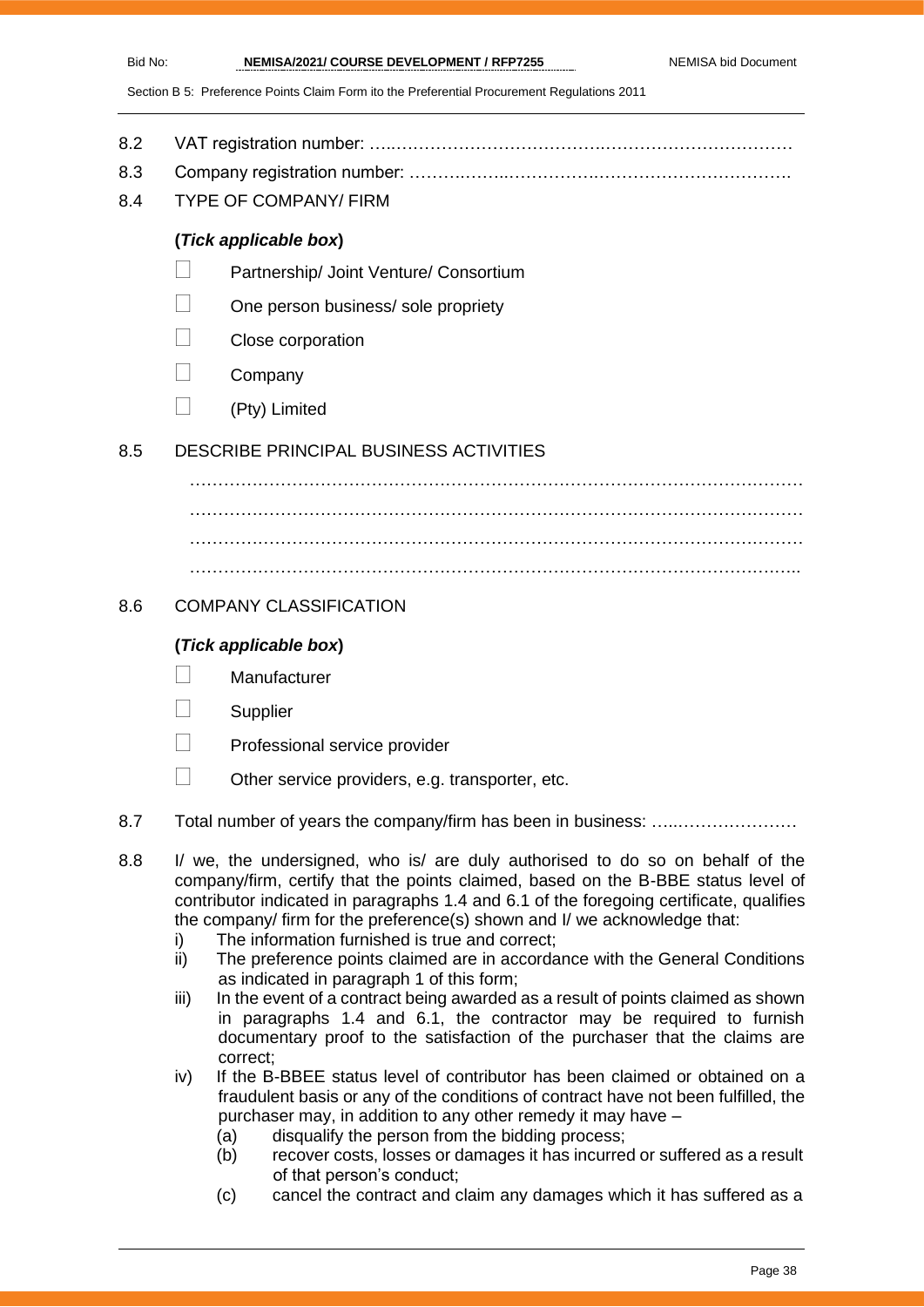result of having to make less favourable arrangements due to such cancellation;

- (d) recommend that the bidder or contractor, its shareholders and directors, or only the shareholders and directors who acted on a fraudulent basis, be restricted by the National Treasury from obtaining business from any organ of state for a period not exceeding 10 years, after the *audi alteram partem* (hear the other side) rule has been applied; and
- (e) forward the matter for criminal prosecution.

| <b>WITNESSES</b> | .<br>SIGNATURE(S) OF BIDDERS(S)<br>DATE: |
|------------------|------------------------------------------|
|                  | ADDRESS:                                 |
| റ                | .                                        |
|                  | .                                        |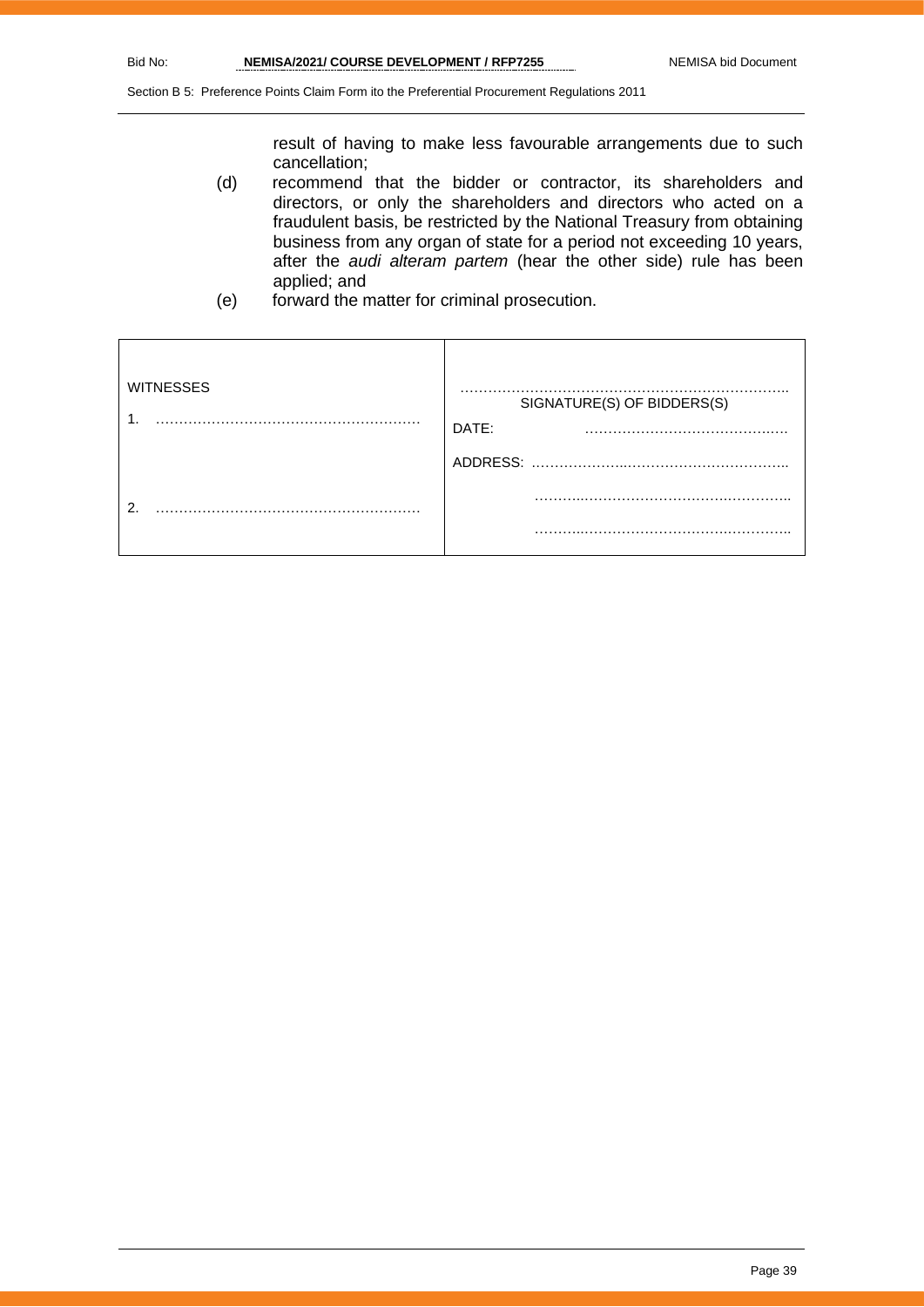Section B 6: Invitation to Bid

## **INVITATION TO BID Return as Part 7**

#### **YOU ARE HEREBY INVITED TO BID FOR REQUIREMENT OF NEMISA**

| <b>BID NO</b>                                                                                              | NEMISA/2021/ COURSE DEVELOPMENT /<br>RFP7255 | <b>CLOSING</b><br><b>DATE</b> | Tuesday, 15 February<br>2022. | <b>CLOSING</b><br>TIME | 11:00 |
|------------------------------------------------------------------------------------------------------------|----------------------------------------------|-------------------------------|-------------------------------|------------------------|-------|
| REQUEST FOR QUOTATION FOR THE DEVELOPMENT OF COURSE LEARNING MATERIAL OVER A PERIOD OF<br>THREE (3) MONTHS |                                              |                               |                               |                        |       |

| All Bidders must furnish the following particulars and include it in their submission<br>(Failure to do so may result in your bid being disqualified) |      |                 |                                                                                                           |           |
|-------------------------------------------------------------------------------------------------------------------------------------------------------|------|-----------------|-----------------------------------------------------------------------------------------------------------|-----------|
| Name of Bidder:                                                                                                                                       |      |                 |                                                                                                           |           |
| Postal address:                                                                                                                                       |      |                 |                                                                                                           |           |
| Street address:                                                                                                                                       |      |                 |                                                                                                           |           |
|                                                                                                                                                       |      |                 |                                                                                                           |           |
| Telephone number:                                                                                                                                     | Code |                 |                                                                                                           |           |
| Cellular number:                                                                                                                                      |      |                 |                                                                                                           |           |
| Facsimile number:                                                                                                                                     | Code |                 |                                                                                                           |           |
| e-Mail address:                                                                                                                                       |      |                 |                                                                                                           |           |
| VAT Registration No:                                                                                                                                  |      |                 |                                                                                                           |           |
| TAX COMPLIANCE REQUIREMENTS (Tick applicable box)                                                                                                     |      |                 |                                                                                                           |           |
| Printed TCS                                                                                                                                           |      | <b>SARS PIN</b> |                                                                                                           | CSD No    |
| <b>PROOF OF B-BBEE STATUS LEVEL SUBMITTED?</b>                                                                                                        |      |                 | <b>YES</b>                                                                                                | <b>NO</b> |
| (Tick applicable box)<br><b>B-BBEE Status Level Sworn Affidavit</b><br><b>B-BBEE Status Level Verification Certificate</b>                            |      |                 |                                                                                                           |           |
| WHO WAS THE CERTIFICATE ISSUED BY? (Tick applicable box)                                                                                              |      |                 |                                                                                                           |           |
|                                                                                                                                                       |      |                 |                                                                                                           |           |
| An Accounting Officer as contemplated in the Close Corporation Act (CCA)?                                                                             |      |                 |                                                                                                           |           |
| A verification Agency accredited by the South African National Accreditation System (SANAS)?                                                          |      |                 |                                                                                                           |           |
| A registered Auditor?                                                                                                                                 |      |                 |                                                                                                           |           |
|                                                                                                                                                       |      |                 | NOTE: A B-BBEE Status Level Certificate/ Sworn Affidavit (For EMEs or QSEs) must be submitted in order to |           |

*qualify for preference points for B-BBEE*

#### **Contact details of Bidder's representative:**

| Name and Surname  |      |                                           |  |
|-------------------|------|-------------------------------------------|--|
| Telephone number: | Code | Number<br>------------------------------- |  |
| Cellular number:  |      |                                           |  |
| Facsimile number: | Code | Number                                    |  |
| e-Mail address:   |      |                                           |  |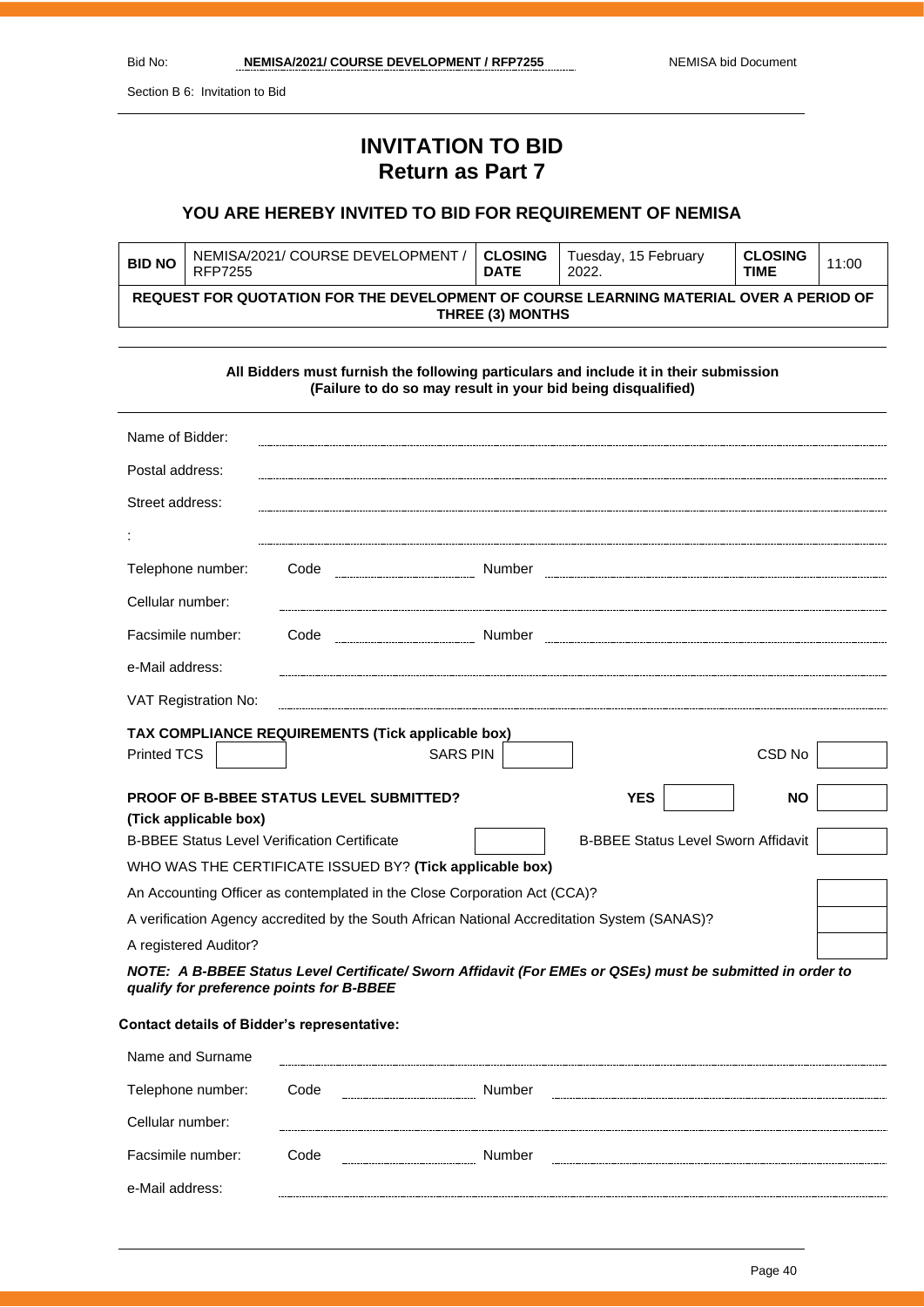Section B 6: Invitation to Bid

#### **Confirmation**

Are you the accredited representative in South Africa for the services offered by you? **YES / NO**

#### **Declaration**

I/ We have examined the information provided in your bid documents and offer to undertake the work prescribed in accordance with the requirements as set out in the bid document. The prices quoted in this bid are valid for the stipulated period. I/ We confirm the availability of the proposed team members. I/ We confirm that this bid will remain binding upon us and may be accepted by you at any time before the expiry date.

| <b>Signature of Bidder:</b>                   |   |          |
|-----------------------------------------------|---|----------|
| Date:                                         |   |          |
| Are you duly authorised to commit the Bidder? |   | YES / NO |
| Capacity under which this bid is signed       |   |          |
|                                               |   |          |
| TOTAL BID PRICE (INCLUSIVE OF VAT)            | R |          |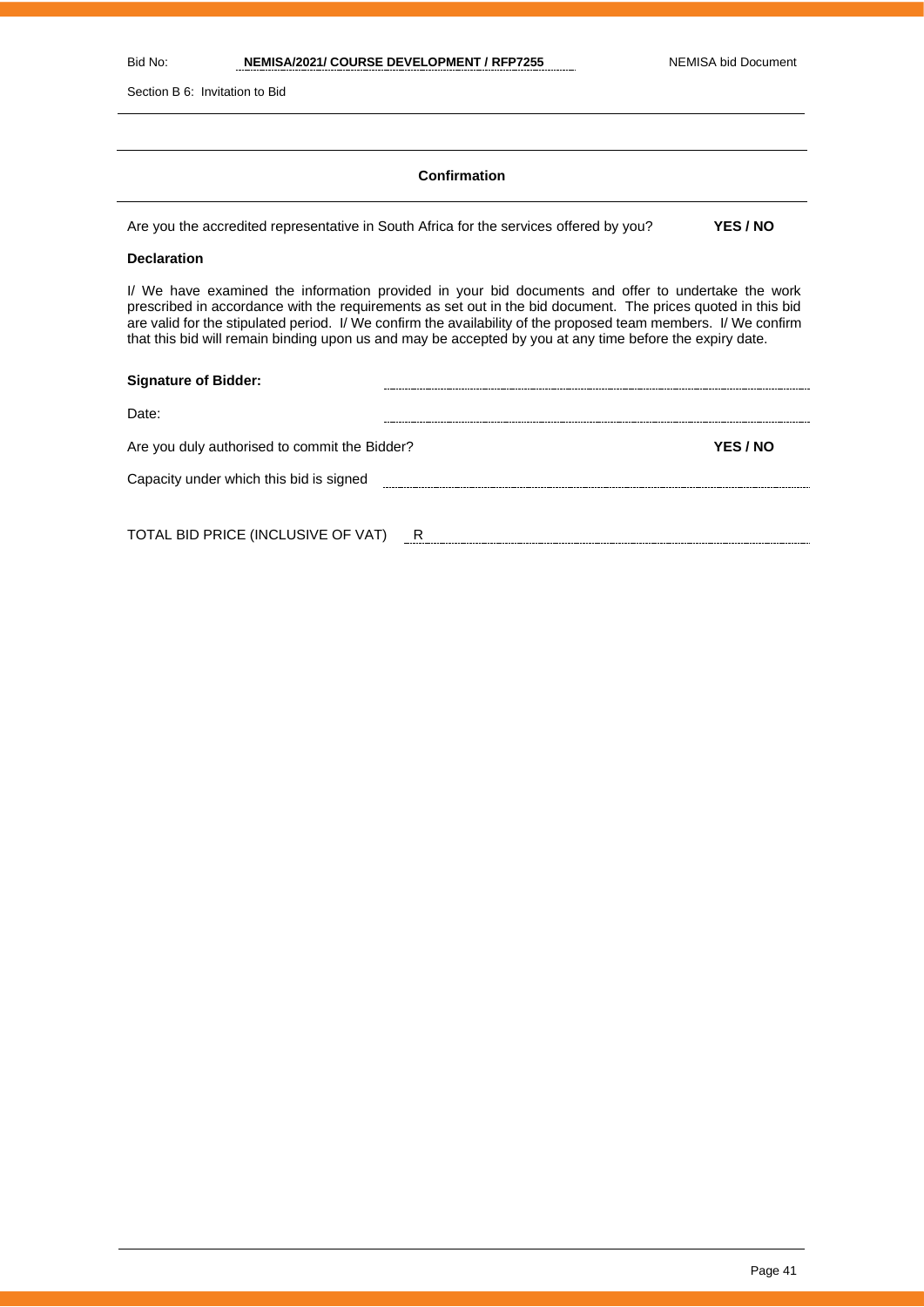Section B 7: Pricing Schedule

### **PRICING SCHEDULE** Services **Return as Part 8**

| NAME OF<br><b>RESPONDENT:</b>                                    |                                                                                                                                                                      |                      |                                        |  |
|------------------------------------------------------------------|----------------------------------------------------------------------------------------------------------------------------------------------------------------------|----------------------|----------------------------------------|--|
| OFFER TO BE VALID FOR 30 DAYS FROM THE CLOSING DATE OF QUOTATION |                                                                                                                                                                      |                      |                                        |  |
| <b>PAR NO</b>                                                    | <b>DESCRIPTION</b>                                                                                                                                                   |                      | <b>QUOTATION PRICE IN RSA CURRENCY</b> |  |
|                                                                  | The accompanying information must be used for the formulation of proposals.                                                                                          |                      |                                        |  |
| 2                                                                | Respondents are required to indicate a ceiling price based on the total estimated time/fees for completion of all phases and including all expenses for the project. | Amount excluding VAT | R                                      |  |
|                                                                  |                                                                                                                                                                      | VAT @ $15\%$         | R                                      |  |
|                                                                  |                                                                                                                                                                      | Total including VAT  | R                                      |  |
| 3                                                                | Period required for commencement with project after acceptance of quotation.                                                                                         |                      |                                        |  |
| 4                                                                | Estimated person-days for completion of the project.                                                                                                                 |                      |                                        |  |
| 5                                                                | Are the rates quoted firm for the full period of the contract?                                                                                                       |                      |                                        |  |
| 6                                                                | If not firm for the full period, provide details of the basis on which adjustments will be applied for, for example consumer price index.                            |                      |                                        |  |